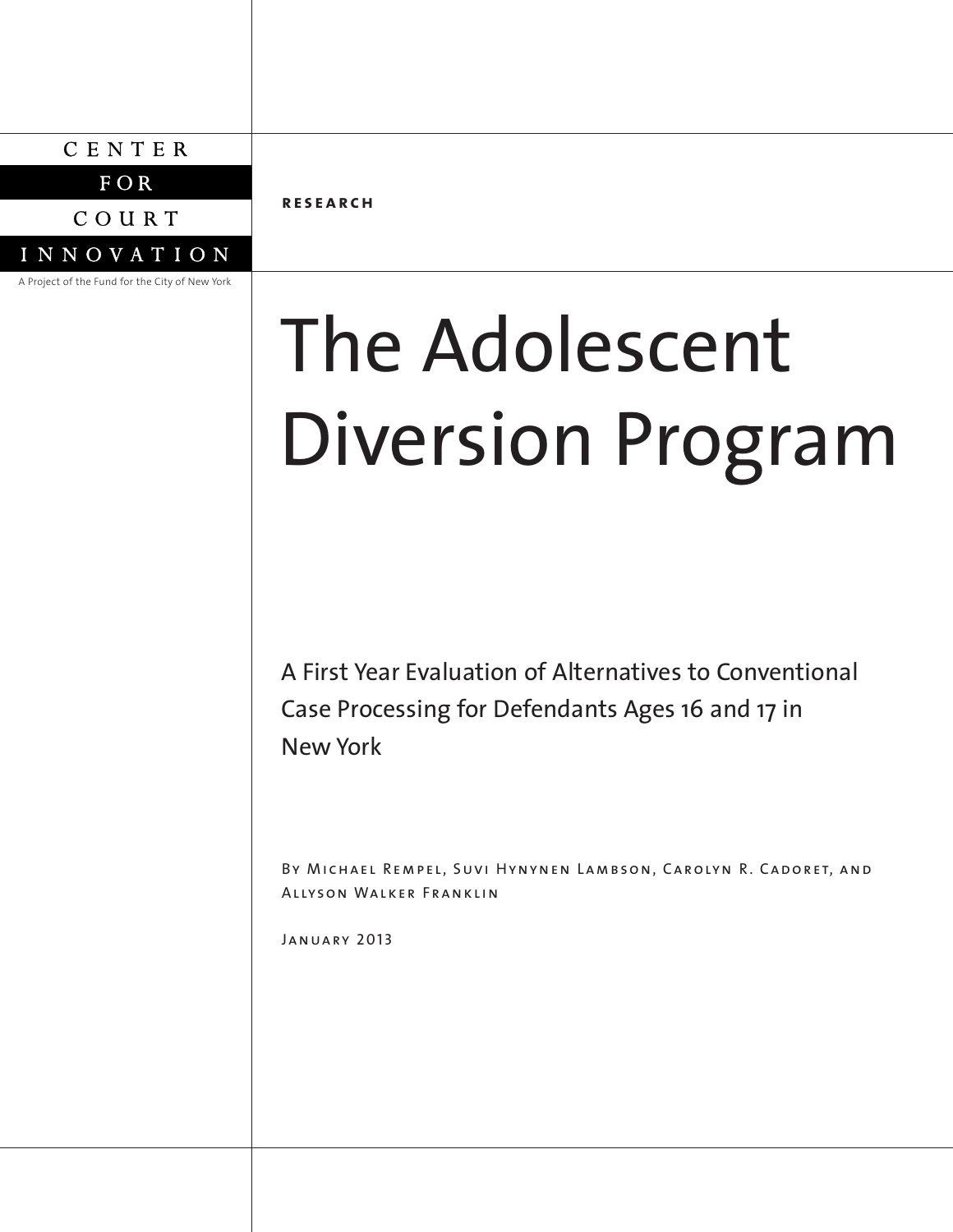# **Acknowledgements**

For her assistance in making this study possible, we would like to express our gratitude to the Honorable Judy Harris Kluger, Chief of Policy and Planning for the New York State Unified Court System, and to her staff, with a special thanks to Bruna DiBiase, Alison Hamanjian, and Joseph Parisio.

We also thank Terry Salo and Leslie Kellam of the New York State Division of Criminal Justice Services for providing aggregate data on case outcomes for criminal defendants ages 16 and 17 throughout New York State. We used this DCJS data to develop realistic hypotheses and expectations, informing our research design and methodology.

For providing a basic understanding of program policies adopted by the nine Adolescent Diversion Programs across the state, we are grateful to Robin Berg (the Bronx), Julian Adler (Brooklyn), the Honorable John Zoll (Queens), Lenore Cerniglia (Manhattan), Jerrell Williams (Erie) and Daniel Schick (Onondaga). We also thank Alison Hamanjian, Alfred Siegel, Nancy Fishman, and Aaron Arnold for clarifying ADP policies and data collection protocols across multiple sites. Regarding Nassau County, we are particularly grateful to Michael Beganskas, Lauren Devito, Andrew Eichhorn, and Dennis Reilly for clarifying program policies and for sharing YASI risk classification and service compliance data.

At the Center for Court Innovation, we thank Al Siegel and Greg Berman for their comments on an earlier version of this report. Finally, we are deeply indebted to our former research colleague, Julia Kohn, for managing this study throughout its early phases, including development of the initial research design and data collection plan.

This study was supported by a grant from the New York Community Trust. For correspondence, please contact Michael Rempel, Center for Court Innovation, 520 8<sup>th</sup> Avenue, New York, NY 10018 (rempelm@courtinnovation.org).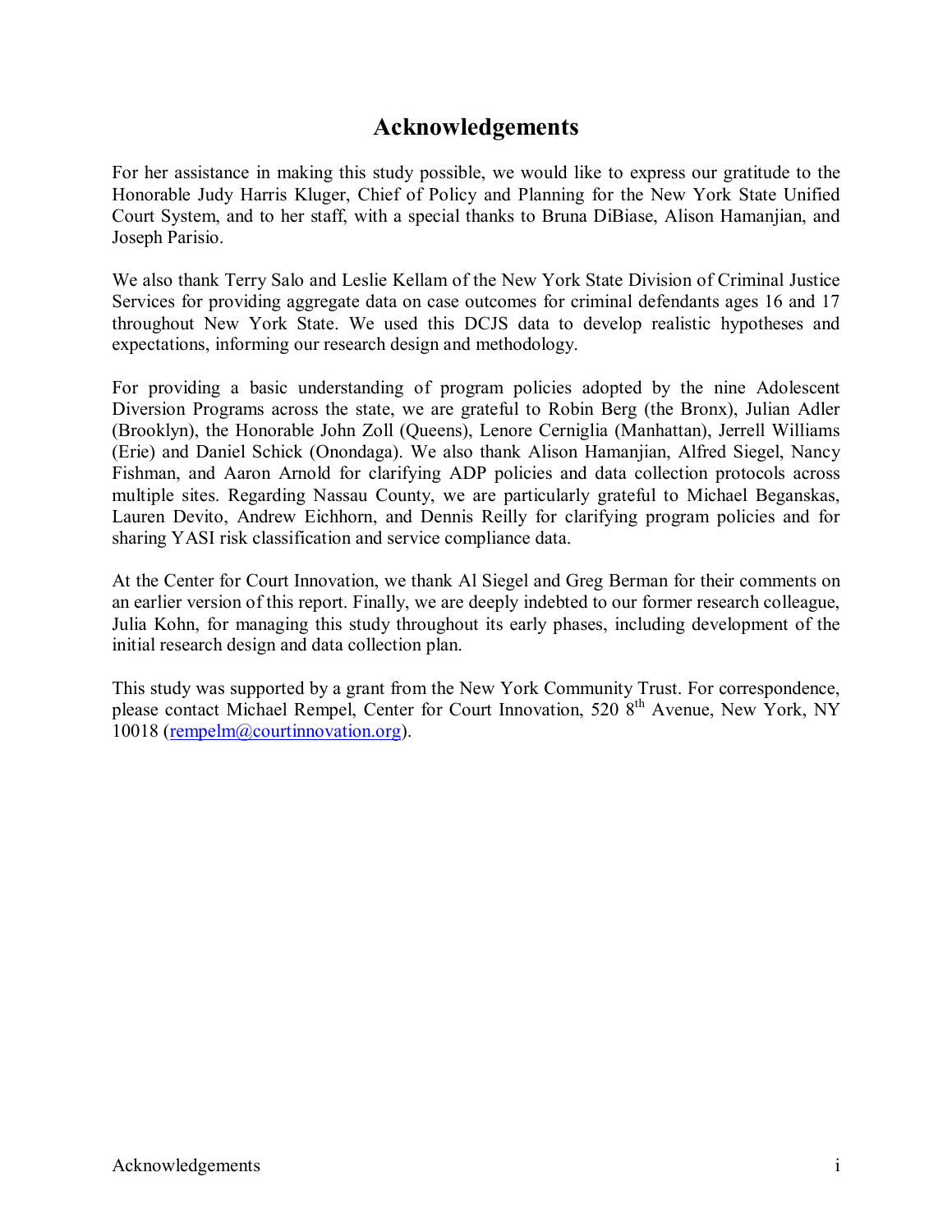# **Table of Contents**

| Acknowledgements                                                          | $\mathbf{i}$ |
|---------------------------------------------------------------------------|--------------|
| <b>Executive Summary</b>                                                  | iii          |
| Chapter 1. Introduction                                                   | $\mathbf{1}$ |
| Chapter 2. Research Design and Methodology                                | 8            |
| Chapter 3. Program Volume and Participant Characteristics                 | 22           |
| Chapter 4. Compliance with Court-Ordered Services                         | 31           |
| Chapter 5. Impact on Case Outcomes and Recidivism                         | 34           |
| Chapter 6. Conclusions and Policy Implications                            | 45           |
| References                                                                | 49           |
| Appendix A. Baseline Characteristics, ADP Eligible Cases                  | 50           |
| Appendix B. Social Services Options in the Bronx, Brooklyn, and Manhattan | 52           |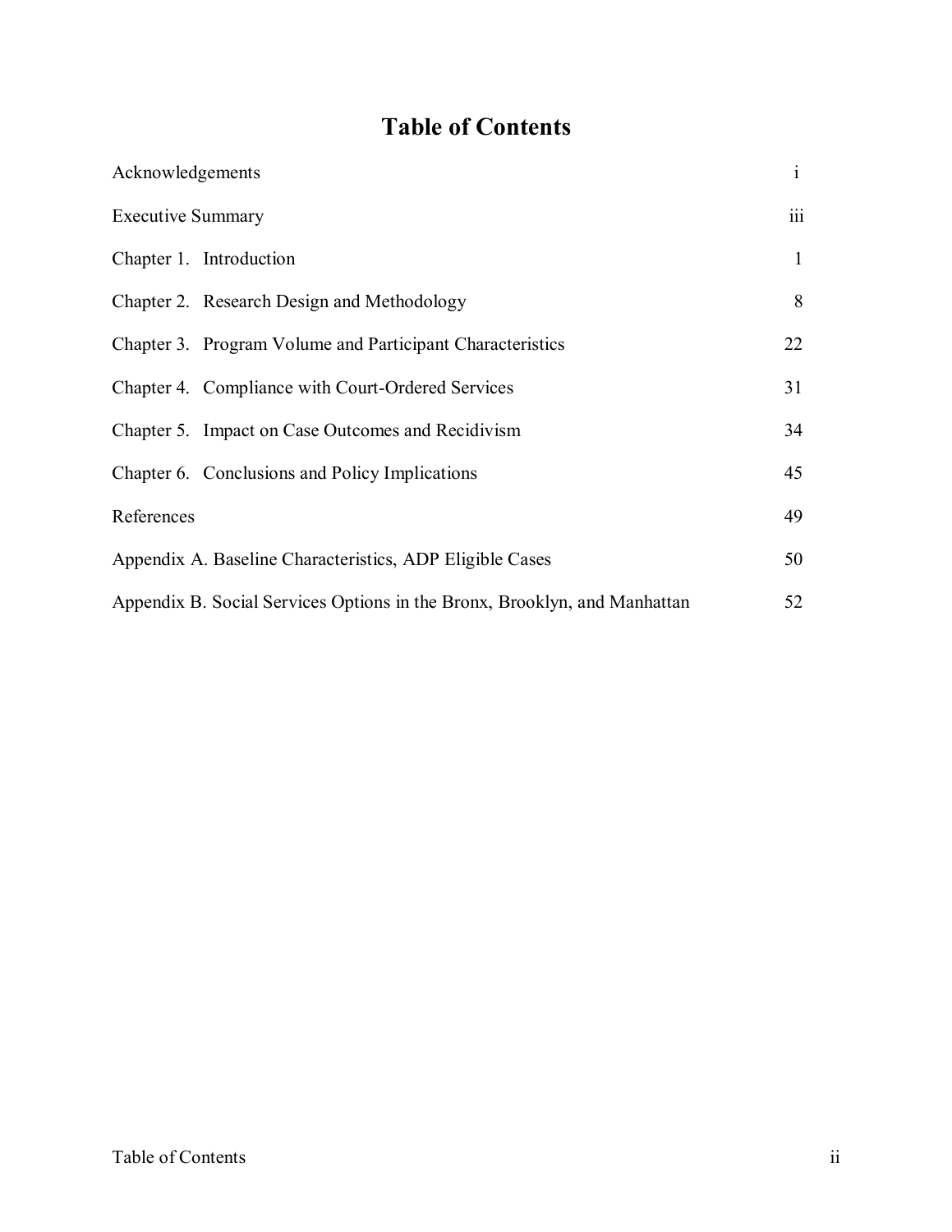New York is currently one of only two states in the country that defines 16- and 17-year-old defendants as criminally responsible adults. Other states handle these defendants in their juvenile justice systems, which are oriented to the best interests of the child. By comparison, New York places 16- and 17-year-olds in the same jails and courtrooms as much older adults; forecloses pretrial diversion options that would otherwise exist in the juvenile justice system; and produces case outcomes that potentially involve adult jail and prison sentences and lifetime collateral consequences in the event of a criminal conviction. Among 16- and 17-year-old defendants statewide in 2010, only 9% were in fact sentenced to jail or prison, and only 5% received a permanent criminal record; yet, these percentages involve more than 3,500 cases. All told, nearly 50,000 16- and 17-year-olds are annually prosecuted in New York's adult criminal justice system.

In the fall of 2011 New York State Chief Judge Jonathan Lippman called on state policymakers to pass legislation that would foster a more developmentally appropriate approach to 16- and 17 year-old defendants. Judge Lippman's proposal calls for a pre-filing diversion mechanism, mirroring one now in place in the state's juvenile justice system, which would enable some 16 and 17-year-old defendants to avoid formal prosecution. The legislation is also expected to establish policies linking more 16- and 17-year-olds to age-appropriate services and ensuring that those who complete their assigned services will not receive a criminal record.

On January 17, 2012, Judge Lippman also established a pilot *Adolescent Diversion Program* (ADP) in nine counties, including the five boroughs of New York City, the suburban counties of Nassau and Westchester, and the upstate counties of Erie and Onondaga (housing the respective mid-sized cities of Buffalo and Syracuse). The program established specialized court parts that handle 16- and 17-year-old defendants. Participating defendants receive a clinical assessment; age-appropriate services; rigorous compliance monitoring; and non-criminal case outcomes should they complete assigned services. Accordingly, the ADP initiative seeks to spread a rehabilitative, developmentally appropriate philosophy and approach to late adolescent criminal behavior; to reduce the use of conventional criminal penalties; and to achieve these benefits without jeopardizing public safety.

With funding from the New York Community Trust, the Center for Court Innovation evaluated the early operations and effects of the ADP initiative. The analysis was largely quantitative, focusing on ADP participants in all nine pilot counties whose criminal cases began in the first six months of operations (January 17, 2012 through June 30, 2012). For six of the nine counties, where case volume was sufficient to support more rigorous analysis, an impact study compared outcomes between ADP participants and a statistically matched comparison group, whose cases began one year prior to implementation (January 17, 2011 through June 30, 2011). This report is a snapshot of a work in progress; while we expect the results from this study to remain relevant to the population, we plan to conduct further research as the initiative becomes more established and more data is available.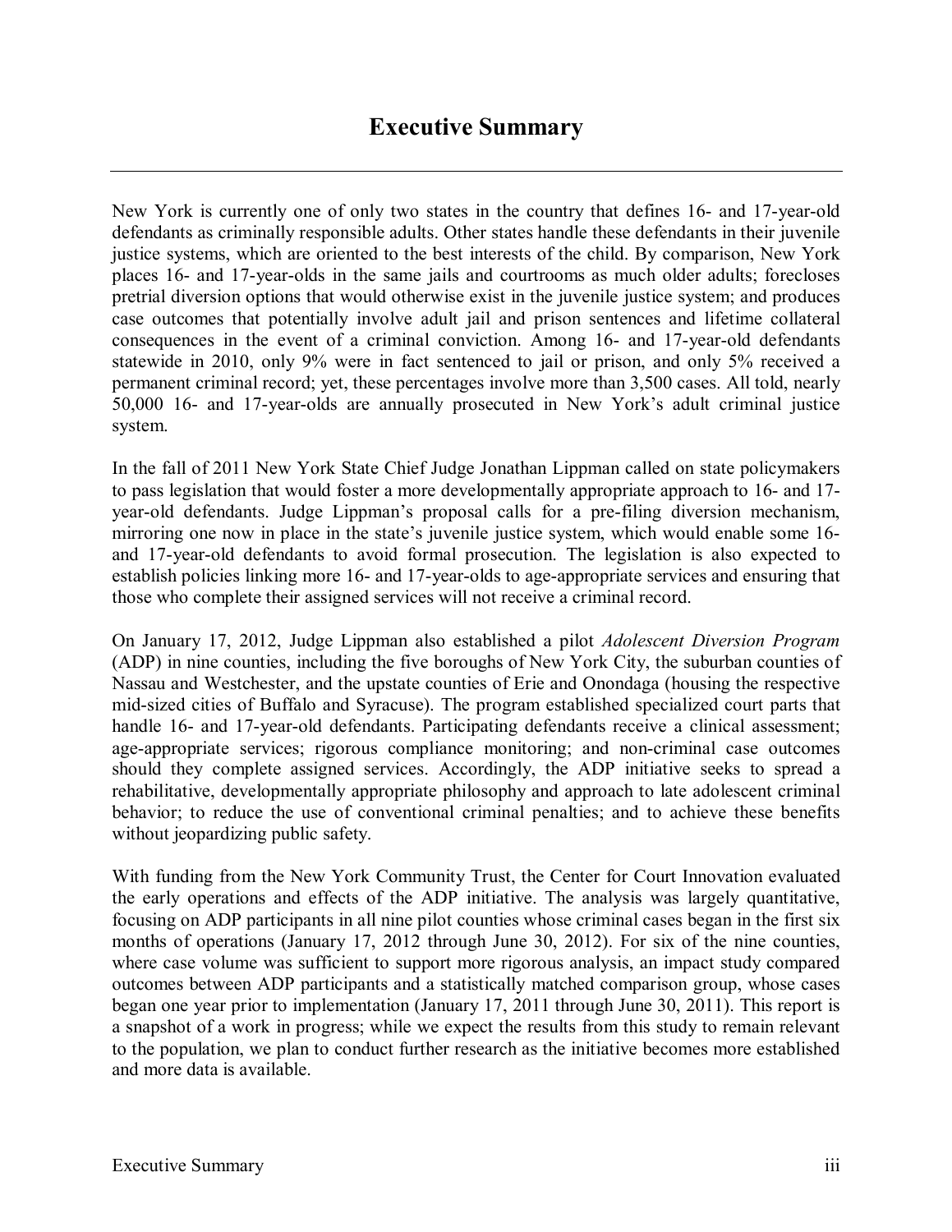## **Program Policies**

- Eligibility: All nine ADP pilot counties accept misdemeanor cases, two counties accept at least some felonies (Nassau and Erie), and three counties accept non-criminal violations (Bronx, Nassau, and Erie). Cases are only ADP-eligible if they are not resolved in their first (arraignment) court appearance, except in the Bronx and two community courts respectively located in Red Hook (Brooklyn) and Midtown (Manhattan).
- Assessment: All nine counties administer a clinical screen or assessment. Nassau, Westchester, and Onondaga use the Youth Assessment and Screening Instrument (YASI), which was previously validated with NYS juvenile defendants ages 15 and younger (Orbis 2007). Consistent with evidence-based principles, Nassau grants a case dismissal in lieu of intensive services to most youth that the YASI tool classifies as "low-risk."
- Services: Court-ordered services vary widely by county, ranging from several sessions of community service, individual counseling, or family mediation to three to six months of drug or mental health treatment, or educational/vocational programming.
- Pretrial Diversion: Seven of the nine counties (except Manhattan and Staten Island) allow at least some youth to begin court-ordered services prior to a case disposition—as part of pretrial diversion agreement. Whether or not cases are diverted in this fashion, program a completion at all sites leads to a final case outcome that avoids a permanent criminal record (usually involving a case dismissal or guilty plea to a non-criminal violation-level offense).

## **Caseload and Compliance**

- Case Volume: Through June 30, 2012, 1,302 defendants became ADP participants.
- Program Scale: Across the nine pilot counties, 9% of all 16- and 17-year-old defendants participated, and 15% of all defendants meeting local eligibility criteria participated. Two counties, Nassau and Erie, implemented universal screening and assessment protocols, producing a significantly higher enrollment rate than elsewhere. (For example, Nassau enrolled 62% and Erie enrolled 69% of all eligible defendants.)
- Participant Characteristics: Across the nine counties, reflecting charge-related eligibility restrictions, most ADP participants (82%) were arraigned on a misdemeanor, and relatively few were arraigned on a violent felony (2%), a nonviolent felony (8%), or, on the other end of the spectrum, a non-criminal violation (8%). Of further interest, 28% of ADP participants were female, 38% had a prior arrest, and 21% had a prior conviction.
- Compliance: In the Bronx, Brooklyn, Manhattan, and Nassau, 80% of ADP participants completed their court mandate. (Compliance data was unavailable for the five other counties.)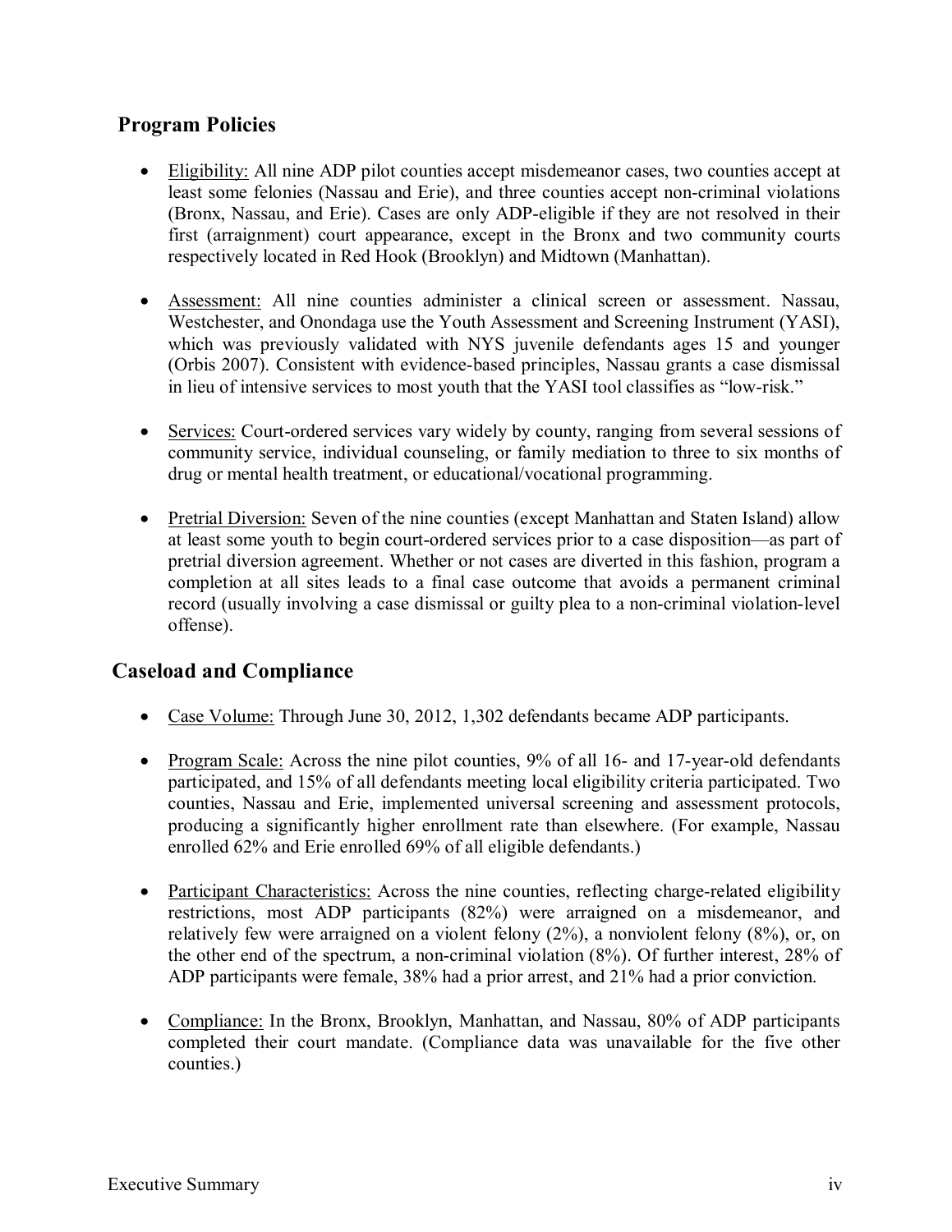## **Impact on Criminal Penalties**

The impact study compared outcomes between matched ADP and comparison cases in six of the nine pilot counties: the Bronx, Brooklyn, Manhattan, Queens, Nassau, and Erie.

- Criminal Convictions: Few cases in the comparison sample (1.9%) received a felony or misdemeanor criminal conviction leading to a permanent criminal record. There is no indication that ADP participation changed this percentage in either direction. 1
- Other Case Outcomes: The ADP initiative had relatively little effect on guilty pleas (36% in both samples). Results were similar across individual counties with two exceptions: Relative to their comparison groups, Nassau ADP cases were significantly *less* likely to plead guilty (16% v. 45%) and Erie ADP cases were significantly *more* likely to plead guilty (51% v. 36%). Nearly all guilty pleas resulted in violation-level convictions or youthful offender (YO) findings, neither of which produces a permanent criminal record.
- Use of Jail: The percentage of cases sentenced to jail did not change overall (4% in both samples), but ADP cases were significantly less likely to be sentenced to jail in Brooklyn (0.4% v. 2%) and Nassau (0% v. 4%). Nassau produced a particularly large change in sentencing practice. Concerning only cases that pled guilty in Nassau, 2% of ADP compared to 22% of comparison cases were sentenced to either jail or probation.

## **Impact on Recidivism**

In the same six counties, the recidivism analysis compared re-arrests within six months of arraignment for all cases and re-arrests over a longer timeframe (up to 350 days) for some cases.

- Any Re-Arrest: Over six months, the re-arrest rate was statistically identical between ADP and comparison cases (22% v. 21%).
- Felony Re-Arrests: ADP participants were significantly less likely than comparison cases to be re-arrested within six months on felony charges months (8% v. 10%) and appeared less likely to be re-arrested on violent felony offense (VFO) charges as well (4% v. 5%, p < .10). The Queens ADP initiative produced a particularly large reduction in felony rearrests (3% v. 19%) and in violent felony re-arrests (1% v.  $8\%$ ).
- Survival Analysis: After extending the recidivism analysis to the longest possible tracking period for each case (maximum = 350 days) and adjusting statistically for differences in each case's exact tracking time, there was not a significant difference in the time to first re-arrest between ADP and comparison cases.

 $<sup>1</sup>$  Uncertainties related to the meaning of case disposition data entry for certain ADP participants precluded</sup> determining the precise percentage of ADP participants that received a permanent criminal conviction, but available data points to a percentage that closely approximately the 1.9% figure for the comparison group.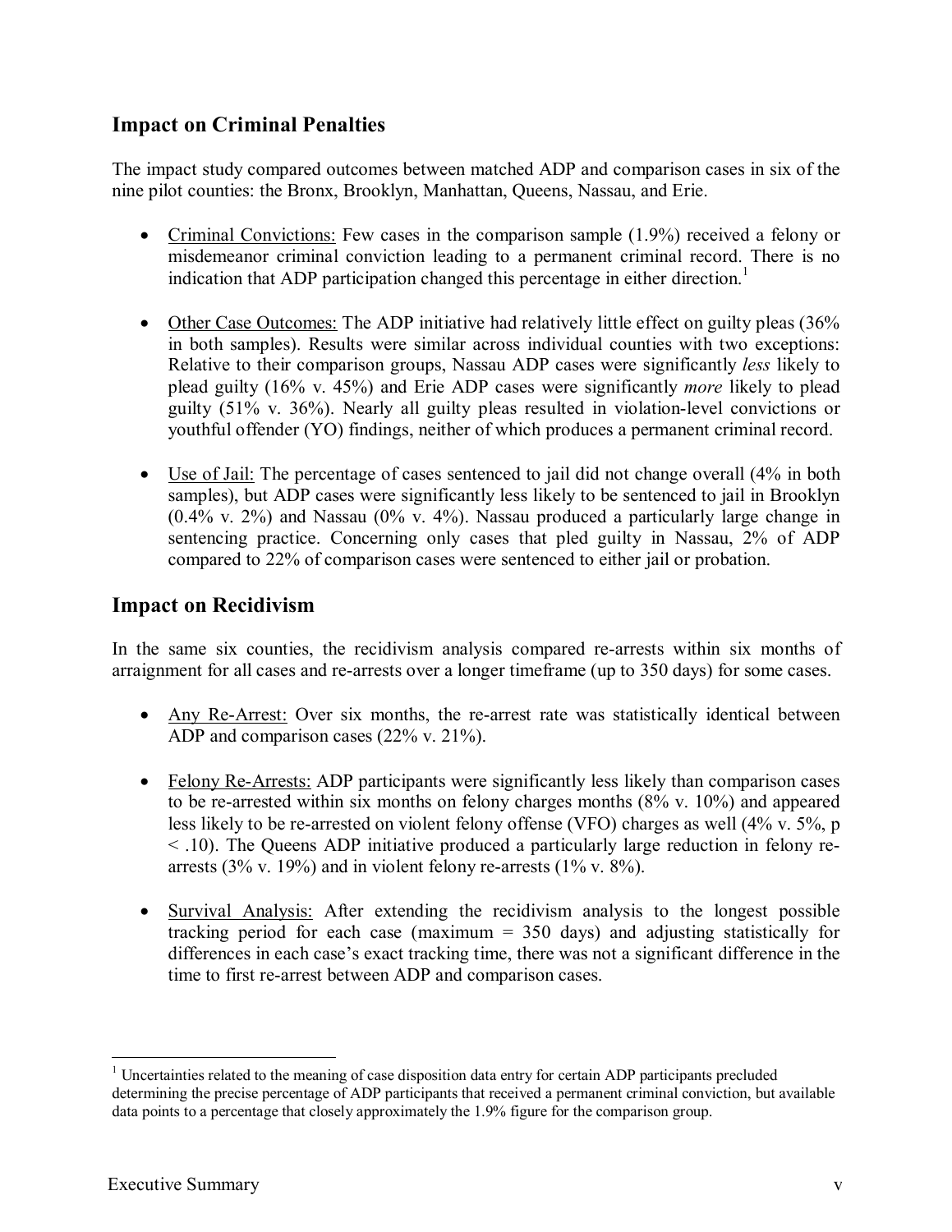## **Offender Risk Level**

- General Predictors of Recidivism: Some youth have background characteristics indicating that they are especially predisposed to re-offend. Across all nine pilot counties, the most important risk factors for re-offending were male sex; prior arrest; prior felony arrest; current charge severity at the misdemeanor or felony level (but not at the violation level); and current offense other than marijuana possession (which is associated with a *lower* risk of re-arrest). Notably, neither a prior violent arrest nor a current violent charge increased the likelihood of a re-arrest, felony re-arrest, or violent felony re-arrest.
- Moderating Effect of Risk Level on Program Impact: The ADP initiative was most effective with high-risk youth. Among the highest-risk cases—those that are especially predisposed to re-offend—ADP participants were re-arrested *less* than comparison cases (39% v. 46%). Conversely, among the lowest-risk cases, ADP participants were rearrested *more* than comparison cases (10% v. 6%). These results support the Risk-Need-Responsivity principle, which is based on prior research and holds that criminal justice interventions work best with moderate- and high-risk individuals and can have counterproductive effects with low-risk individuals (Andrews and Bonta 2010; Lowenkamp and Latessa 2004; Lowenkamp, Latessa, and Holsinger 2006).

## **Conclusions**

In its first six months, the ADP initiative enrolled more than 1,300 participants. This total, however, represents a relatively small fraction of the 16- and 17-year-old defendant population for two reasons. First, seven of the nine pilot counties exclude felony cases—although state data indicates that felony cases (and violent felonies especially) are the most likely case types to receive a criminal conviction and permanent record. Second, only Nassau and Erie have universal screening protocols to maximize the number of eligible defendants who are referred and considered for ADP participation. Nassau has implemented a two-step screening process, involving a brief risk screen, followed by a longer risk/needs assessment for moderate- and highrisk defendants, which might serve as a model for other jurisdictions.

Importantly, the first 6 months of data suggest that ADP participation does not jeopardize public safety and, in fact, produces a lower re-arrest rate for new felonies. Further analysis indicates that ADP participation is most effective with high-risk youth, while having a potentially deleterious impact on low-risk youth. Thus, consistent with prior research, public safety can be maximized through policies that treat youth who pose the greatest future threat to public safety, while avoiding intensive services for those who pose little risk.

Virtually all ADP participants receive age appropriate services, and four in five participants successfully comply with their court mandate. This evaluation indicates that, mainly due to the focus on misdemeanor cases during pilot implementation, the ADP initiative does not reduce permanent convictions and does not significantly change case outcomes in other ways. By holding case outcomes similar to preexisting practice, the ADP initiative also does not engage in "net widening," enrolling a population that might otherwise face lighter penalties.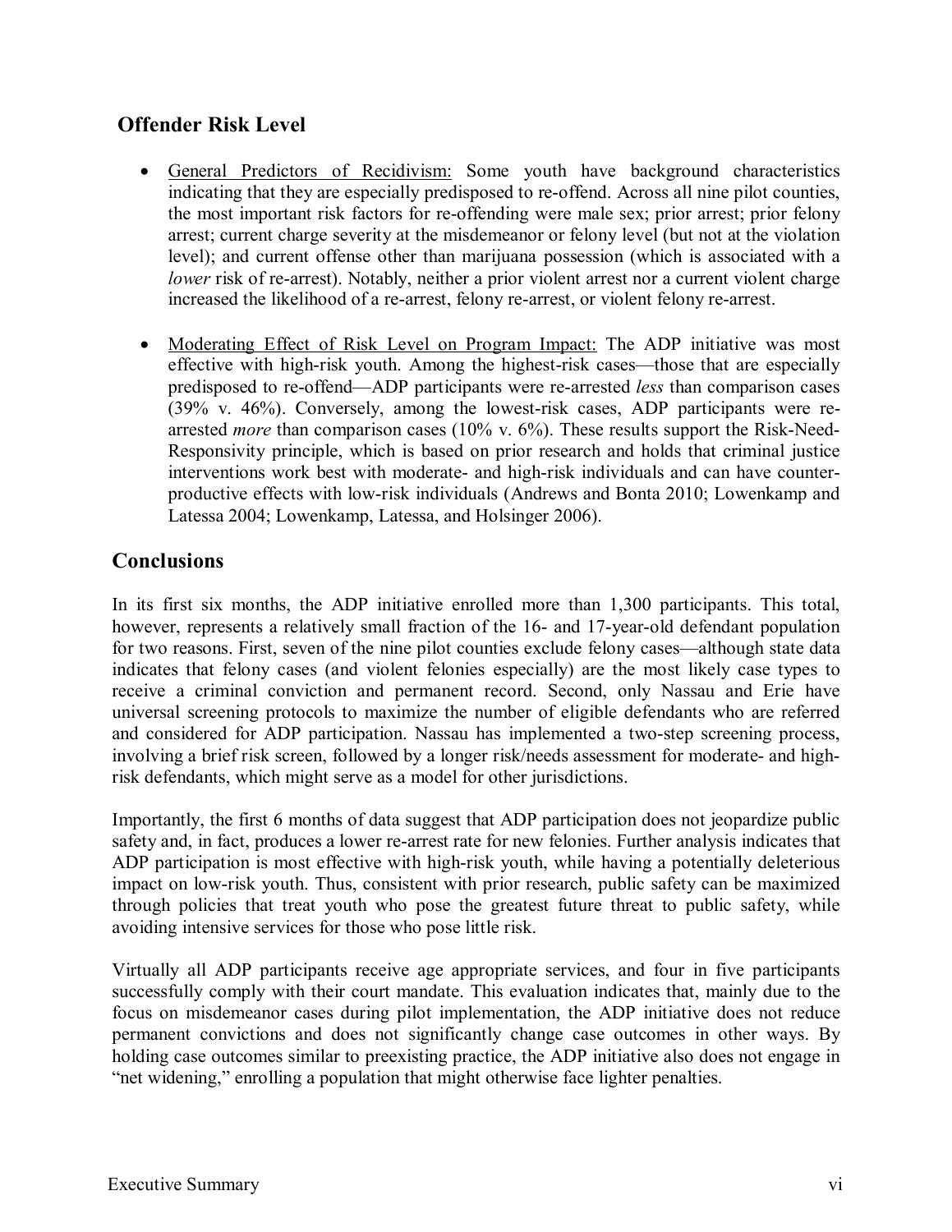# **Chapter 1 Introduction**

Since the Family Court Act passed in 1962, New York State has set the age of adult criminal responsibility at 16 years. Along with North Carolina, New York is one of only two states in the country that treats 16- and 17-year-old defendants as adults rather than juveniles. New York the cases in the same courtrooms used for adults. By comparison, young people ages 15 and younger are handled in New York State's juvenile justice system. These youth first participate in a probation intake process that often results in diversion from formal prosecution. When prosecuted, the cases are handled in family court, where the judges are trained and statutorily committed to promote the best interests of the child. In the juvenile justice system, the youth also have greater access to age-appropriate services, whether as part of the initial probation diversion process, while their court case is underway, or as a court-ordered requirement of the final case disposition.

In the fall of 2011, Chief Judge Jonathan Lippman called on New York State to rethink its approach to 16- and 17-year-olds in the justice system. He assigned the state's Permanent Sentencing Commission to develop a legislative proposal for consideration by the Governor and State Legislature that would establish a diversion process, allowing some 16- and 17-year-olds to avoid having their cases prosecuted in court, and a Youth Division within adult criminal courts that would adopt an explicit focus on rehabilitation.

Judge Lippman also implemented a pilot Adolescent Diversion Program (ADP) in nine of the state's 62 counties, including the five boroughs of New York City, the suburban counties of Nassau and Westchester, and the western New York counties of Erie and Onondaga (respectively housing the mid-sized cities of Buffalo and Syracuse). The ADP initiative establishes specialized court parts for handling 16- and 17-year-old defendants within the adult criminal justice system. Using trained clinical staff, these court parts obtain valid clinical assessments; order participating youth to developmentally appropriate services; and monitor their compliance. ADP participants who complete court-ordered services typically receive a non-criminal case disposition, usually a case dismissal or conviction on a lesser violation-level charge, which will not produce a permanent criminal record. In sum, the ADP initiative is intended to provide an age-appropriate response to late adolescent criminal behavior; to reduce the use of conventional criminal penalties; and to achieve these benefits without jeopardizing public safety. If successful, the ADP initiative is designed to support the legislative effort in Albany.

The ADP initiative was implemented on January 17, 2012. With funding from the New York Community Trust, the Center for Court Innovation conducted an evaluation of the early effects of the initiative over the first six months of operations (for cases enrolling from inception through June 30, 2012). The evaluation sought to answer the following research questions:

1. Case Volume: How many youth became ADP participants through June 30, 2012?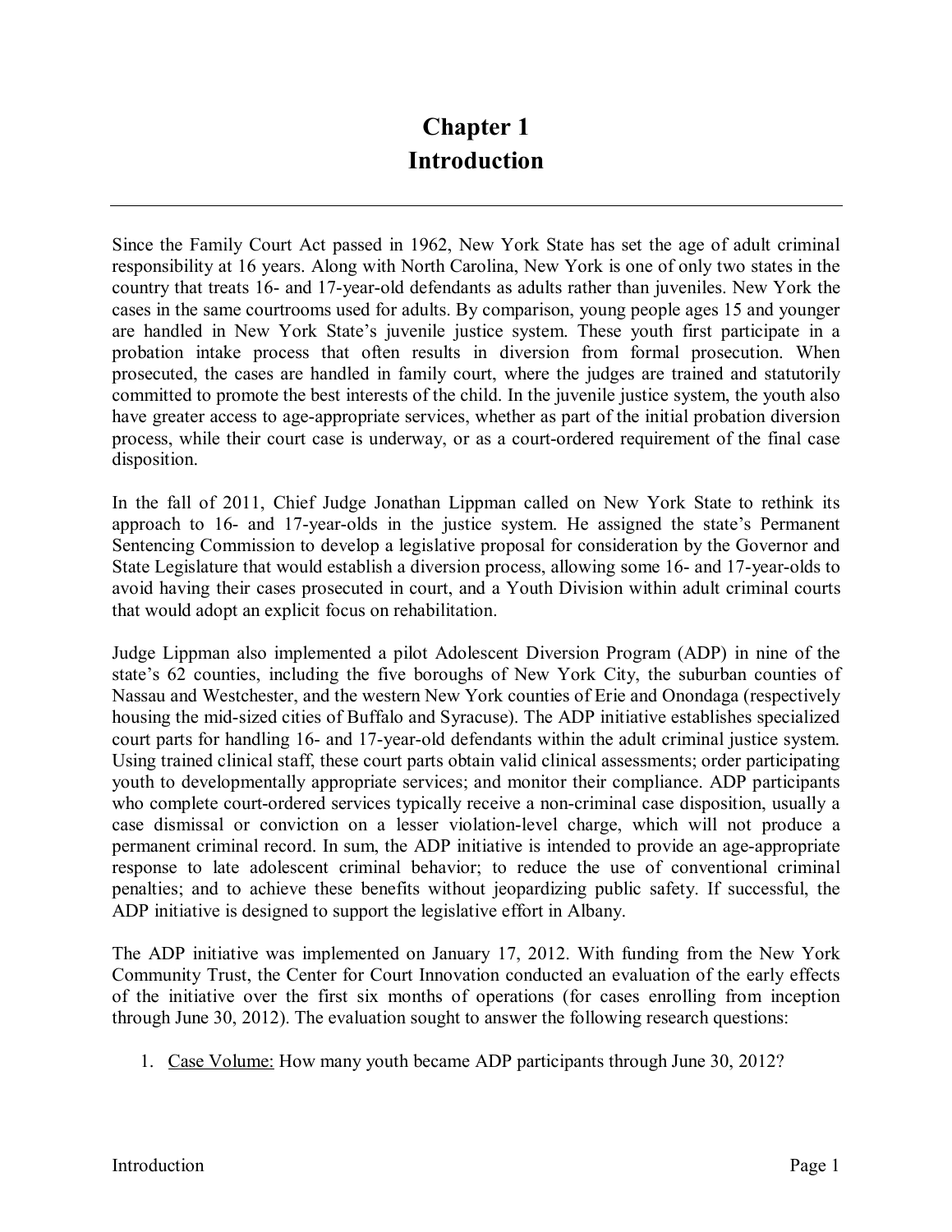- 2. Scale: Does the ADP initiative reach a significant fraction of the 16- and 17-year-old defendant population? Are certain categories of youth, defined by their criminal history, current charges, or other characteristics, especially likely to participate?
- 3. Compliance: What types of services are involved, and do program participants generally comply with their assigned court mandates?
- 4. Impact on Criminal Convictions: Does the ADP initiative reduce the percentage of 16 and 17-year-old defendants who receive a criminal conviction and permanent criminal record?
- 5. Impact on Other Case Outcomes: Does the ADP initiative significantly change other case outcomes, including the prevalence of guilty pleas and use of jail?
- 6. Impact on Recidivism: Does the ADP initiative jeopardize public safety? Specifically, does the program change re-arrest rates for any crime, felony crime, or violent crime?
- 7. Offender Risk: In general, among 16- and 17-year-old defendants, what kinds of baseline characteristics are associated with an increased risk of re-offense?
- 8. Moderating Effect of Defendant Risk on Program Impact: Does the relative impact of ADP participation on recidivism vary for high-risk youth—those who are generally predisposed to re-offend—as opposed to low-risk youth?
- 9. Policy Implications: Given that the ADP pilots take place within the current legal structure, do the findings have implications for future legislation?

This chapter provides an overview of preexisting practice with 16- and 17-year-old defendants in New York State. The chapter also introduces the ADP model and briefly describes its implementation across the nine pilot counties.

## **The Prosecution of Defendants Ages 16 and 17 in New York**

Each year in New York State (NYS), between 40,000 and 50,000 16- and 17-year-olds are arrested and prosecuted as adults. By comparison, youth ages 15 and younger are handled in the juvenile justice system. Through a probation-run diversion mechanism known as "adjustment," many of these younger defendants avoid formal prosecution and court involvement. In addition, court outcomes in juvenile cases are intended to reflect the best interests of the child, rather than common considerations in the adult criminal justice system, which can include "just desserts" (the punishment should be legally proportionate to the crime) incapacitation and deterrence. Furthermore, juvenile cases do not result in a criminal finding, whereas some 16- and 17-yearolds in the adult system receive a permanent criminal record, adversely affecting future employment and other opportunities.

Juvenile cases can often takes many months to resolve as they move from probation assessment to court filing to case disposition. By contrast, cases in the adult system are frequently resolved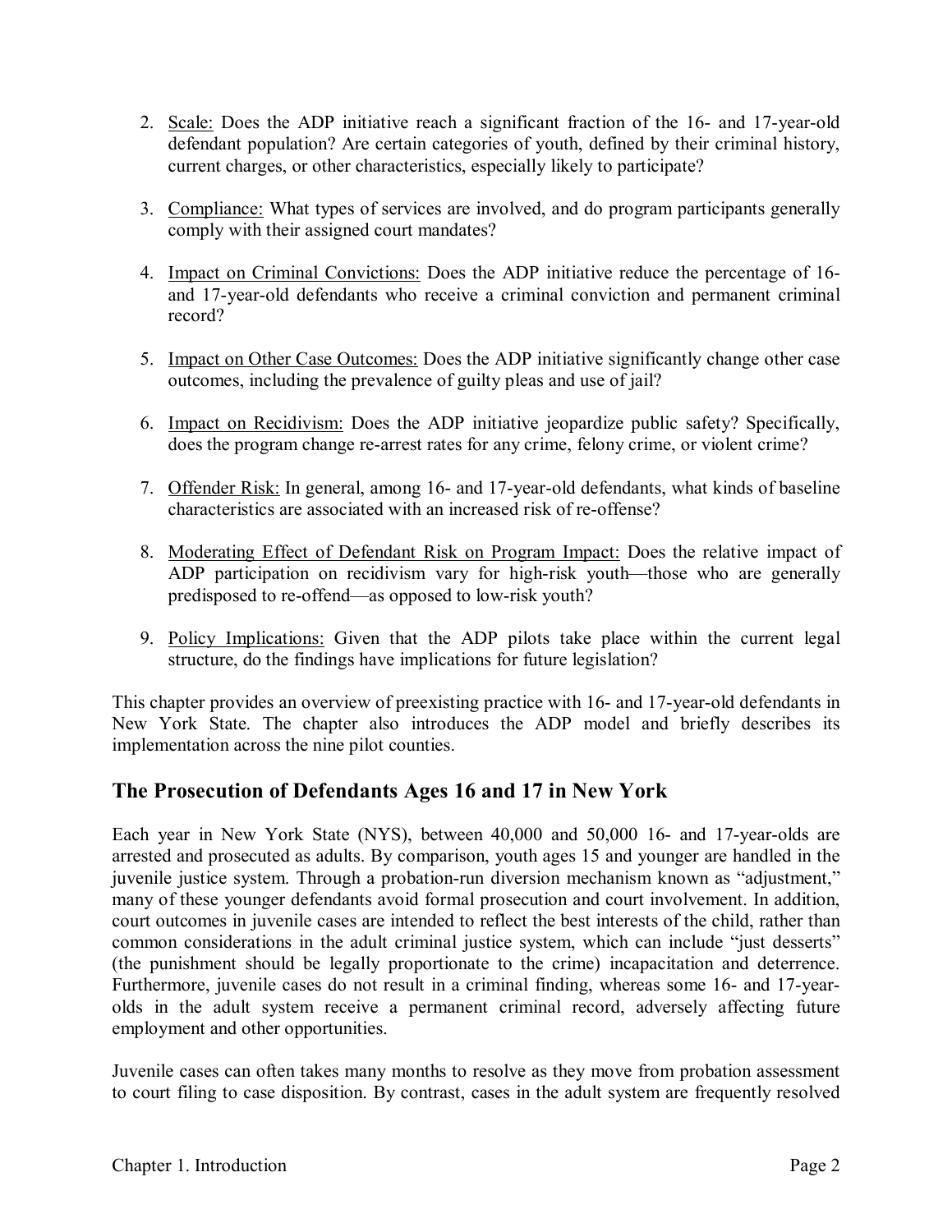at the first court appearance, known as arraignment, which typically takes place within 24 hours of an arrest; or after several additional court appearances at most. Most 16- and 17-year-old defendants do *not* receive a case disposition that creates a permanent criminal record. Even when they plead guilty, most 16- and 17-year-olds either have their charges reduced to a non-criminal violation-level offense or receive a "youthful offender" (YO) finding. These outcomes enable the case to be resolved without a criminal fining or the imposition of a criminal record, avoiding future collateral consequences.

To quantify what currently happens to 16- and 17-year-old defendants, the New York State Division of Criminal Justice Services (DCJS) analyzed data for 16- and 17-year-old cases in 2010. DCJS found that 46,128 youth were arrested, 75% for misdemeanors, 12% for nonviolent felonies, and 13% for violent felonies, primarily assault or robbery. (The DCJS data excluded the least serious violation-level offenses.) The data also showed that almost six in ten (59%) of the arrests came from the five boroughs of New York City, with an additional 20% coming from the four surrounding suburban counties (Nassau, Suffolk, Westchester, and Rockland) and from three additional counties (Erie, Monroe, and Onondaga) that house the cities of Buffalo, Rochester, and Syracuse.

Regarding case outcomes, DCJS reported that 45% of the 2010 cases ended in a criminal or YO finding. This 45% figure sub-divides into 24% receiving a non-criminal violation-level conviction, 16% receiving a youthful offender finding, and 5% (involving 2,063 youth) receiving a felony or misdemeanor conviction engendering a permanent criminal record. A criminal conviction was more common among cases originating as felony arrests (12%) than misdemeanor arrests (2%). Among cases originating as felony arrests where the defendant had previously been convicted of a crime, more than one-third (36%) received a criminal conviction. The data also showed that 3,717 cases (9%) were sentenced to serve time in adult jails or prisons. Such sentences were more common when the youth had a prior conviction or when the current charges were at the felony level. Furthermore, when the current charges involved a violent felony, 28% of the youth were sentenced to jail or prison.

## **The Adolescent Diversion Program**

The Adolescent Diversion Program (ADP) was implemented in adult criminal court settings on January 17, 2012. Specific policies vary across the nine pilot counties, but in broad outline, the program works as follows: The initial arraignment court appearance proceeds as it always has. Cases that are not resolved at arraignment and that involve 16- and 17-year-olds are subsequently assigned to a specialized court part. The presiding judge receives training in adolescent brain development, trauma, substance abuse, family dysfunction, and other topics relevant to late adolescents. In handling the cases, the judge may order age-appropriate services to address the youth's presenting issues. Service mandates can last anywhere from one to three group sessions to three to six months of intensive intervention. Issues of legal proportionality often limit the length of service mandates for cases facing relatively less serious charges.

Some defendants may participate in ADP services as part of a pre-disposition agreement—i.e., before pleading guilty or receiving a case disposition of any kind. Other defendants are required to enter a guilty plea prior to ADP participation. In either scenario, those who complete their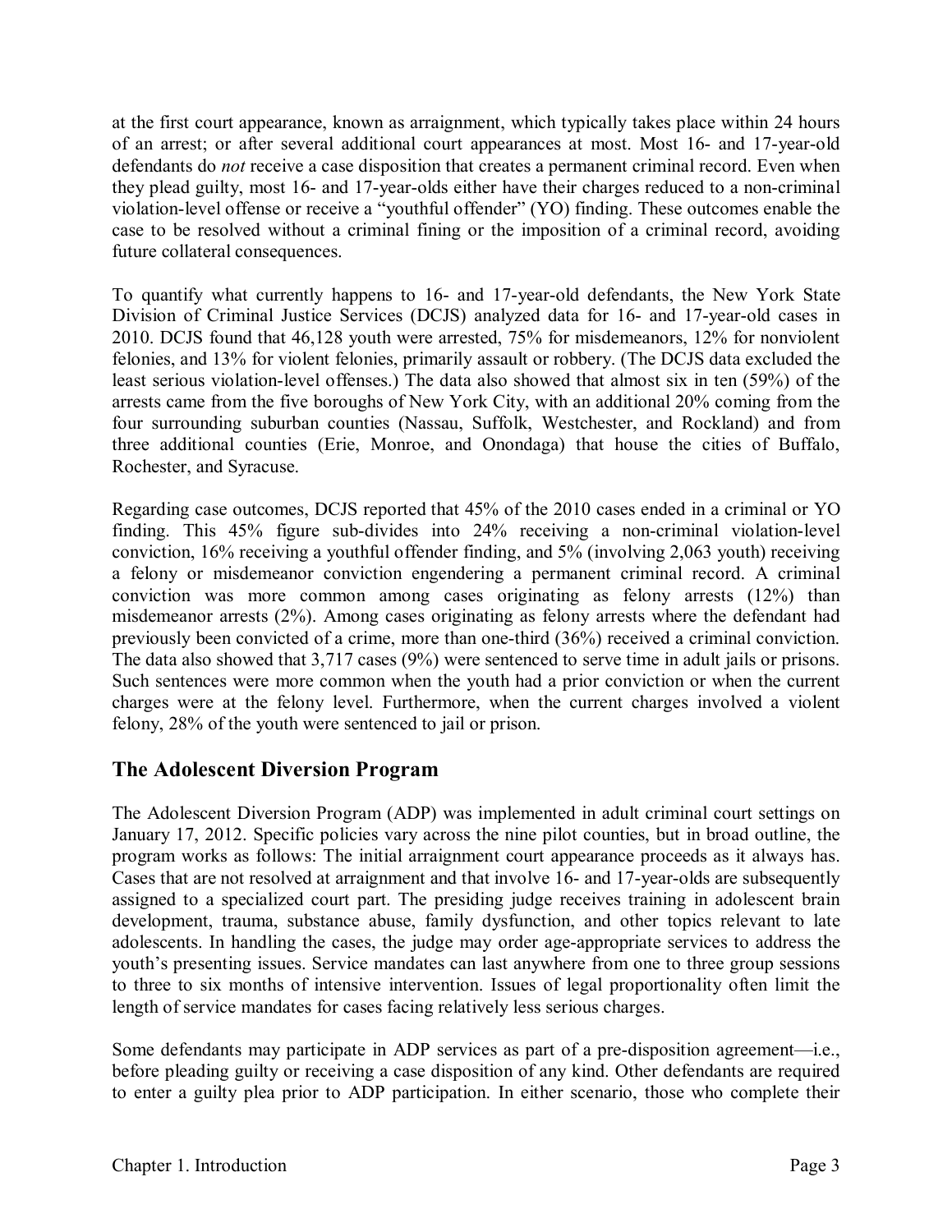assigned services generally receive either a dismissal of the charges or a charge reduction to a non-criminal violation level. The judge may also order service participation as a condition of an adjournment in contemplation of dismissal (ACD); or following program completion, the judge may reduce what was initially a guilty plea to an ACD. (In New York State, cases disposed with an ACD will be automatically dismissed after six months or one year, depending on the charges. Although ACDs may be reopened in the event of noncompliance with court-imposed conditions, this outcome is relatively rare in practice.)

#### **ADP Eligibility Criteria**

Table 1.1 presents a basic outline of program eligibility criteria across the nine pilot counties. All nine counties enroll some misdemeanors, and seven of the nine counties enroll all misdemeanors without exceptions.<sup>2</sup> Whereas most counties exclude felonies, Nassau admits nonviolent felonies, and Erie admits both nonviolent and violent felonies on a case-by-case basis. On the other end of the charge spectrum, the Bronx admits cases that originate as disorderly conduct violations, and both Nassau and Erie also admit both disorderly conduct and other non-criminal violations.<sup>3</sup>

Five of the nine counties only enroll cases that are *not* resolved at arraignment. The four other counties, the Bronx, Brooklyn, Manhattan, and Staten Island, all have preexisting programs that already serve 16- and 17-year-old defendants, whether the cases are disposed at arraignment or not. In the Bronx, any judge may order 16- and 17-year-old defendants to Bronx Community Solutions, an alternative sanctions program modeled after community court principles and practices. In Brooklyn, the Red Hook Community Justice Center serves as an arraignment and post-arraignment court for misdemeanor cases originating in three police precincts in southwest Brooklyn. The Midtown Community Court arraigns eligible misdemeanors in midtown, Manhattan. Notably, in both Brooklyn and Manhattan, their respective community courts monitor compliance for *all* ADP participants countywide, not only those that were initially handled in the community court. In Staten Island, the cases of 16- and 17-year-old defendants may also be resolved at arraignment if they are mandated to participate in a local youth court program.

In all nine counties, ADP participation is voluntary. When eligible youth are offered the opportunity to participate, they may either accept the offer or opt for conventional prosecution.

Of final interest, three counties did not implement their ADP initiatives countywide, targeting only cases that originate in a particular city court: the Mount Vernon City Court in Westchester; the Buffalo City Court in Erie; and the Syracuse City Court in Onondaga.

<sup>&</sup>lt;sup>2</sup> The Bronx excludes domestic violence misdemeanors, which are handled in a separate specialized domestic violence court. Manhattan excludes violent misdemeanors and a variety of additional more serious misdemeanor charges; excludes defendants with more than seven prior arrests in the past nine years; excludes defendants with an open case on an ineligible charge; and excludes defendants currently on probation or parole. In other counties, the court or prosecutor may engage in varying levels of case-by-case screening. For instance, in Brooklyn, if there is a victim, the victim's wishes are always considered when formulating plea offers (a specific practice that likely applies elsewhere as well).

<sup>&</sup>lt;sup>3</sup> All nine counties often *resolve* cases with a violation-level conviction, but only the Bronx, Nassau, and Erie accept cases whose *initial* arraignment charge was at the violation level.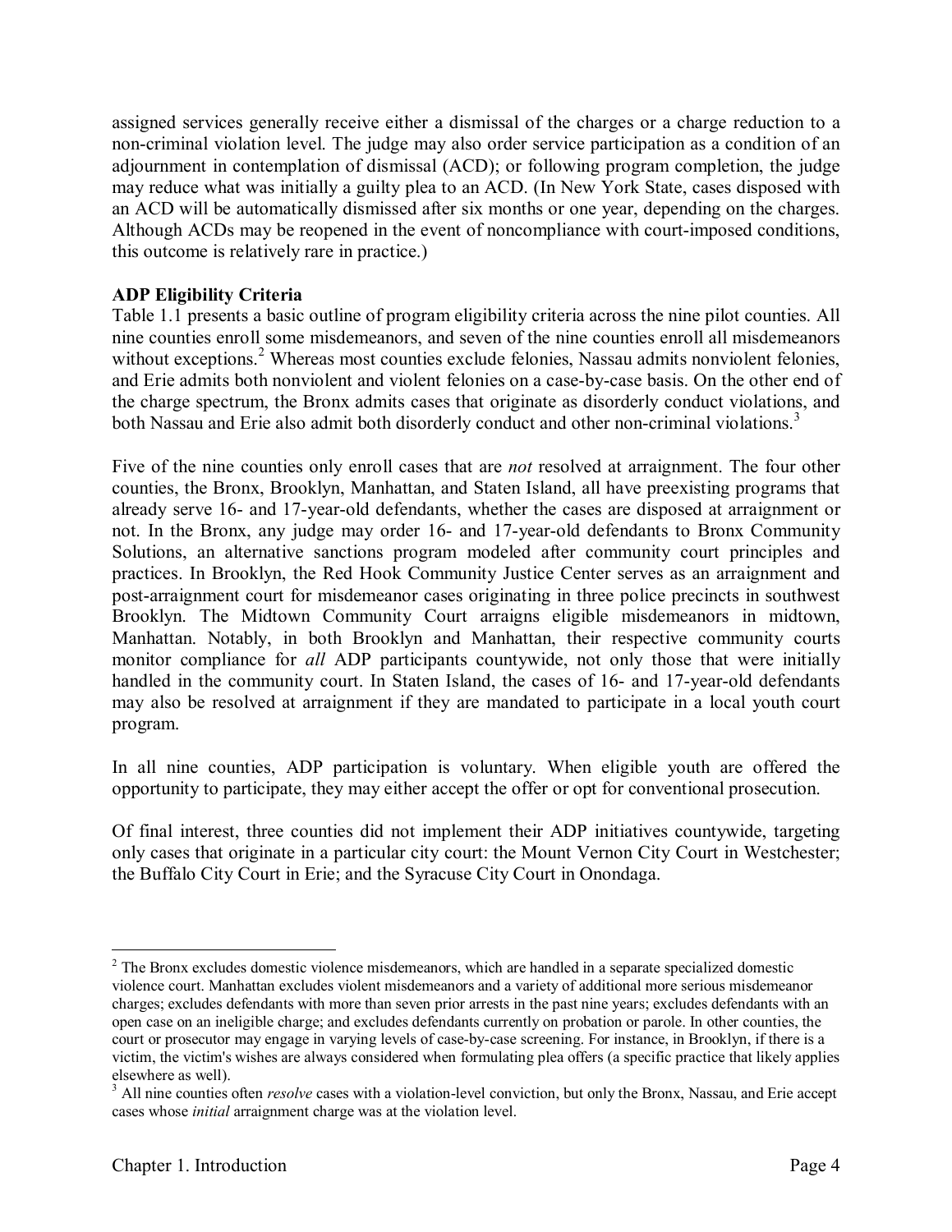| <b>ADP</b> Site                       | <b>Bronx</b> | <b>Brooklyn</b> | Manhat-<br>tan | Queens | <b>Staten</b><br><b>Island</b> | <b>Nassau</b>             | West-<br>chester | Erie             | Onon-<br>daga             |
|---------------------------------------|--------------|-----------------|----------------|--------|--------------------------------|---------------------------|------------------|------------------|---------------------------|
| <b>CHARGE ELIGIBILITY</b>             |              |                 |                |        |                                |                           |                  |                  |                           |
| Violent felonies                      |              |                 |                |        |                                |                           |                  | X                |                           |
|                                       |              |                 |                |        |                                |                           |                  |                  |                           |
| Nonviolent felonies                   |              |                 |                |        |                                | X                         |                  | X<br>$\mathbf X$ |                           |
| Violent misdemeanors                  | X            | X               |                | X      | $\boldsymbol{X}$               | X                         | X                |                  | $\mathbf X$               |
| Nonviolent misdemeanors               | X            | X               | X              | X      | X                              | X                         | X                | X                | $\boldsymbol{\mathrm{X}}$ |
| Violations                            | X            |                 |                |        |                                | X                         |                  | $\mathbf X$      |                           |
| Special exclusions from eligibility   | $X^1$        |                 | $X^2$          |        | $X^3$                          |                           |                  | $X^4$            |                           |
| <b>CASE PROCESS ELIGIBILITY</b>       |              |                 |                |        |                                |                           |                  |                  |                           |
| Disposed at arraignment               | X            | $X^5$           | $X^5$          |        | X <sup>6</sup>                 | X                         |                  |                  |                           |
| Disposed after arraignment            | $\mathbf{X}$ | X               | X              | X      | X                              |                           | X                | X                | X                         |
| Universal Screening and Assessment    |              |                 |                |        |                                | X                         |                  |                  |                           |
| <b>JURISDICTIONAL ELIGIBILITY</b>     |              |                 |                |        |                                |                           |                  |                  |                           |
| Eligibility limited to one city court |              |                 |                |        |                                |                           | Mt. Vernon       | Buffalo          | Syracuse                  |
| <b>SPECIALIZED COURT PARTS</b>        |              |                 |                |        |                                |                           |                  |                  |                           |
| Specialized ADP court part            |              | X               | X              | X      | X                              | X                         | X                | $\mathbf X$      | $\boldsymbol{X}$          |
| Community court                       | X            | $\mathbf{X}$    | $\mathbf{X}$   |        |                                |                           |                  |                  |                           |
|                                       |              |                 |                |        |                                |                           |                  |                  |                           |
| <b>TIMING OF PARTICIPATION</b>        |              |                 |                |        |                                |                           |                  |                  |                           |
| Program entry can be pre-             |              |                 |                |        |                                |                           |                  |                  |                           |
| disposition                           | X            | X               |                | X      |                                | $\boldsymbol{\mathrm{X}}$ |                  | $\mathbf X$      | X                         |

**Table 1.1. Adolescent Diversion Program Eligibility (X = Eligible)**

<sup>1</sup> The Bronx explicitly excludes all domestic violence cases, which are handled in a specialized domestic violence court regardless of the age of the defendant. (Other sites may tend to do this as well but did not explicitly state as much in their formal eligibility criteria.)

<sup>2</sup> Besides violent misdemeanors, Manhattan also excludes a number of other misdemeanor cases. The effect is to mirror the list of charges that are eligible for the Midtown Community Court for arrests that take place in the midtown neighborhood. In general, violent misdemeanors, misdemeanors of defendants with an open case that is ADPeligible, and misdemeanors of defendants currently on probation or parole are excluded. On a case-by-case basis, ineligible misdemeanors can be admitted with DA permission.<br><sup>3</sup> In January-June 2012, the court typically did

ADP participants, even though they did participate in a diversion alternative. More recently, the court has tended to view youth court cases under the ADP umbrella. Our

analysis followed whatever the court formally determined, rather than classifying all youth court cases as ADP participants automatically.<br>
<sup>4</sup> Erie County excludes gun-related misdemeanor cases.<br>
<sup>5</sup> In Brooklyn and Manha

 $6$  In Staten Island, Youth Court cases were considered to be ADP cases and disposed at arraignment.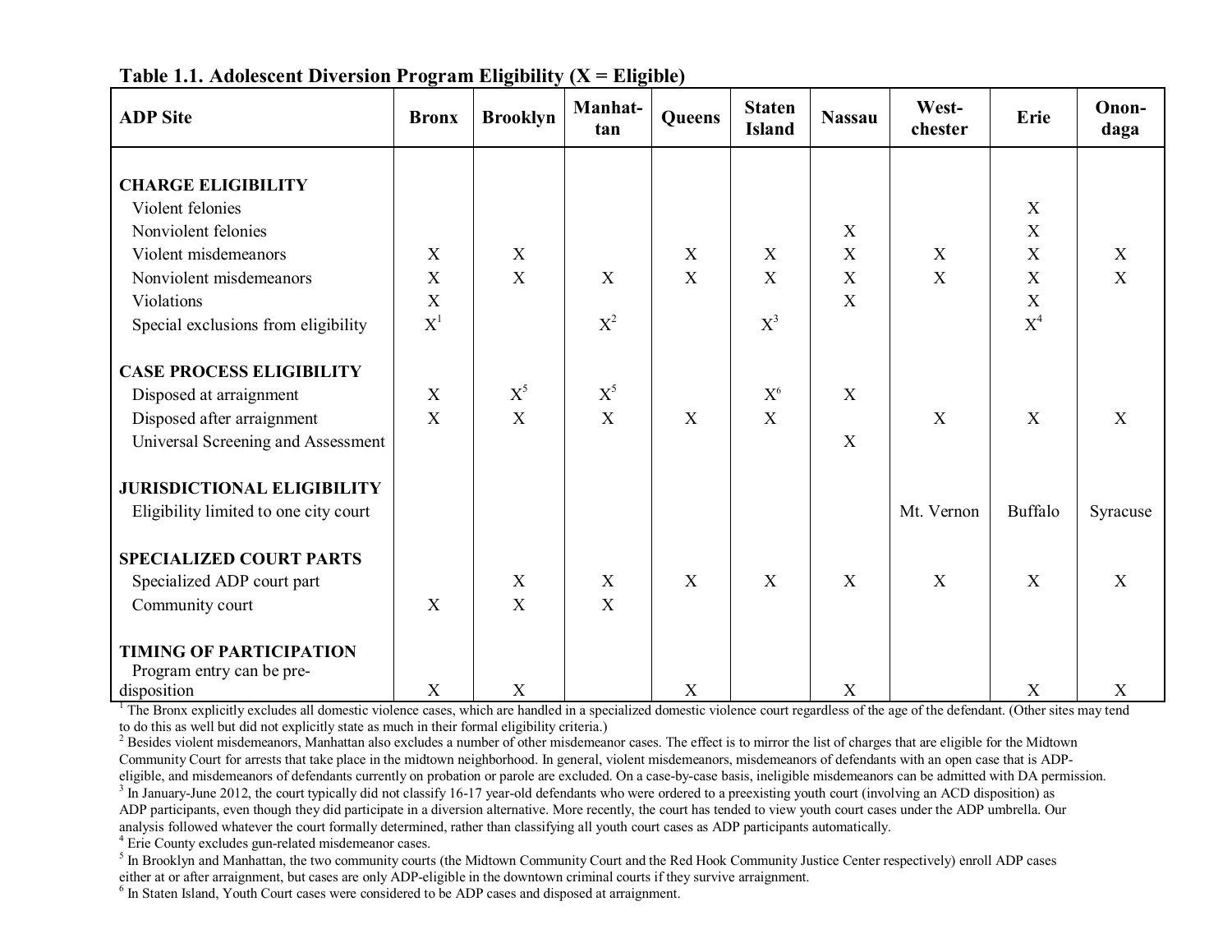#### **Screening, Assessment, and Participation Policies**

The nine counties vary widely in their screening and assessment protocols, service mandates, duration of participation, and other policies. All sites except Manhattan and Staten Island permit at least some youth to begin services as part of a pre-disposition agreement. In Queens and Onondaga, pre-disposition program entry is standard in virtually all cases, and in Erie, it is used in most cases. When diversion is *not* used, the youth typically plead guilty or sometimes receive an ACD at the time of enrollment, with service participation noted as a special condition. Whether participation begins as part of a pre-disposition agreement or not, successful completion always leads to a final case outcome that does *not* involve a criminal record. (Final case outcomes typically involve a straight dismissal, ACD, or non-criminal violation-level conviction.)

The Bronx, Brooklyn, Manhattan, and Staten Island primarily order short-term services, usually several days of community service or several sessions of a short-term social service intervention. Select cases can also be ordered to three months or longer of drug treatment or other services. In the other five counties, longer service mandates are more common. On average, Erie County tends to keep cases open for the longest period of time, generally from six months to a year; Erie is the only county where the court mandate routinely exceeds six months.

To inform service planning, all sites administer a clinical screen or assessment. Nassau, Westchester, and Onondaga use the Youth Assessment and Screening Instrument (YASI). This instrument has previously been validated among NYS juvenile defendants (age 15 and under) and, to at least some degree, it is currently in use with these younger defendants in the vast majority of NYS counties (Orbis 2007). Nassau and Onondaga typically begin with the YASI short screening tool and then administer the full-length YASI assessment to those youth who initially screen as moderate-risk or high-risk. The six other counties all use locally developed screening or assessment tools, which in some cases pre-date the ADP initiative. For example, the Erie program utilizes an existing assessment developed as part of Buffalo's long established COURTS program. The Red Hook and Midtown Community Courts, as well as Bronx Community Solutions, also use preexisting screening and assessment tools.

Among the nine ADP pilots, Nassau implemented a particularly comprehensive and evidencebased approach to screening, assessment, and service planning. Nassau devised a universal postarraignment screening protocol encompassing nearly all 16- and 17-year-old defendants, except those arraigned on a violent felony. Although Nassau excludes cases that are resolved at arraignment, in reality, Nassau has reduced the use of case dispositions at the arraignment stage in order to make its universal screening protocol more widely available. The two-step protocol involves administration of the YASI short screener followed by the longer YASI assessment where indicated. In general, those defendants who initially screen as low-risk may be considered for a prompt case dismissal in lieu of services and generally do not receive the full length assessment. Despite not receiving a service intervention, the dismissed cases are still considered ADP participants, because the disposition was determined through the use of the ADP universal screening process. For those who receive the more in-depth YASI assessment, the risks and needs that it identifies inform the selection of specific services.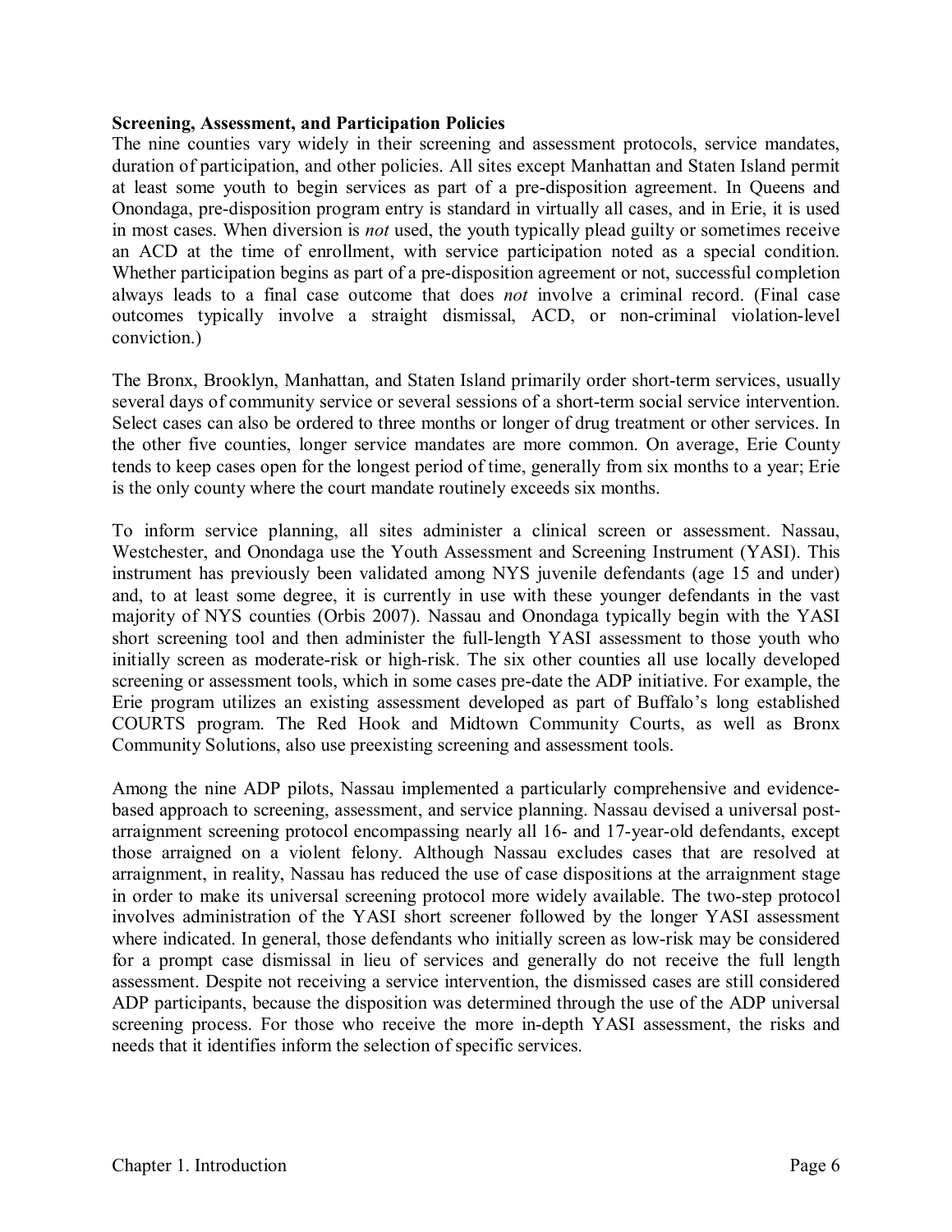An empirical analysis confirmed that Nassau relies on YASI risk scores in a manner consistent with its formal model. Whereas 80% of Nassau's ADP participants with a high-risk YASI classification and 87% with a moderate-risk classification were linked to court-ordered services, only 43% of the low-risk cases received such services. As the model intends, virtually all of the remaining low-risk cases indeed received a prompt case dismissal (94%) or ACD (3%), with only a tiny fraction (3%) pleading guilty to a non-criminal violation offense.

## **About This Report**

Chapter 2 reviews the research design and methodology. Chapter 3 examines program volume and scale in each pilot county and provides descriptive information on the demographic, criminal history, and charge characteristics of enrolled ADP participants. Chapter 4 reports on service utilization and compliance rates. Chapter 5 reports the impact of the ADP initiative on criminal penalties and recidivism. Chapter 6 summarizes the conclusions and implications of the study. While this evaluation focused on the first six months of the ADP pilot, each site continues to serve more 16- and 17-year-olds and future research will include those new cases.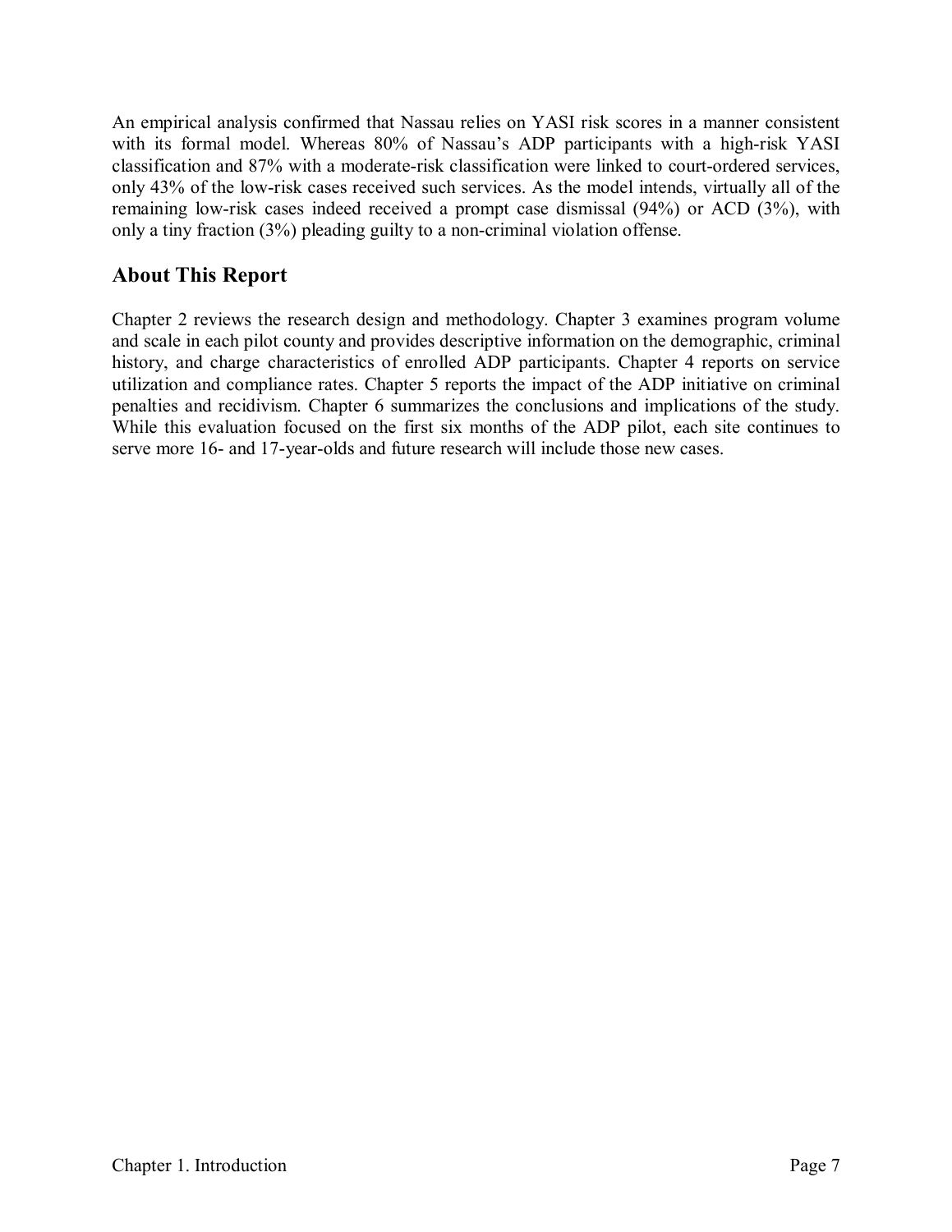# **Chapter 2 Research Design and Methodology**

The evaluation examined Adolescent Diversion Program (ADP) participants that were arraigned from program inception on January 17, 2012 through June 30, 2012. For the impact study, these cases were compared to similar 16- and 17-year-old cases that were arraigned one year prior to implementation (January 17, 2011 through June 30, 2011).

## **Data Sources**

Data came primarily from the statewide criminal court information system (known as CRIMS-FULL) that is maintained by the New York State (NYS) Unified Court System. The data included case-level demographic, charge, disposition, and sentence information. The court also provided case-level data on prior and subsequent arrests.<sup>4</sup> The data included an ADP flag variable, which court clerks are supposed to check whenever a 16 or 17 year old participates in the ADP initiative. In six of the nine counties, we used this flag to identify which cases in fact participated. In three counties, the Bronx, Brooklyn, and Manhattan, we also identified ADP participants using data contained in separate databases operated, respectively, by Bronx Community Solutions, the Red Hook Community Justice Center, and the Midtown Community Court. Since the Center for Court Innovation operates these three programs, Center research staff already had routine access to this data. We also obtained data from these three specialized databases on the precise services that ADP participants attended and their compliance.<sup>5</sup> In addition, we obtained data from a separate database utilized by the Nassau ADP initiative, enabling us to track compliance in that county as well. Compliance data could not be obtained for the five remaining counties.

#### **Measures**

- Demographics: We had data on defendant age (16 or 17), sex, and race (black or white), but did not have data on ethnicity (Hispanic or non-Hispanic).
- Criminal History: We created summary measures for prior arrests and prior convictions, including whether the priors were arraigned at the felony or violent felony levels.

<sup>&</sup>lt;sup>4</sup> Criminal history and recidivism data was obtained using two methods. First, cases involving the same youth were identified based on their having the same person-based New York State Identification (NYSID) number. However, whenever a criminal case is sealed, new cases appear under a new NYSID, rendering NYSID-based case matching inadequate by itself. As a supplement, criminal history and recidivism cases were also identified based on name and date of birth. This method also involves occasional inaccuracies, due to human error in entering name and birthdate. <sup>5</sup> The specialized databases maintained by Bronx Community Solutions and the Red Hook and Midtown community courts included information on *all* ADP cases in the Bronx, Brooklyn, and Manhattan respectively, since even ADP cases that were initially seen by a downtown criminal court judge were ultimately monitored by that county's Center for Court Innovation-run community court or alternative sentencing program.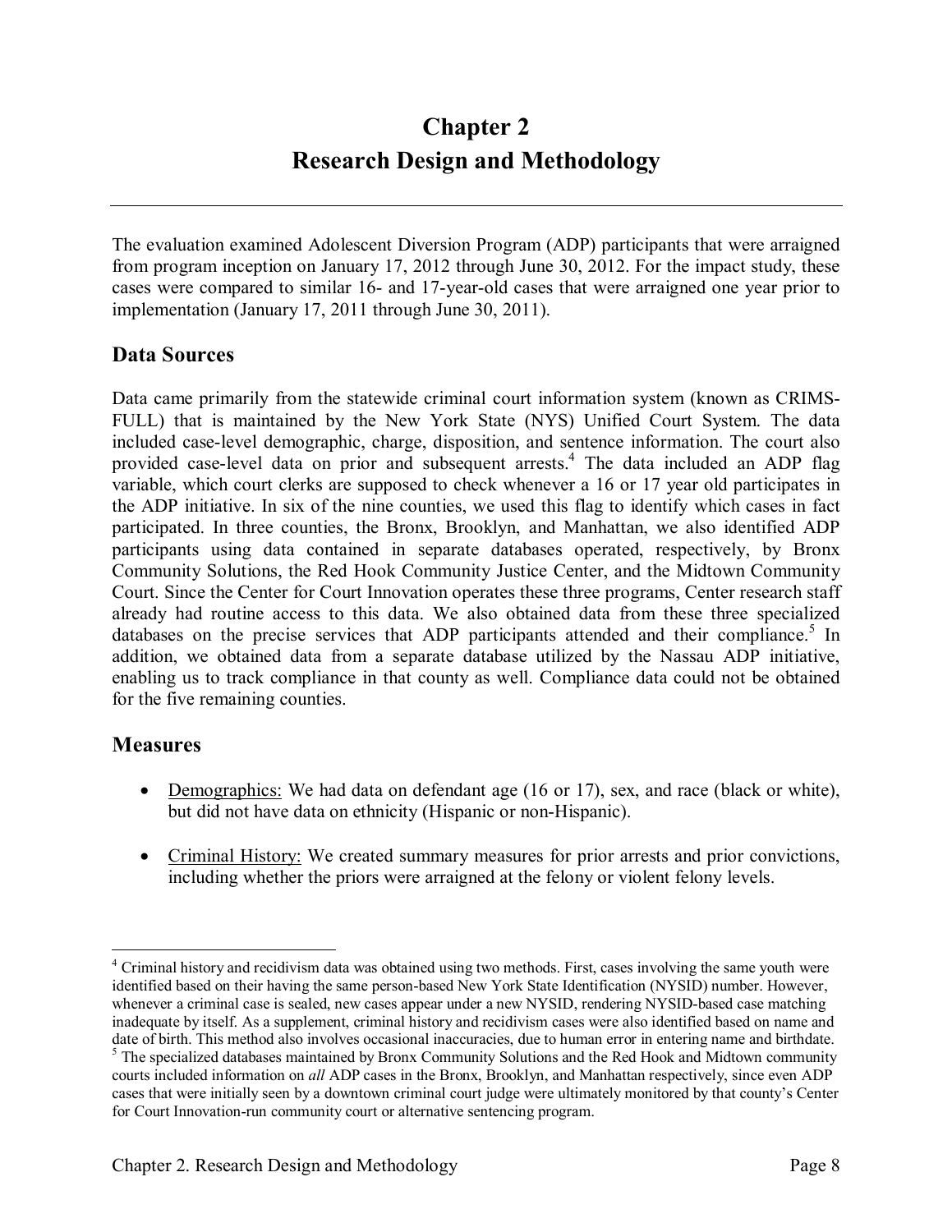- Current Charges: We classified the top charge on the case leading to sample membership into four seriousness categories (violent felony, nonviolent felony, misdemeanor, and violation) and into different charge type categories for each section of the New York State Penal Law (assault, sex offenses, burglary, robbery, controlled substances, marijuana weapons, etc.). For some analytic purposes, we consolidated the charges into fewer categories. Such consolidation was county-specific, meaning that our final charge categories reflected the most common charges seen in each county's respective ADP initiative.
- Case Disposition: We classified dispositions as pled guilty, ACD, or dismissed. Cases classified as pled guilty were most commonly convicted on non-criminal violation charges or received a youthful offender (YO) finding, although a small number of cases received an actual criminal conviction. Due to peculiarities in the recording of disposition information for ADP cases, we could not reliably sub-divide ADP pled guilty cases into these three categories. We could and did do so for the comparison group.
- Sentences: We classified sentence types as jail; probation; community and/or social services; time served; fine; conditional discharge; and other. There were not any cases in the analysis that received state prison time, and we grouped a tiny number of split jail/probation sentences into the jail category. We also computed the length of all jail sentences. One of the sentence categories—community and/or social service—was only known for the comparison group in the New York City-based counties, and even in those counties, only community service sentences were reliably tracked for the comparison group. Hence, the true scope of community and/or social service sentencing conditions among comparison cases is unknown.
- Recidivism: We began the recidivism tracking period on the arraignment date. Arraignment date was the logical start time, since there was not an equivalent to ADP program start date in the comparison group. We computed re-arrest variables over a sixmonth tracking period, distinguishing re-arrests that were arraigned on felony and violent felony charges. However, we omitted two types of re-arrests from the analysis: those arraigned on violation charges, which are not technically crimes, and those arraigned on the two least serious marijuana charges (unlawful possession, PL 221.05, and possession in the fifth degree, PL 221.10). We omitted these charges in light of aggregate data provided to us by DCJS that showed a demonstrable drop in these charges over time as a function of declining state and local policymaker preferences to enforce these crimes. We were concerned that including re-arrests on these charges would create a historic bias, whereby such re-arrests would appear less prevalent in the ADP sample, not because of reduced re-offending but because of reduced enforcement during the ADP sample's later tracking period. We also created a measure of days to first re-arrest to facilitate a survival analysis with a tracking period of up to 350 days for some cases, given that our re-arrest data was updated through January 2, 2013. To ensure a comparable tracking period in the comparison sample, that sample only included re-arrests through January 2, 2012.
- ADP Eligibility: For certain purposes, we sought to isolate cases meeting ADP eligibility criteria in both the 2011 and 2012 samples (whether or not they in fact participated). We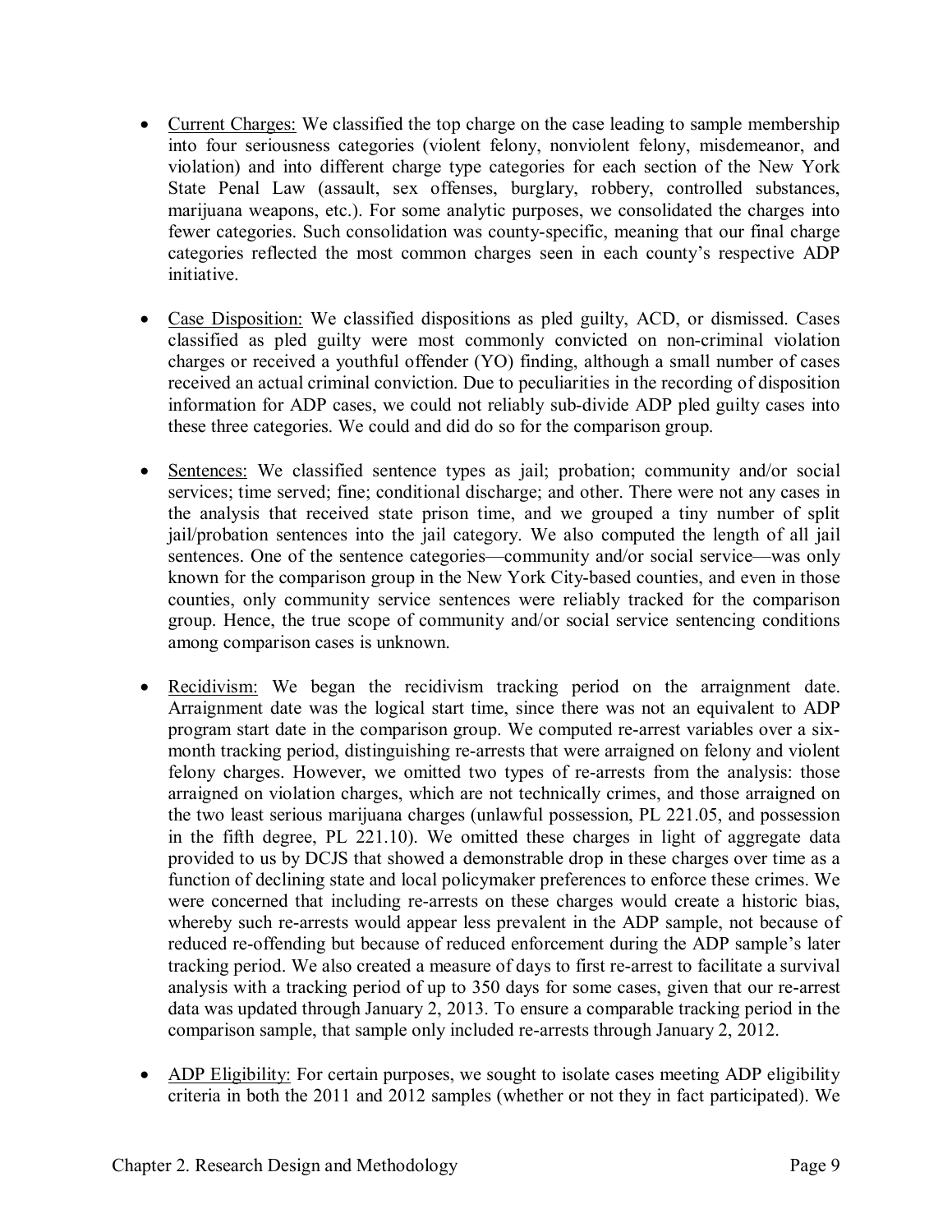created an ADP eligible flag variable, utilizing different algorithms in each county in order to mirror each county's respective eligibility criteria (see Chapter 1).

## **Analytic Plan**

As described below, we conducted four sets of analyses.

#### **Program Implementation**

To examine program volume, participant characteristics, and compliance, we focused on ADP participants who were arraigned from January 17, 2012 through June 30, 2012. The analysis included a small number of cases (39 in the Bronx, 4 in Queens, 2 in Staten Island, 3 in Nassau, and 3 in Erie), whose arraignment date preceding program inception. These cases were pending on the January 17, 2012 date when the ADP initiative formally began, and since the cases had not yet been resolved, the defendants were still able to participate. To examine whether or how the characteristics of ADP participants differed from the characteristics of non-participating cases, some analyses included the full sample of all 16- and 17-year-old cases arraigned from January 17 through June 30, 2012, regardless of ADP participation or eligibility status.

#### **ADP Impact Analysis**

For the impact study, we excluded two counties, Westchester, and Onondaga. These counties enrolled fewer than 40 ADP participants in the sampling period, precluding a statistically meaningful analysis. (The Westchester program only operates in the Mount Vernon City Court and opened in late March rather than January of 2012, sharply limiting program volume during our sampling period.) We also excluded Staten Island from the impact study because although a number of 16- and 17-year-olds in Staten Island participated in a preexisting youth court, it was initially defined as separate from the ADP initiative and only included in the volume at a later date. A separate evaluation illuminates some of the effects of the youth court diversion program (Reich 2013). In the remaining six counties, we compared ADP participants arraigned through June 30, 2012 to a comparison sample composed of defendants meeting each county's respective ADP eligibility criteria that were arraigned in the year prior to implementation, from January 17, 2011 through June 30, 2011. As described in the three sub-sections below, we first implemented a propensity score matching strategy to ensure comparable samples; then conducted our main impact analyses; and then tested whether ADP impacts varied by defendant risk level.

Propensity Score Matching: Our matching strategy was implemented in several steps.

1. We eliminated a small number of ADP or comparison cases that, for various reasons, might otherwise bias the analysis. Specifically, we required each comparison defendant to have no more than one case in the analysis. Where a comparison defendant had multiple eligible cases, we took the one with the earliest arraignment date. (This step avoided classifying the same arrest as recidivism with respect to one initial case and as criminal history with respect to another initial case of the same individual.) We also deleted comparison cases that were still pending as of when data was received. (Disposition data for the initial criminal case was updated through October 24, 2012.) On the other hand, we allowed ADP cases to be pending, since pending status among ADP cases could simply reflect participating in a pre-disposition diversion program and receiving a lengthy service mandate that had not been completed as of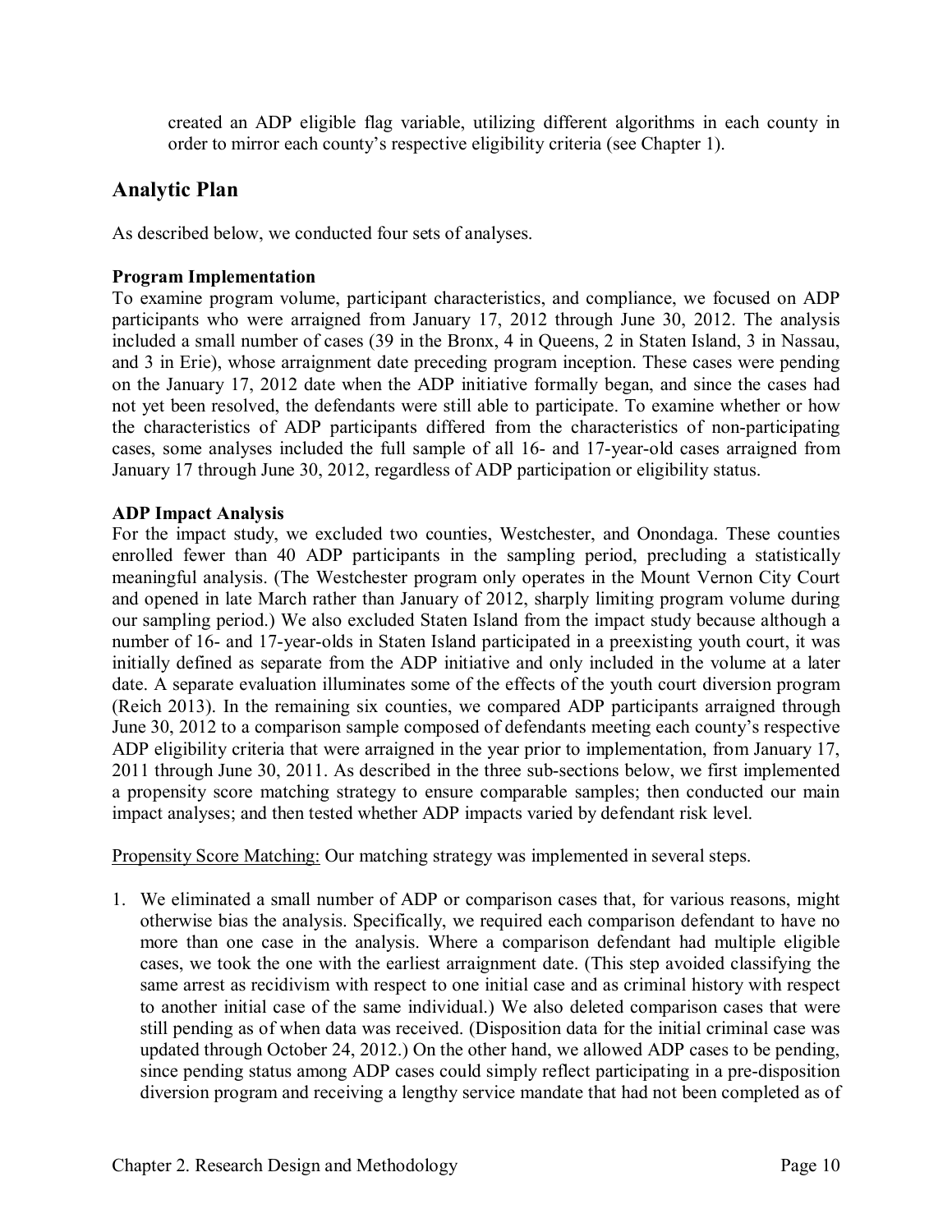when data was received. We also deleted a small number of comparison cases whose baseline characteristics were never found in the ADP sample. For example, several counties had a small number of comparison cases, but no ADP participants, classified with an "other" race (neither black nor white). Finally, we deleted a small number of ADP participants that were technically ineligible but still participated due to a case-by-case admittance decision. For example, in Brooklyn, 5 cases that were arraigned on a felony and 6 that were arraigned on a violation were admitted to the ADP program, even though they were technically ineligible; these cases were omitted, since the comparison group did not include them.

- 2. Separately for each county, we compared the background demographic, criminal history, and charge characteristics for the ADP and comparison samples. As shown in Table 2.1, there were significant differences between the ADP and comparison samples in all six counties, necessitating further statistical refinements.
- 3. We implemented a propensity score matching strategy to reduce observable sample differences. In general, propensity score matching can be utilized in quasi-experimental studies to reduce the observed differences between a treatment group and comparison group (Rosenbaum and Rubin, 1983; Rubin 1973). Based on an array of background characteristics (e.g., age, sex, prior arrests and convictions, and current charge type and charge severity), a single propensity score is produced for each case, representing the probability that the case falls into one of the two groups—in this study, the ADP group as opposed to the comparison group. In this study, we examined the p-values for all bivariate comparisons conducted as part of step #2. If there was a bivariate difference at a significance level of .50 or lower, the variable was included in a backward stepwise logistic regression, for which the dependent variable was sample membership ( $0 =$  comparison,  $1 =$  ADP). The backward stepwise procedure in turn deleted those variables whose p-value was greater than .50 when included in a regression framework. These liberal variable inclusion criteria—i.e., not limiting the independent variables to those that are "statistically significant" predictors of sample status maximize the balancing effect of the resulting propensity scores (Rosenbaum 2002; Rubin and Thomas 1996). In implementing our propensity models, the Bronx, Queens and Nassau had large numbers of cases missing race. We simply defined "missing" as its own race category and controlled for missing status in the model. In other counties, extremely small percentages of cases (less than 10%) were missing either race or sex. In these latter instances, we conducted a second propensity model without race or sex and used the propensity score obtained from that second model for cases that were missing from the first model.
- 4. Having obtained a propensity score for each case, we implemented a two-to-one matching strategy in the Bronx, Brooklyn, Manhattan and Queens. Specifically, we matched each ADP case to the two potential comparison cases with the nearest propensity score, of those comparison cases that had not already been matched. In Nassau and Erie, because ADP volume is relatively high, there were almost as many ADP cases as potential comparison cases available at the outset. Thus, to ensure high quality matches, in those two counties we implemented the reverse of a two-to-one comparison-to-participant matching strategy. Instead, we selected one comparison case for every two ADP cases, choosing the comparison case whose propensity score fell closest to the midpoint between the two ADP cases that were involved in the match. In the majority of the final matches in all six counties, all cases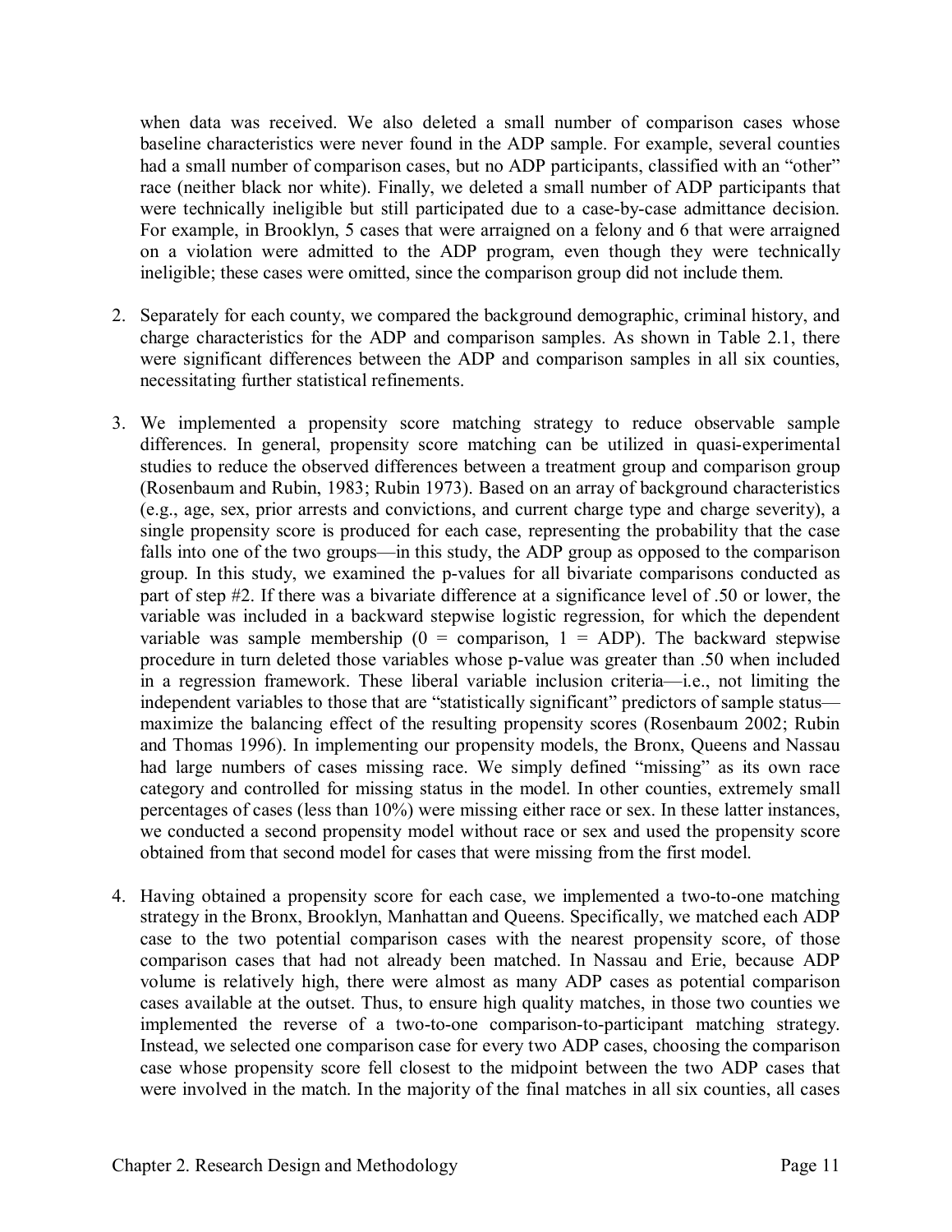that were involved in the same match in fact had an identical propensity score. At the end of the matching process, we deleted from the comparison sample all unmatched cases.

The general effect of propensity score matching is to refine the comparison sample by removing potential comparison cases that in fact comprise poor matches to any case in the treatment sample. Demonstrating the results of our matching strategy in this study, Table 2.1 compares the *initial* ADP and comparison samples in each county across multiple baseline characteristics, revealing numerous significant differences. Table 2.2 compares the *final* matched samples, revealing zero significant differences after matching was implemented.

Analytic Plan for the Main Impact Analysis: Having achieved statistically matched samples, we conducted our impact analyses in a bivariate framework, simply comparing case dispositions, sentences, and re-arrests between the two samples without a need for a multivariate framework. In the analysis of case dispositions, we omitted any ADP participants whose disposition status was pending as of when data was received. (To retain matched samples, where a pending ADP case was omitted, we also omitted its matched comparison case, except in Nassau and Erie, where we retained the comparison case when the other one of the two ADP cases to which the given comparison case was matched remained in the analysis.)

We analyzed case dispositions in two ways. In our main analysis, we simply compared the case outcomes between the full ADP and comparison samples. In a second analysis, we deleted all comparison cases that ended in a case dismissal (and deleted their matched ADP cases as well). The purpose of this second analysis was to consider how the results might change if we assumed that a defense attorney and defendant would not agree to ADP participation, which requires participation in court-ordered services, if a straightforward case dismissal could otherwise be obtained. In other words, we viewed it as possible that in at least some counties, the process would unfold in a way that would enable ADP eligible cases with a realistic chance of obtaining a dismissal to receive such a dismissal up front and not participate in the program. If this possibility in fact describes practice in any of the ADP counties, then including dismissals in the comparison group would be a priori inappropriate. Since our funding did not permit the level of process evaluation that would have clarified how each site operates with respect to this issue, we considered it prudent to conduct the analysis both ways—with dismissals in and out of the comparison group. We opted to retain comparison group dismissals in our "main" analysis, since doing so was the more conservative analytic strategy, more likely to create a bias against the ADP initiative than to create a bias in favor of the initiative.

The actual impact analyses used chi squared tests with multiple category outcomes (e.g., dismissed, ACD, or pled guilty) and t-tests with dichotomous or continuous outcomes (e.g., whether jail was imposed, length of jail sentence, whether youth was re-arrested, and average number of re-arrests). In the recidivism analysis, we computed a standard set of six-month outcomes. In addition, we conducted a survival analysis that tracks each case for at least six months and up to a maximum of 350 days. (Cases with earlier arraignment dates obviously had a longer available tracking period.) The survival analysis censors each case at the end of its specific tracking period, thereby controlling statistically for case-to-case tracking period differences. We report results for each county concerning whether ADP participation significantly delayed on the onset of re-arrest.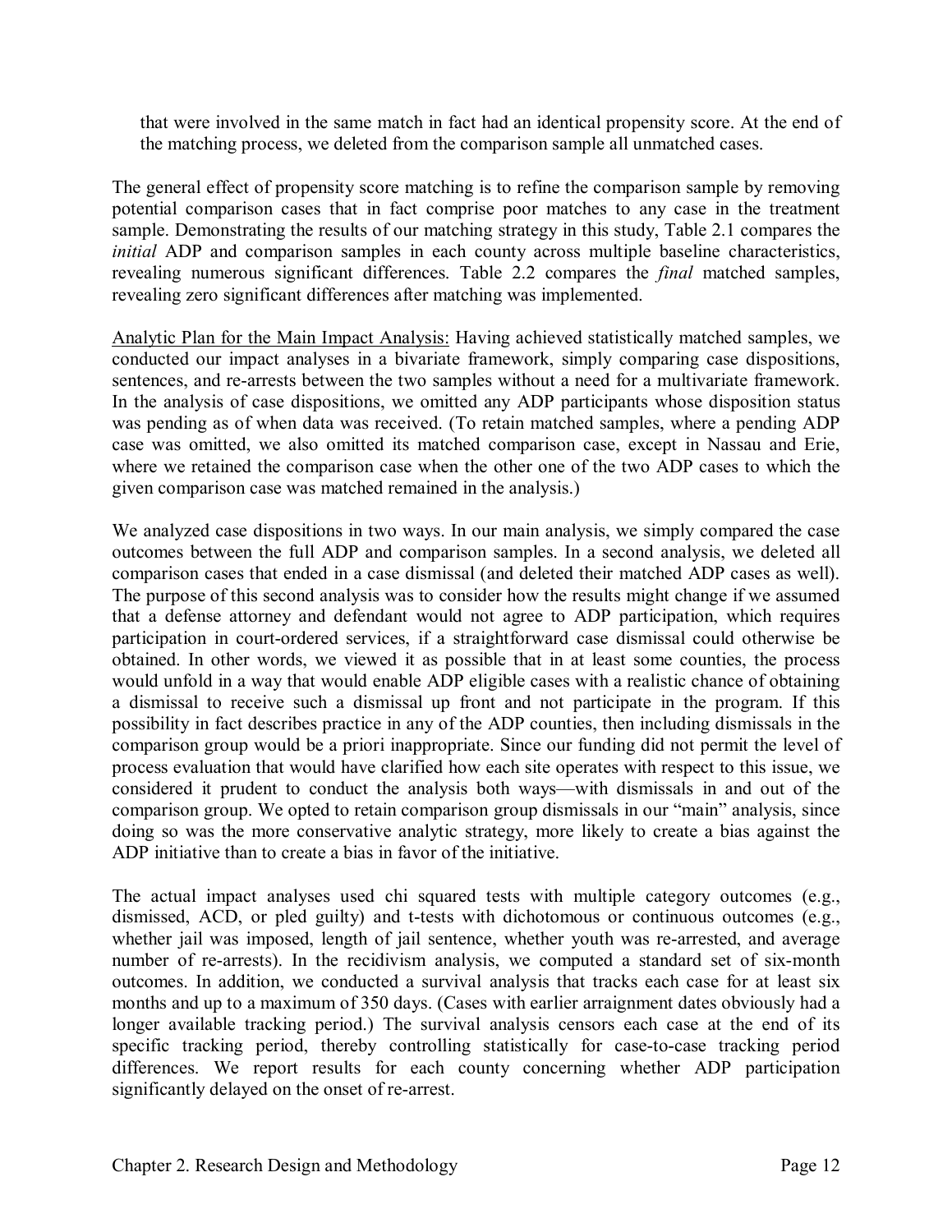| <b>ADP</b> Site                    |       | <b>Bronx</b> | <b>Brooklyn</b> |                           |       | Manhattan  | Queens      |            |  |
|------------------------------------|-------|--------------|-----------------|---------------------------|-------|------------|-------------|------------|--|
| <b>Sample</b>                      | Comp  | <b>ADP</b>   | Comp            | <b>COMP</b><br><b>ADP</b> |       | <b>ADP</b> | <b>COMP</b> | <b>ADP</b> |  |
| Number of Cases                    | 3,133 | 134          | 2,574           | 281                       | 1,457 | 170        | 893         | 76         |  |
|                                    |       |              |                 |                           |       |            |             |            |  |
| <b>DEMOGRAPHICS</b>                |       |              |                 |                           |       | $\ast$     |             |            |  |
| Age $16$                           | 46%   | 49%          | 47%             | 48%                       | 43%   | 50%        | 46%         | 51%        |  |
| Age 17                             | 54%   | 51%          | 53%             | 52%                       | 57%   | 50%        | 54%         | 49%        |  |
| Sex: Percent female                | 17%   | 23%**        | 20%             | $16\%**$                  | 30%   | 53%***     | 18%         | $14% +$    |  |
| Race                               |       |              |                 | $\ast$                    |       |            |             |            |  |
| <b>Black</b>                       | 68%   | 61%          | 75%             | 66%                       | 67%   | 63%        | 51%         | 51%        |  |
| White                              | 32%   | 39%          | 25%             | 34%                       | 33%   | 36%        | 46%         | 49%        |  |
| Other                              | $0\%$ | $0\%$        | $0\%$           | $0\%$                     | $0\%$ | $1\%$      | 3%          | $0\%$      |  |
| <b>CRIMINAL HISTORY</b>            |       |              |                 |                           |       |            |             |            |  |
| Number of prior arrests            | 0.94  | $1.70***$    | 1.22            | 1.22                      | 1.01  | $0.51***$  | 1.21        | 1.99**     |  |
| Any prior arrest                   | 41%   | 60%          | 50%             | 48%*                      | 40%   | 25%***     | 50%         | 67%***     |  |
| Any prior felony arrest            | 14%   | 16%          | 22%             | $20% +$                   | 16%   | $8\%***$   | 24%         | 37%***     |  |
| Any prior violent felony arrest    | 10%   | 11%          | 15%             | $13% +$                   | 7%    | 4%***      | 13%         | 12%        |  |
| Number of prior convictions        | 0.41  | $0.71***$    | 0.46            | 0.48                      | 0.44  | $0.26***$  | 0.58        | $0.95*$    |  |
| Any prior conviction               | 22%   | 37%***       | 26%             | $24% +$                   | 24%   | 14%***     | 31%         | 46%**      |  |
| Any prior felony conviction        | 6%    | $1\%***$     | 6%              | 3%***                     | 6%    | $1\%***$   | $8\%$       | 7%         |  |
| Any prior violent conviction       | 4%    | $1\%**$      | 4%              | $2\%**$                   | 3%    | $1\%***$   | 6%          | 4%         |  |
| <b>CURRENT CHARGES</b>             |       |              |                 |                           |       |            |             |            |  |
| <b>Arraignment Charge Severity</b> |       | ***          |                 | ***                       |       | ***        |             | ***        |  |
| Violent felony offense             | $0\%$ | $0\%$        | $0\%$           | 1%                        | $0\%$ | $1\%$      | $0\%$       | $0\%$      |  |
| Nonviolent felony                  | $0\%$ | $2\%$        | $0\%$           | $1\%$                     | $0\%$ | $0\%$      | $0\%$       | $1\%$      |  |
| A misdemeanor                      | 60%   | 61%          | 66%             | 72%                       | 80%   | 90%        | 72%         | 86%        |  |
| B or U misdemeanor                 | 18%   | $18\%$       | 34%             | 24%                       | 20%   | $7\%$      | 28%         | 12%        |  |
| Violation                          | 42%   | 19%          | $0\%$           | 2%                        | $0\%$ | 3%         | $0\%$       | $0\%$      |  |
|                                    |       | $***$        |                 | $\ast$                    |       | ***        |             |            |  |
| <b>Top Arraignment Charge Type</b> |       |              |                 |                           |       |            |             |            |  |
| Crime against person               | 5%    | $8\%$        | 15%             | 18%                       | $0\%$ | $0\%$      | 21%         | 21%        |  |
| Property offense (not robbery)     | 30%   | 44%          | 35%             | 33%                       | 77%   | 88%        | 33%         | 28%        |  |
| Disorderly Conduct                 | 31%   | 17%          | $0\%$           | $0\%$                     | $0\%$ | $0\%$      | $0\%$       | $0\%$      |  |
| Marijuana pos., 5th degr. or less  | 12%   | 12%          | 25%             | 21%                       | 17%   | 6%         | 13%         | $8\%$      |  |
| Drug & other marijuana charges     | 2%    | 4%           | 3%              | $5\%$                     | $2\%$ | $0\%$      | 3%          | 4%         |  |
| Other                              | 20%   | 15%          | 21%             | 22%                       | 4%    | 6%         | 30%         | 39%        |  |

# **Table 2.1. Baseline Characteristics, ADP Sample and Pre-Implementation ADP-Eligible Cases**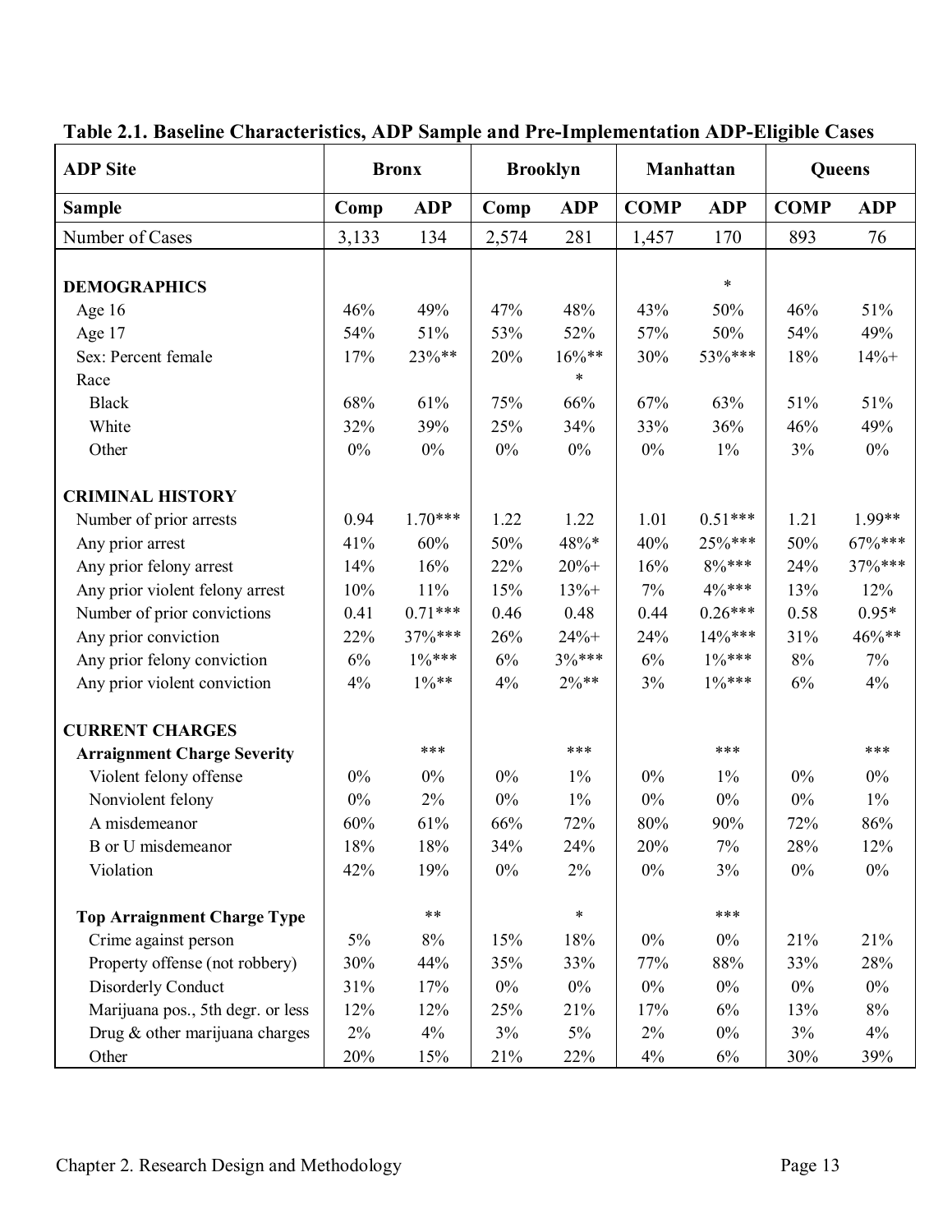| <b>ADP</b> Site                     | <b>Nassau</b> |            |       | Erie       | <b>All Sites</b> |            |  |
|-------------------------------------|---------------|------------|-------|------------|------------------|------------|--|
| <b>Sample</b>                       | Comp          | <b>ADP</b> | Comp  | <b>ADP</b> | Comp             | <b>ADP</b> |  |
| Number of Cases                     | 521           | 307        | 366   | 268        | 8,944            | 1,236      |  |
|                                     |               |            |       |            |                  |            |  |
| <b>DEMOGRAPHICS</b>                 |               |            |       | $\ast$     |                  |            |  |
| Age 16                              | 43%           | 39%        | 43%   | 51%        | 45%              | 47%        |  |
| Age 17                              | 57%           | 61%        | 57%   | 49%        | 55%              | 53%        |  |
| Sex: Percent female                 | 33%           | 32%        | 20%   | 24%**      | 21%              | 28%***     |  |
| Race/ethnicity                      |               | $***$      |       | $^{+}$     |                  | $\ast$     |  |
| <b>Black</b>                        | 42%           | 56%        | 79%   | 75%        | 67%              | 65%        |  |
| White                               | 57%           | 44%        | 20%   | 25%        | 32%              | 35%        |  |
| Other                               | $1\%$         | $0\%$      | $1\%$ | $0\%$      | 1%               | $0\%$      |  |
| <b>CRIMINAL HISTORY</b>             |               |            |       |            |                  |            |  |
| Number of prior arrests             | 0.23          | $0.35***$  | 1.14  | $0.75**$   | 1.02             | $0.89 +$   |  |
| Any prior arrest                    | 16%           | 22%***     | 49%   | 38%***     | 43%              | 38%***     |  |
| Any prior felony arrest             | 7%            | $9\% *$    | 26%   | $20\%***$  | 18%              | $16\%***$  |  |
| Any prior violent felony arrest     | 3%            | $4\% *$    | 20%   | $12\%***$  | 11%              | 9%***      |  |
| Number of prior convictions         | 0.12          | $0.19**$   | 0.48  | $0.29***$  | 0.42             | $0.38*$    |  |
| Any prior conviction                | 9%            | $12\%**$   | 27%   | $21\%**$   | 24%              | $22\%***$  |  |
| Any prior felony conviction         | 2%            | $4\%**$    | 7%    | $3%***$    | 6%               | $3\%***$   |  |
| Any prior violent felony conviction | $1\%$         | $3%***$    | 6%    | $3\%**$    | 4%               | $2\%***$   |  |
| <b>CURRENT CHARGES</b>              |               |            |       |            |                  |            |  |
| <b>Arraignment Charge Severity</b>  |               | ***        |       | ***        |                  | ***        |  |
| Violent felony offense              | $0\%$         | $1\%$      | 19%   | 8%         | $1\%$            | $2\%$      |  |
| Nonviolent felony                   | 7%            | 18%        | 19%   | 14%        | $1\%$            | 8%         |  |
| A misdemeanor                       | 63%           | 67%        | 45%   | 53%        | 59%              | 70%        |  |
| B or U misdemeanor                  | 13%           | 5%         | 9%    | 10%        | 23%              | 12%        |  |
| Violation                           | 16%           | 10%        | $8\%$ | 15%        | 16%              | 8%         |  |
| <b>Top Arraignment Charge Type</b>  |               | $***$      |       |            |                  | ***        |  |
| Crime against person                | 10%           | 13%        | 24%   | 19%        | 10%              | 14%        |  |
| Property offense (not robbery)      | 46%           | 42%        | 35%   | 29%        | 40%              | 42%        |  |
| <b>Disorderly Conduct</b>           | $1\%$         | 2%         | $1\%$ | 3%         | 11%              | 3%         |  |
| Marijuana pos., 5th degr. or less   | 14%           | $8\%$      | 5%    | 7%         | 16%              | 10%        |  |
| Drug & other marijuana charges      | 4%            | $8\%$      | 7%    | 7%         | 3%               | $6\%$      |  |
| Other                               | 25%           | 27%        | 28%   | 34%        | 20%              | 25%        |  |

# **Table 2.1. ADP and Pre-Implementation ADP-Eligible** *(Continued)*

+p<.10,\* p<.05, \*\* p<.01, \*\*\*p<.001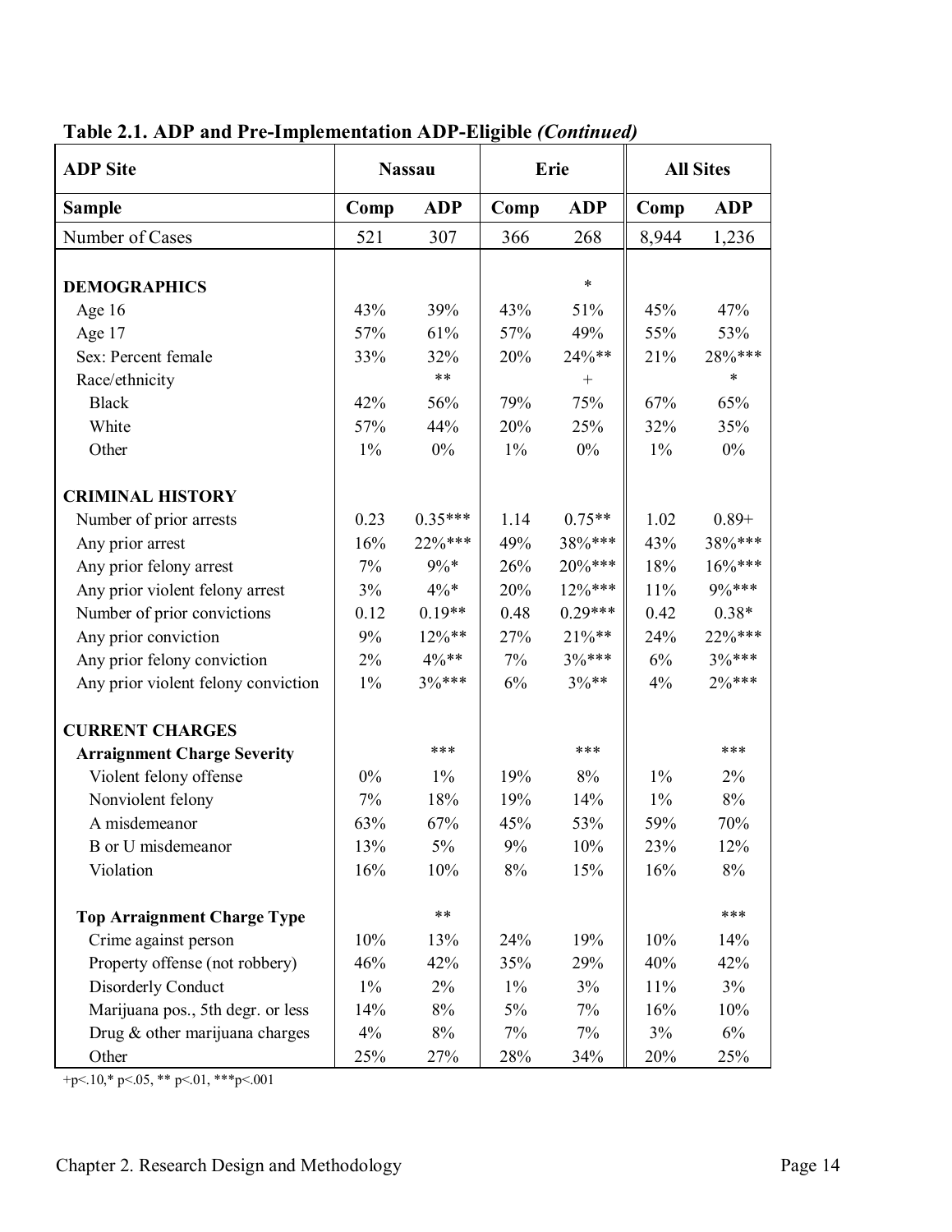| <b>ADP</b> Site                     | <b>Bronx</b> |            | <b>Brooklyn</b> |            | Manhattan |            | Queens |            |
|-------------------------------------|--------------|------------|-----------------|------------|-----------|------------|--------|------------|
| <b>Sample</b>                       | Comp         | <b>ADP</b> | Comp            | <b>ADP</b> | Comp      | <b>ADP</b> | Comp   | <b>ADP</b> |
| Number of Cases                     | 256          | 128        | 540             | 270        | 316       | 158        | 144    | 72         |
| <b>DEMOGRAPHICS</b>                 |              |            |                 |            |           |            |        |            |
| Age 16                              | 52%          | 50%        | 48%             | 53%        | 48%       | 51%        | 54%    | 50%        |
| Age 17                              | 48%          | 50%        | 52%             | 47%        | 52%       | 49%        | 46%    | 50%        |
| Sex: Percent female                 | 26%          | 23%        | 16%             | 16%        | 55%       | 56%        | 47%    | 42%        |
| Race/ethnicity                      |              |            |                 |            |           |            |        |            |
| <b>Black</b>                        | 69%          | 61%        | 67%             | 67%        | 64%       | 65%        | 59%    | 59%        |
| White                               | 31%          | 39%        | 33%             | 33%        | 36%       | 36%        | 41%    | 41%        |
| <b>CRIMINAL HISTORY</b>             |              |            |                 |            |           |            |        |            |
| Number of prior arrests             | 1.5          | 1.7        | 1.2             | 1.2        | 0.4       | 0.4        | 1.6    | 2.0        |
| Any prior arrest                    | 58%          | 59%        | 48%             | 48%        | 22%       | 23%        | 66%    | 67%        |
| Any prior felony arrest             | 22%          | 16%        | 21%             | 20%        | 6%        | 6%         | 37%    | 36%        |
| Any prior violent felony arrest     | 11%          | 11%        | 13%             | 13%        | $4\%$     | $4\%$      | 15%    | $11\%$     |
| Number of prior convictions         | 0.6          | 0.7        | 0.5             | 0.5        | 0.2       | 0.2        | 0.8    | 1.0        |
| Any prior conviction                | 34%          | 35%        | 24%             | 24%        | 10%       | 12%        | 42%    | 46%        |
| Any prior felony conviction         | $2\%$        | $2\%$      | 3%              | 3%         | $1\%$     | $1\%$      | 4%     | $6\%$      |
| Any prior violent felony conviction | 2%           | 4%         | $5\%$           | $5\%$      | $1\%$     | $1\%$      | $8\%$  | $8\%$      |
| <b>CURRENT CHARGES</b>              |              |            |                 |            |           |            |        |            |
| <b>Top Charge Severity</b>          |              |            |                 |            |           |            |        |            |
| Felony                              |              |            |                 |            |           |            |        |            |
| Violation                           | 17%          | 20%        |                 |            |           |            |        |            |
| A misdemeanor                       | 69%          | 64%        | 73%             | 75%        | 95%       | 95%        | 88%    | 92%        |
| B or U misdemeanor                  | 15%          | 16%        | 27%             | 25%        | 5%        | $5\%$      | 13%    | 8%         |
| <b>Top Charge Type</b>              |              |            |                 |            |           |            |        |            |
| Crime against person                | 9%           | 9%         | 19%             | 18%        |           |            | 22%    | 21%        |
| Property offense (not robbery)      | 48%          | 45%        | 33%             | 33%        |           |            | 28%    | 26%        |
| Petit larceny                       |              |            |                 |            | 72%       | 72%        |        |            |
| Other property (not petit larceny)  |              |            |                 |            | 23%       | 23%        |        |            |
| Disorderly conduct                  | 15%          | 18%        |                 |            |           |            |        |            |
| Marijuana pos., 5th degr. or less   | 14%          | 13%        | 20%             | 20%        |           |            |        |            |
| Other marijuana or any drug         |              |            |                 |            |           |            |        |            |
| Marijuana (any marijuana charge)    |              |            |                 |            | 5%        | 5%         |        |            |
| Drug (any drug except marijuana)    |              |            |                 |            |           |            |        |            |
| Other                               | 14%          | 16%        | 28%             | 29%        |           |            | 51%    | 53%        |

# **Table 2.2. Baseline Characteristics, ADP Sample and Final Matched Comparison Group**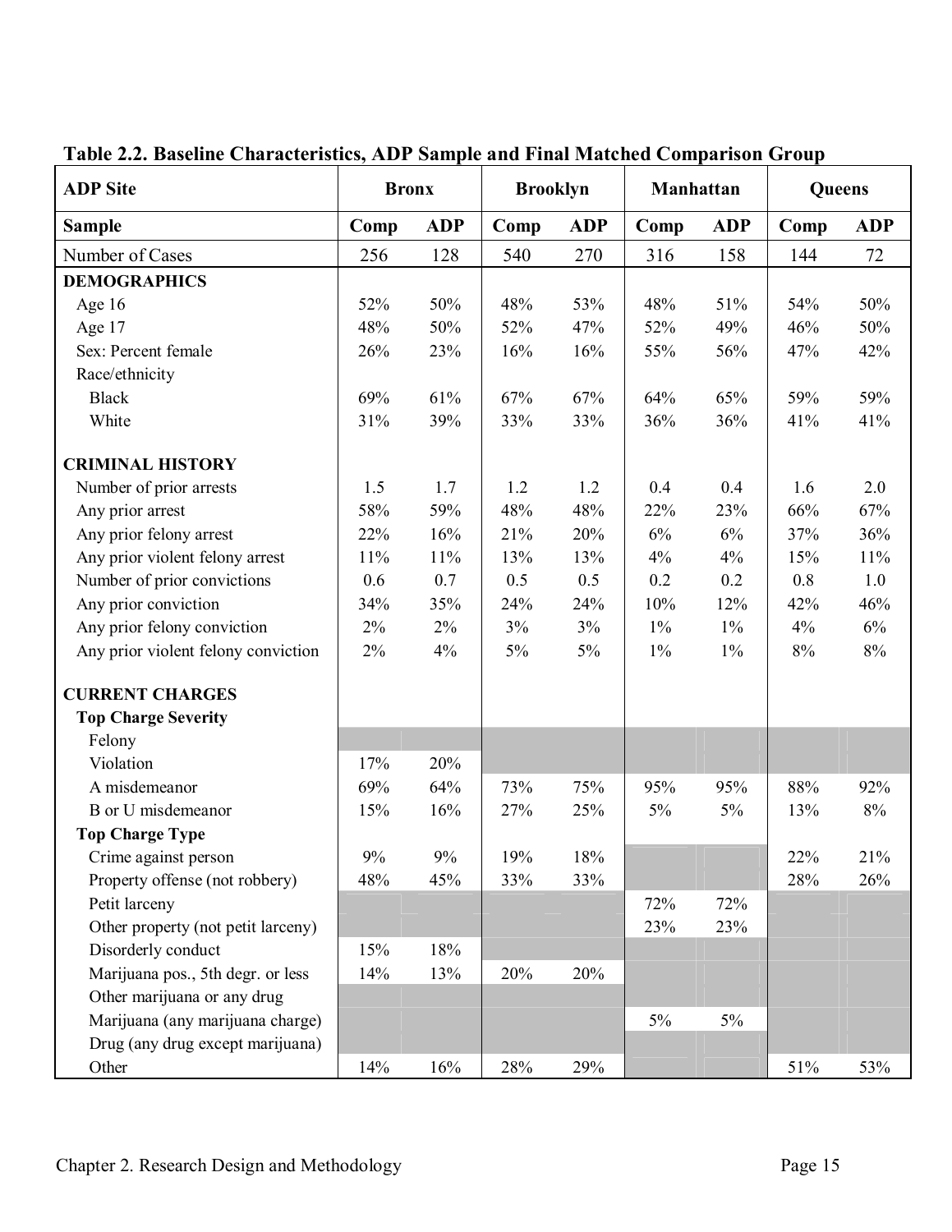| <b>ADP</b> Site                     | <b>Nassau</b>      |       | Erie  |            | <b>All Sites</b> |            |
|-------------------------------------|--------------------|-------|-------|------------|------------------|------------|
| <b>Sample</b>                       | <b>ADP</b><br>Comp |       | Comp  | <b>ADP</b> | Comp             | <b>ADP</b> |
| Number of Cases                     | 151                | 301   | 132   | 263        | 1,539            | 1,192      |
| <b>DEMOGRAPHICS</b>                 |                    |       |       |            |                  |            |
| Age 16                              | 38%                | 40%   | 46%   | 51%        | 48%              | 47%        |
| Age 17                              | 61%                | 61%   | 54%   | 49%        | 52%              | 53%        |
| Sex: Percent female                 | 34%                | 33%   | 25%   | 24%        | 29%              | 28%        |
| Race/ethnicity                      |                    |       |       |            |                  |            |
| <b>Black</b>                        | 59%                | 56%   | 75%   | 75%        | 66%              | 65%        |
| White                               | 41%                | 44%   | 25%   | 25%        | 34%              | 35%        |
| <b>CRIMINAL HISTORY</b>             |                    |       |       |            |                  |            |
| Number of prior arrests             | 0.3                | 0.3   | 0.8   | 0.8        | 1.0              | 0.9        |
| Any prior arrest                    | 21%                | 21%   | 36%   | 38%        | 42%              | 38%        |
| Any prior felony arrest             | 7%                 | 8%    | 17%   | 19%        | 17%              | 15%        |
| Any prior violent felony arrest     | 4%                 | 4%    | 11%   | 13%        | 10%              | 9%         |
| Number of prior convictions         | 0.2                | 0.2   | 0.3   | 0.3        | 0.4              | 0.4        |
| Any prior conviction                | 11%                | 12%   | 20%   | 21%        | 23%              | 21%        |
| Any prior felony conviction         | 3%                 | 3%    | 3%    | 3%         | 2%               | 3%         |
| Any prior violent felony conviction | 2%                 | 3%    | 5%    | $5\%$      | 4%               | 4%         |
| <b>CURRENT CHARGES</b>              |                    |       |       |            |                  |            |
| <b>Top Charge Severity</b>          |                    |       |       |            |                  |            |
| Felony                              | 17%                | 18%   | 21%   | 22%        | 4%               | 9%         |
| Violation                           | $8\%$              | 10%   | 18%   | 14%        | 5%               | 8%         |
| A misdemeanor                       | 70%                | 68%   | 50%   | 53%        | 77%              | 71%        |
| B or U misdemeanor                  | 5%                 | 4%    | 11%   | 10%        | 15%              | 12%        |
| <b>Top Charge Type</b>              |                    |       |       |            |                  |            |
| Crime against person                | 15%                | 14%   | 35%   | 27%        | 14%              | 14%        |
| Property offense (not robbery)      | 42%                | 42%   | 37%   | 38%        | 48%              | 43%        |
| Petit larceny                       |                    |       |       |            |                  |            |
| Other property (not petit larceny)  |                    |       |       |            |                  |            |
| Disorderly conduct                  |                    |       |       |            | 3%               | 3%         |
| Marijuana pos., 5th degr. or less   | $8\%$              | 7%    |       |            | 12%              | 10%        |
| Other marijuana or any drug         | $8\%$              | $8\%$ |       |            | 3%               | $6\%$      |
| Marijuana (any marijuana charge)    |                    |       | $8\%$ | 7%         |                  |            |
| Drug (any drug except marijuana)    |                    |       | 5%    | 6%         |                  |            |
| Other                               | 28%                | 29%   | 17%   | 22%        | 20%              | 24%        |

**Table 2.2. ADP Sample and Final Matched Comparison Group** *(Continued)*

+p<.10,\* p<.05, \*\* p<.01, \*\*\*p<.001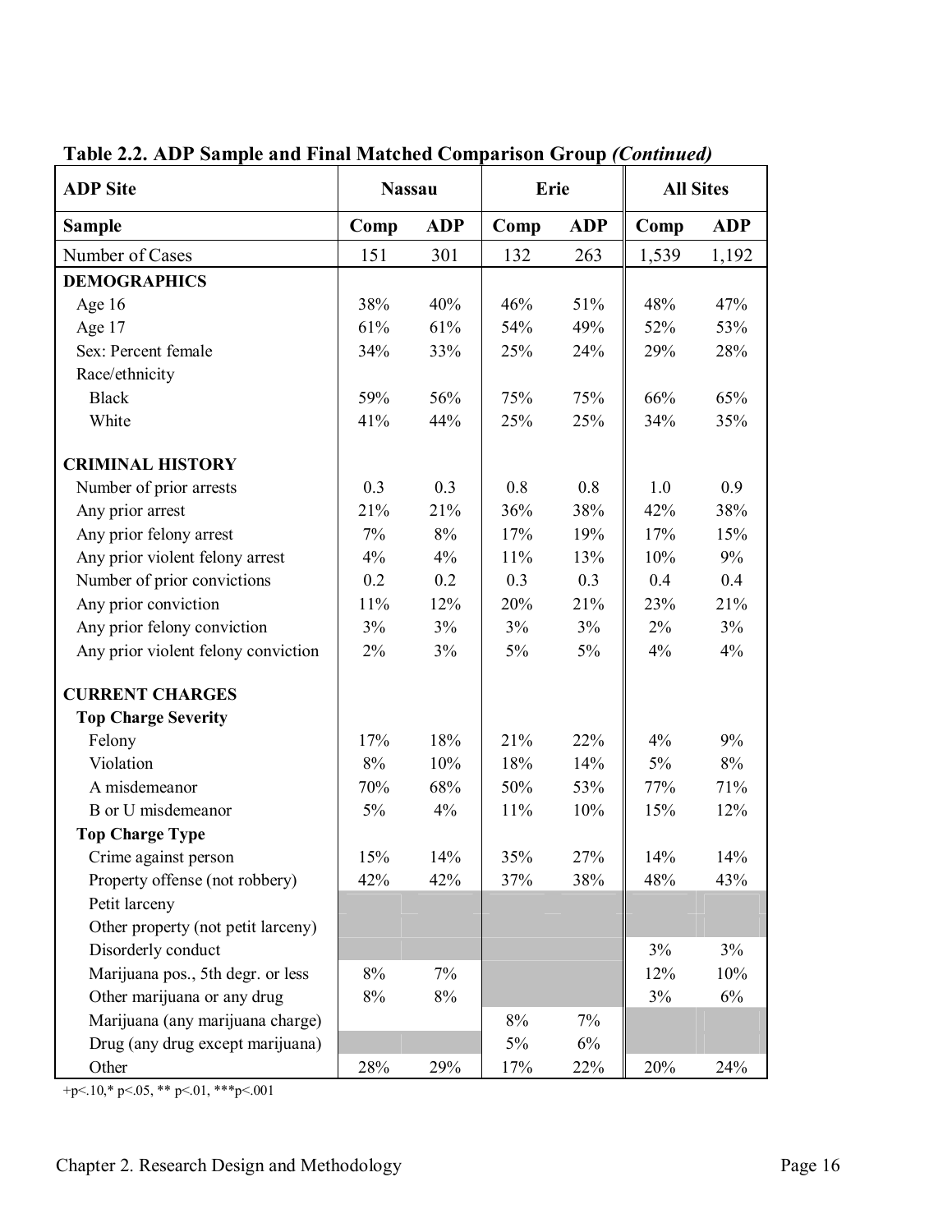Across all analyses, whenever computing combined impacts for all six counties, we weighted cases from each county to achieve the effect of each county contributing to exactly one-sixth of the reported total. The reasons why some counties had more cases in the analysis than others are many and varied and do not exclusively, or even primarily, reflect the size of the county or the size of its 16- and 17-year-old defendant population. Accordingly, we considered it appropriate to give each of the six counties equal weight rather than allowing sample size differences to cause some counties to exert more influence over the multisite totals than other counties.<sup>6</sup>

Testing the Effect of Defendant Risk Level: Prior research demonstrates that well-implemented evidence-based interventions tend to reduce re-offending among moderate-risk and high-risk defendants. Conversely, placing low-risk defendants, who pose a minimal threat to public safety in the first place, into intensive interventions can have counter-productive effects, increasing rather than decreasing recidivism from what it otherwise would have been (Andrews and Bonta 2010; Lowenkamp and Latessa 2004; Lowenkamp et al. 2006). We sought to test whether, consistent with the Risk-Need-Responsivity principle, the ADP initiative was more effective with a higher-risk population.

The methodology was straightforward. First, using defendants in the final comparison sample, we conducted a logistic regression predicting re-arrest within six months, using an array of demographic, criminal history, and charge characteristics as predictors. (Results are in Chapter 5, Table  $5.4$ .)<sup>7</sup> We then applied the regression equation from this analysis to every member of both the ADP and comparison samples, effectively assigning to each defendant a logodds of rearrest—which we in turn transformed into a probability ( $P = 1 / (1 + exp(-log odds)))$ .

In the analysis, we examined whether risk score moderated the impact of ADP participation through a simple regression analysis including three variables: sample, risk score, and the interaction term, sample\*risk score. We also divided defendants into five categories: those whose predicted risk was: (1) less than .10, (2) from .10 to .20, (3) from .20 to .30, (4) from .30 to .40, and (5) .40 or higher. A simple subgroup analyses could then be conducted to determine for which, if any, risk categories ADP participation made a difference.

We also conducted a second logistic regression predicting re-arrest within six months using *all* 16 and 17 year-old defendants arraigned from January 17, 2011 through June 30, 2011 in all nine counties that had established ADP initiatives. The purpose was to determine—in general for the 16- and 17-year-old defendant population and thus regardless of whether the cases were ADP eligible per se—what factors increase or decrease risk of re-arrest.

Importantly, our risk prediction models relied on classic static predictors that we had available in all nine counties. For Nassau County, we also obtained data on each ADP participant's YASI risk score, which is constructed based on an array of both static and dynamic risk/need factors. However, the sample size for those in different risk categories (high, moderate, and low) in

<sup>&</sup>lt;sup>6</sup> The survival analytic procedures that we employed do not allow the use of our case weights. Hence, multisite totals for our survival analyses use unweighted data.

<sup>&</sup>lt;sup>7</sup> We intentionally excluded race from this analysis, since even if race predicted recidivism, there could be legal or ethical objections to basing any risk classification scheme on race. Test models indicated that race was only a predictor at the weak .10 significance level.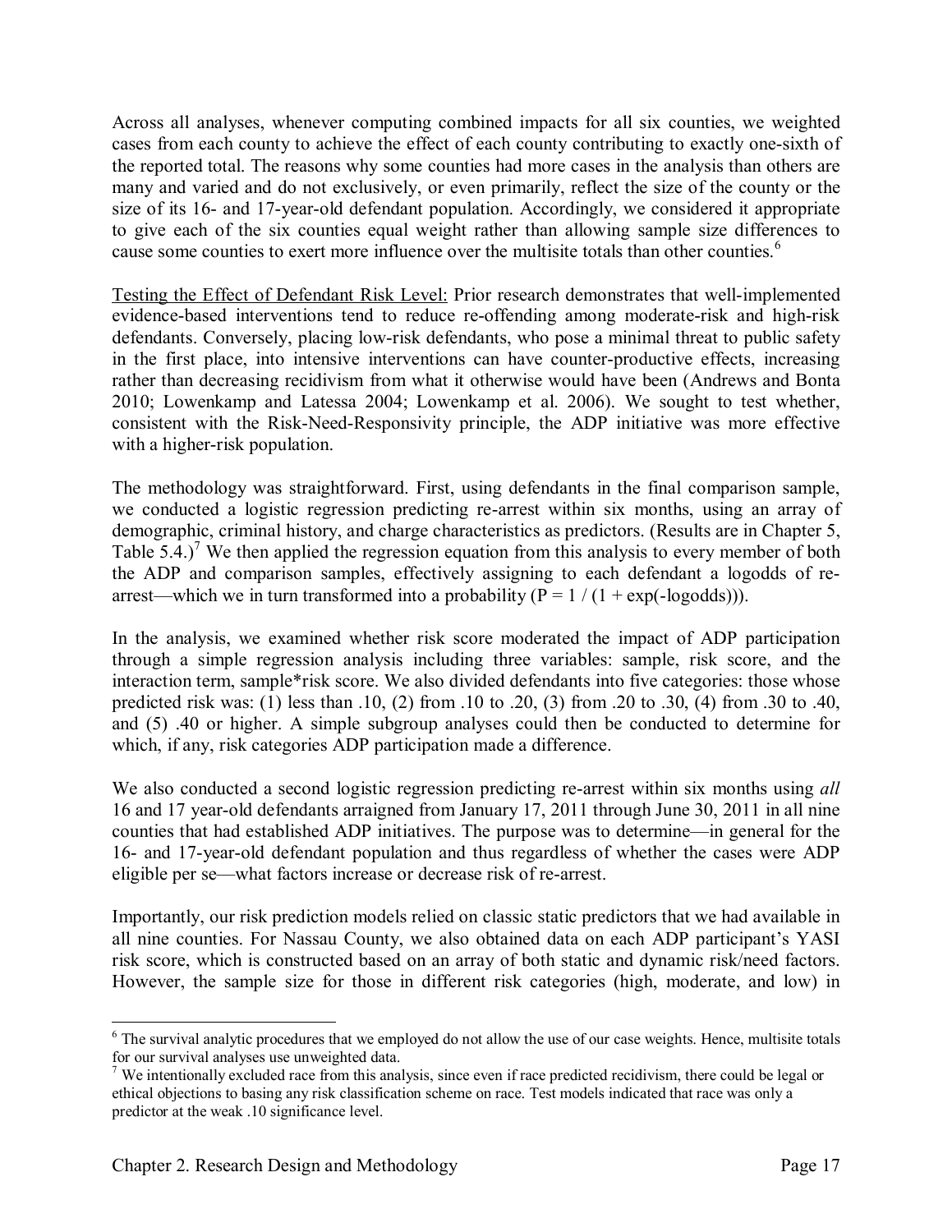Nassau was too small for statistically meaningful analysis. We did perform a simple correlation of the YASI risk score with the score constructed from the more widely available static variables for Nassau County cases only. The correlation was statistically significant ( $p < .001$ ) and relatively high (.363), indicating that our post-hoc static factor-based risk score is likely to have reasonable degree of general reliability.

#### **Impact Analysis with ADP Eligible Cases**

We conducted a second impact analysis for the same six counties, with an important difference: Instead of comparing ADP participants to a matched comparison sample, we compared the larger universe of all ADP eligible cases arraigned from January 17 to June 30, 2012 to cases meeting the same county-specific eligibility criteria that were arraigned from January 17 to June 30, 2011, one year prior to ADP implementation. We conducted this second analysis for two reasons. The first had to do with our uncertainty, noted above, about whether or not case dismissals should be allowed in the comparison group. Given this uncertainty, we believed that a secondary analysis looking at changes in case outcomes amongst *all* eligible cases might provide yet another indication of whether the existence of the ADP program in 2012 produced systematic changes in the distribution of case dispositions. In addition, we considered it possible that Chief Judge Jonathan Lippman's public statements and policy initiatives beginning towards the end of 2011 might have influenced prosecutorial and court practice with 16- and 17-year-old defendants in ways not captured by examining ADP participants only. Although the existence of two possible reasons for any observed changes in case outcomes from 2011 to 2012 means that we would be unable to clearly ascribe causality, we nonetheless considered a broader analysis spanning all technically eligible ADP cases to have potential value to state policymakers.

The analytic plan for this analysis generally mirrored that described above for the preceding impact analysis. The sampling frames were strictly limited by arraignment date: The preimplementation sample consisted of ADP eligible cases in each county that were arraigned from January 17 through June 30, 2011, and the post-implementation sample consisted of ADP eligible cases arraigned from January 17 through June 30, 2012. The initial steps of the propensity score modeling process mirrored those previously described. Where the analytic plan deviated, however, was that a matching strategy was unfeasible. Since this analysis included *all* ADP eligible cases, there were quite naturally about the same number of ADP eligible cases in both 2011 and 2012. Thus, we lacked excess comparison cases from which to choose the best matches. Accordingly, we retained all cases in both samples (except for the kinds of minor refinements described in step #1 in the preceding section). In the analysis, to correct for baseline sample differences, we used the propensity score variable itself as a single continuous covariate. To test whether this strategy would effectively control for any observable sample differences, we compared the baseline demographic, criminal history, and charge characteristics of the 2011 and 2012 samples after controlling for propensity score. As shown in Table 2.3, with the exception of a few persistent differences in Manhattan, there was not a single significant difference between the samples in any other county once introducing propensity score as a covariate. (Appendix A reveals the existence of at least several significant differences in each county prior to implementing this propensity score adjustment.)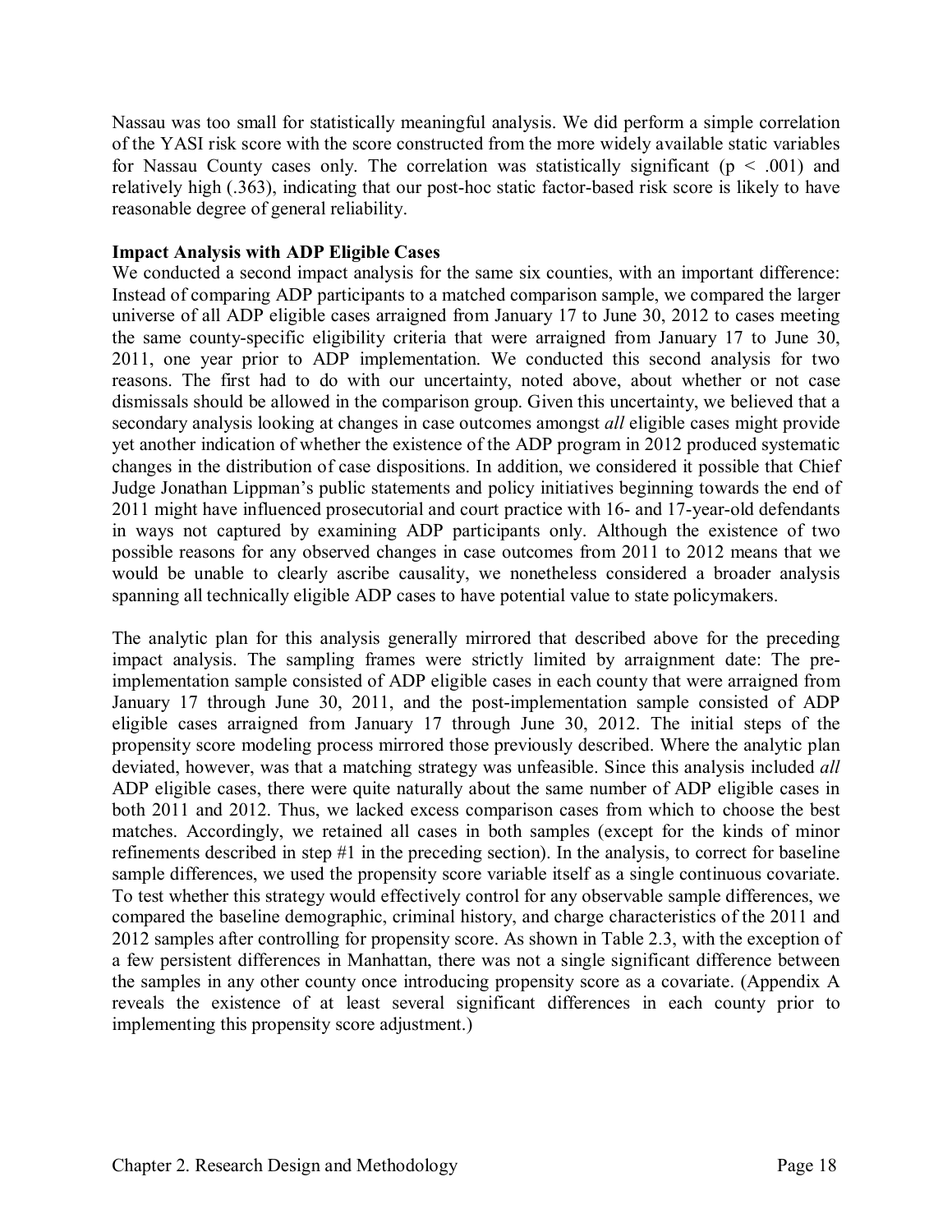| <b>ADP</b> Site                     |            | <b>Bronx</b> |       | <b>Brooklyn</b> | Manhattan |       | Queens |       |
|-------------------------------------|------------|--------------|-------|-----------------|-----------|-------|--------|-------|
| <b>Sample</b>                       | <b>Pre</b> | Post         | Pre   | Post            | Pre       | Post  | Pre    | Post  |
| Number of Cases                     | 2512       | 2332         | 2413  | 1854            | 1403      | 1308  | 836    | 1100  |
| <b>DEMOGRAPHICS</b>                 |            |              |       |                 |           |       |        |       |
| Age 16                              | 46%        | 46%          | 47%   | 45%             | 43%       | 44%   | 46%    | 45%   |
| Age 17                              | 54%        | 54%          | 53%   | 55%             | 57%       | 56%   | 54%    | 55%   |
| Sex: Percent female                 | 16%        | 15%          | 21%   | 21%             | 28%*      | 32%   | 20%    | 20%   |
| Race/ethnicity                      |            |              |       |                 |           |       |        |       |
| <b>Black</b>                        | 66%        | 68%          | 79%   | 80%             | 67%       | 65%   | 52%    | 53%   |
| White                               | 34%        | 33%          | 21%   | 20%             | 33%       | 35%   | 48%    | 47%   |
| <b>CRIMINAL HISTORY</b>             |            |              |       |                 |           |       |        |       |
| Number of prior arrests             | 0.8        | 0.9          | 1.5   | 1.6             | $1.0*$    | 0.9   | 1.3    | 1.3   |
| Any prior arrest                    | 37%        | 38%          | 61%   | 61%             | 42%       | 42%   | 52%    | 52%   |
| Any prior felony arrest             | 11%        | 10%          | 29%   | 30%             | $17% +$   | 15%   | 24%    | 24%   |
| Any prior violent felony arrest     | $7\%$      | $7\%$        | 20%   | 20%             | $8\%$     | 10%   | 14%    | 14%   |
| Number of prior convictions         | 0.3        | 0.3          | 0.6   | 0.7             | $.5\,$    | $.4*$ | 0.5    | 0.5   |
| Any prior conviction                | 17%        | 17%          | 35%   | 36%             | 25%       | 22%   | 30%    | 30%   |
| Any prior felony conviction         | 3%         | 3%           | $9\%$ | $9\%$           | $6\%**$   | 4%    | $8\%$  | $8\%$ |
| Any prior violent felony conviction | $1\% *$    | $1\%$        | $0\%$ | $0\%$           | $0\%$     | $0\%$ | $0\%$  | $0\%$ |
| <b>CURRENT CHARGES</b>              |            |              |       |                 |           |       |        |       |
| <b>Top Charge Severity</b>          |            |              |       |                 |           |       |        |       |
| Felony                              |            |              |       |                 |           |       |        |       |
| Violation                           | 52%        | 51%          |       |                 |           |       |        |       |
| A misdemeanor                       | 29%        | 31%          | 91%   | 94%             | 79%       | 80%   | 73%    | 73%   |
| B or U misdemeanor                  | 19%        | 18%          | 9%    | 6%              | 21%       | 20%   | 27%    | 27%   |
| <b>Top Charge Type</b>              |            |              |       |                 |           |       |        |       |
| Crime against person                | 2%         | 2%           | 16%   | 16%             |           |       | 20%    | 20%   |
| Property offense (not robbery)      | 29%        | 30%          | 38%   | 38%             |           |       | 36%    | 36%   |
| Petit larceny (not petit larceny)   |            |              |       |                 | 36%***    | 33%   |        |       |
| Other property                      |            |              |       |                 | $40\%*$   | 44%   |        |       |
| Disorderly conduct                  | 39%        | 37%          |       |                 |           |       |        |       |
| Marijuana pos., 5th degr. or less   | 13%        | 13%          | 23%   | 23%             | 19%       | 18%   | 16%    | 16%   |
| Other marijuana (not 5th or less)   |            |              |       |                 |           |       |        |       |
| Marijuana (any marijuana charge)    |            |              |       |                 |           |       |        |       |
| Drug (any drug except marijuana)    |            |              |       |                 |           |       |        |       |
| Other                               | 17%        | 17%          | 23%   | 23%             | 55%       | 54%   | 28%    | 28%   |

# **Table 2.3. Baseline Characteristics, ADP Eligible Cases (Adjusted for Propensity Score)**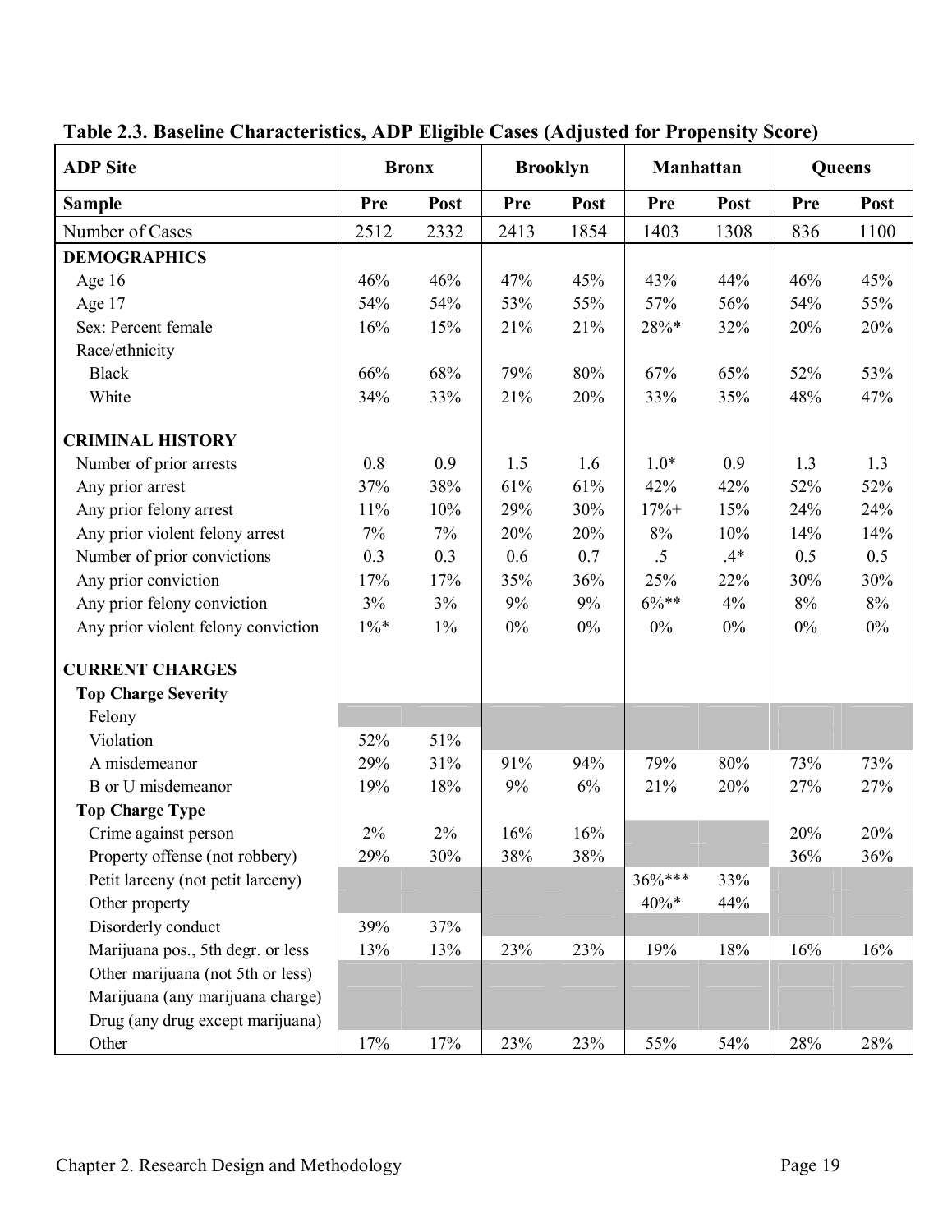| Table 2.3. ADP Eligible Cases (Continued) |  |  |
|-------------------------------------------|--|--|
|-------------------------------------------|--|--|

| <b>ADP</b> Site                         | <b>Nassau</b> |       |       | Erie  |
|-----------------------------------------|---------------|-------|-------|-------|
| <b>Sample</b>                           | Pre           | Post  | Pre   | Post  |
| Number of Cases                         | 471           | 406   | 351   | 373   |
| <b>DEMOGRAPHICS</b>                     |               |       |       |       |
| Age 16                                  | 38%           | 39%   | 45%   | 44%   |
| Age 17                                  | 62%           | 61%   | 55%   | 56%   |
| Sex: Percent female                     | 31%           | 33%   | 23%   | 23%   |
| Race/ethnicity                          |               |       |       |       |
| <b>Black</b>                            | 48%           | 49%   | 76%   | 76%   |
| White                                   | 52%           | 51%   | 24%   | 24%   |
| <b>CRIMINAL HISTORY</b>                 |               |       |       |       |
| Number of prior arrests                 | 0.3           | 0.3   | 1.0   | 1.0   |
| Any prior arrest                        | 19%           | 19%   | 44%   | 44%   |
| Any prior felony arrest                 | 8%            | 8%    | 24%   | 24%   |
| Any prior violent felony arrest         | 3%            | 4%    | 17%   | 17%   |
| Number of prior convictions             | 0.2           | 0.2   | 0.4   | 0.4   |
| Any prior conviction                    | 11%           | 10%   | 25%   | 25%   |
| Any prior felony conviction             | 2%            | 3%    | $5\%$ | $5\%$ |
| Any prior violent felony conviction     | $0\% +$       | 0%    | 17%   | 18%   |
| <b>CURRENT CHARGES</b>                  |               |       |       |       |
| <b>Top Charge Severity</b>              |               |       |       |       |
| Felony                                  | 12%           | 13%   | 36%   | 34%   |
| Violation                               | 11%           | 10%   | 9%    | 11%   |
| A misdemeanor                           | 65%           | 67%   | 47%   | 45%   |
| B or U misdemeanor                      | 11%           | 10%   | 8%    | 9%    |
| <b>Top Charge Type</b>                  |               |       |       |       |
| Crime against person                    | 11%           | 12%   | 30%   | 30%   |
| Property offense (not robbery)          | 43%           | 45%   | 41%   | 37%   |
| Petit larceny (not petit larceny)       |               |       |       |       |
| Other property                          |               |       |       |       |
| Disorderly conduct                      |               |       |       |       |
| Marijuana pos., 5th degr. or less       | 12%           | 12%   |       |       |
| Other marijuana (not 5th degr. or less) | $5\%$         | $6\%$ |       |       |
| Marijuana (any marijuana charge)        |               |       | 5%    | 7%    |
| Drug (any drug except marijuana)        |               |       | 7%    | $7\%$ |
| Other                                   | 29%           | 27%   | 18%   | 19%   |

+p<.10,\* p<.05, \*\* p<.01, \*\*\*p<.001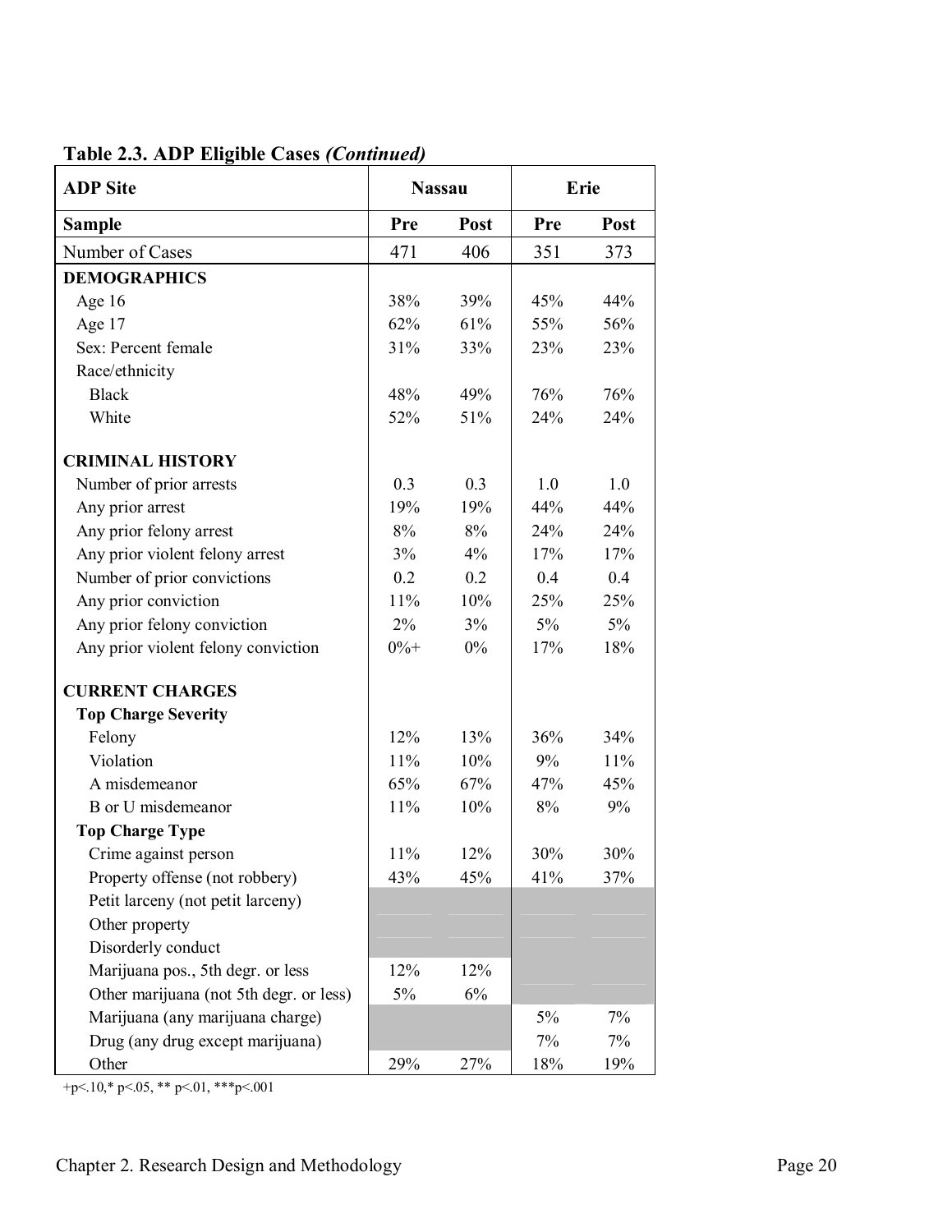Our impact analysis using the larger samples of all eligible cases were limited to case outcomes, sentences, and use of jail. We did not analyze re-arrests in the analysis of eligible cases, since we considered the only plausible historic change that might influence re-arrest rates to be the actual participation of some 2012 defendants in the ADP program itself; thus, the ADP effect on rearrests was most reliably tested through our direct impact analysis comparing actual ADP participants to a matched comparison group. We also did not have the kinds of methodological uncertainties in the analysis of ADP recidivism impacts that we had in the analysis of ADP case outcome impacts, leading the introduction of another alternative methodology to be superfluous.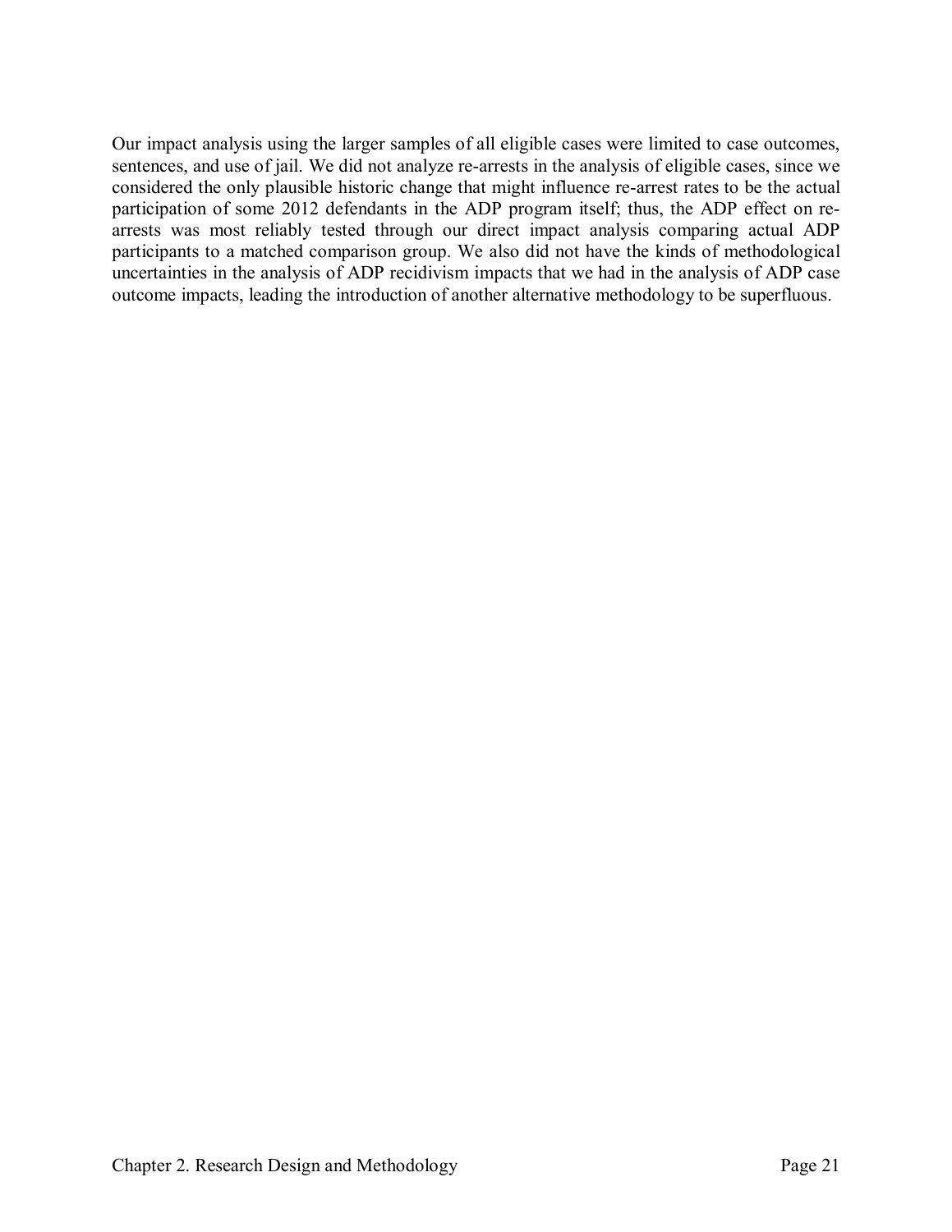# **Chapter 3 Program Volume and Participant Characteristics**

This chapter examines program volume and ADP participant characteristics in all nine counties. A further analysis compares ADP participant characteristics to the background characteristics of two other subgroups: those who were technically eligible but did not become ADP participants and those who were ineligible. The analysis reveals which 16- and 17-year-old sub-populations the ADP initiative in each county does and does not tend to reach.

Table 3.1 examines ADP program volume from January to June 2012. Across the nine sites, a total of 1,337 16- and 17-year-olds participated. Nassau had the largest number of ADP participants, with 307 for the six months, averaging about 51 per month. Westchester had the fewest participants with 11, largely because its ADP initiative was only implemented in the Mount Vernon City Court, not countywide, and this court did not begin hearing ADP cases until the end of March 2012.

The distribution of the new ADP cases was fairly consistent across different months, peaking in February, March, and April. While the numbers drop slightly at nearly all of the sites after April, it is unclear whether this trend continues. Moreover, data maintained by the Unified Court System indicates that the total number of ADP participants throughout all of 2012 exceeded 3,000, and what were initially the lowest-volume counties, Onondaga and Westchester, both saw an increased rate of intake in the second half of the year.

Table 3.2 examines the scale of the ADP initiative, viewing participant volume in relative terms, as compared to the total number of 16- and 17-year-old defendants in each county. The first row in the table shows the number of 16- and 17-year-olds arraigned from January 17 through June 30. The next two rows respectively show the number and percentage of these cases that were technically eligible for the given county's ADP initiative. In turn, the following two rows respectively show the number and percentage of arraigned cases that actually became ADP participants, and the final row shows the percentage of *eligible* cases that participated.

Of the 13,916 16- and 17-year-old cases that were arraigned in the nine counties, 60% were ADP eligible. As discussed in Chapter 1, although eligibility policies vary from county to county, the cases that are generally the most likely to be excluded had the most serious charges (felonies) and the least serious charges (violations); or were resolved at arraignment before screening or referral for possible ADP participation could take place.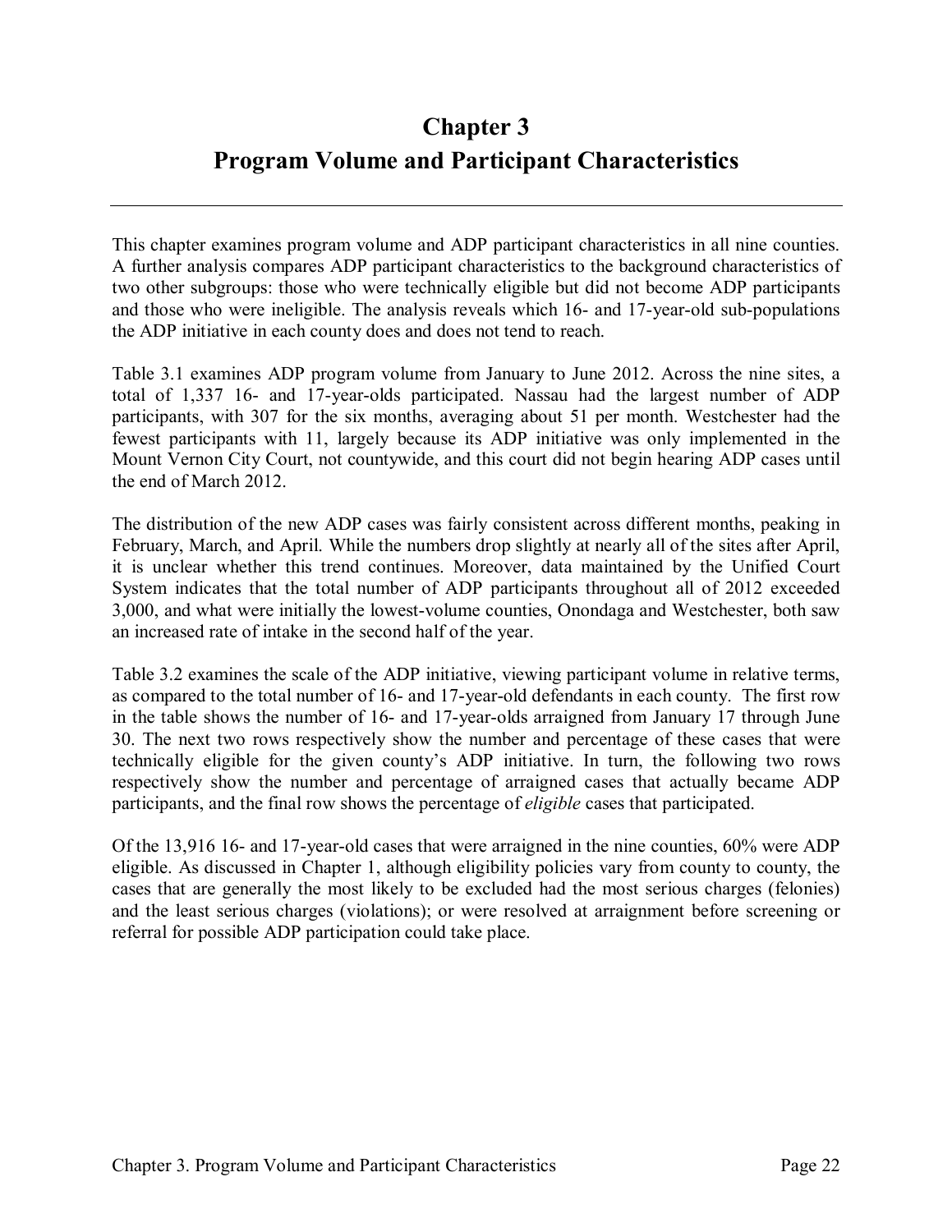| <b>ADP</b> Site                                         | <b>Bronx</b> | <b>Brooklyn</b> | Manhat-<br>tan | Queens         | <b>Staten</b><br><b>Island</b> | <b>Nassau</b>  | West-<br>chester | Erie           | Onon-<br>daga    | <b>Total</b> |
|---------------------------------------------------------|--------------|-----------------|----------------|----------------|--------------------------------|----------------|------------------|----------------|------------------|--------------|
| <b>TOTAL PARTICIPANTS</b>                               | 134          | 281             | 170            | 76             | 53                             | 307            | 11               | 268            | 37               | 1,337        |
| <b>PARTICIPANTS BY</b>                                  |              |                 |                |                |                                |                |                  |                |                  |              |
| <b>ARRAIGNMENT MONTH</b><br>Arraigned prior to January, |              |                 |                |                |                                |                |                  |                |                  |              |
| $2012^1$                                                | 39           | $\theta$        | $\mathbf{0}$   | $\overline{4}$ | 2                              | $\overline{3}$ | $\overline{0}$   | $\overline{3}$ | $\boldsymbol{0}$ | 51           |
| January                                                 | 9            | 27              | 11             | 8              | 3                              | 34             | $\overline{0}$   | 15             | $\overline{4}$   | 111          |
| February                                                | 22           | 60              | 36             | 20             | 7                              | 41             | 4                | 51             | 6                | 247          |
| March                                                   | 18           | 62              | 28             | 23             | 19                             | 63             | $\overline{2}$   | 45             | $\overline{3}$   | 263          |
| April                                                   | 10           | 44              | 41             | 9              | $\mathbf{r}$                   | 78             |                  | 48             | 6                | 244          |
| May                                                     | 22           | 49              | 27             | 6              | 8                              | 41             | $\overline{2}$   | 61             | 7                | 223          |
| June                                                    | 14           | 39              | 27             | 6              | $\tau$                         | 47             | $\overline{2}$   | 45             | 11               | 198          |

<sup>1</sup> Some ADP cases had arraignment dates in 2011 but had not yet been disposed as of January 17, 2012 and ultimately became ADP participants.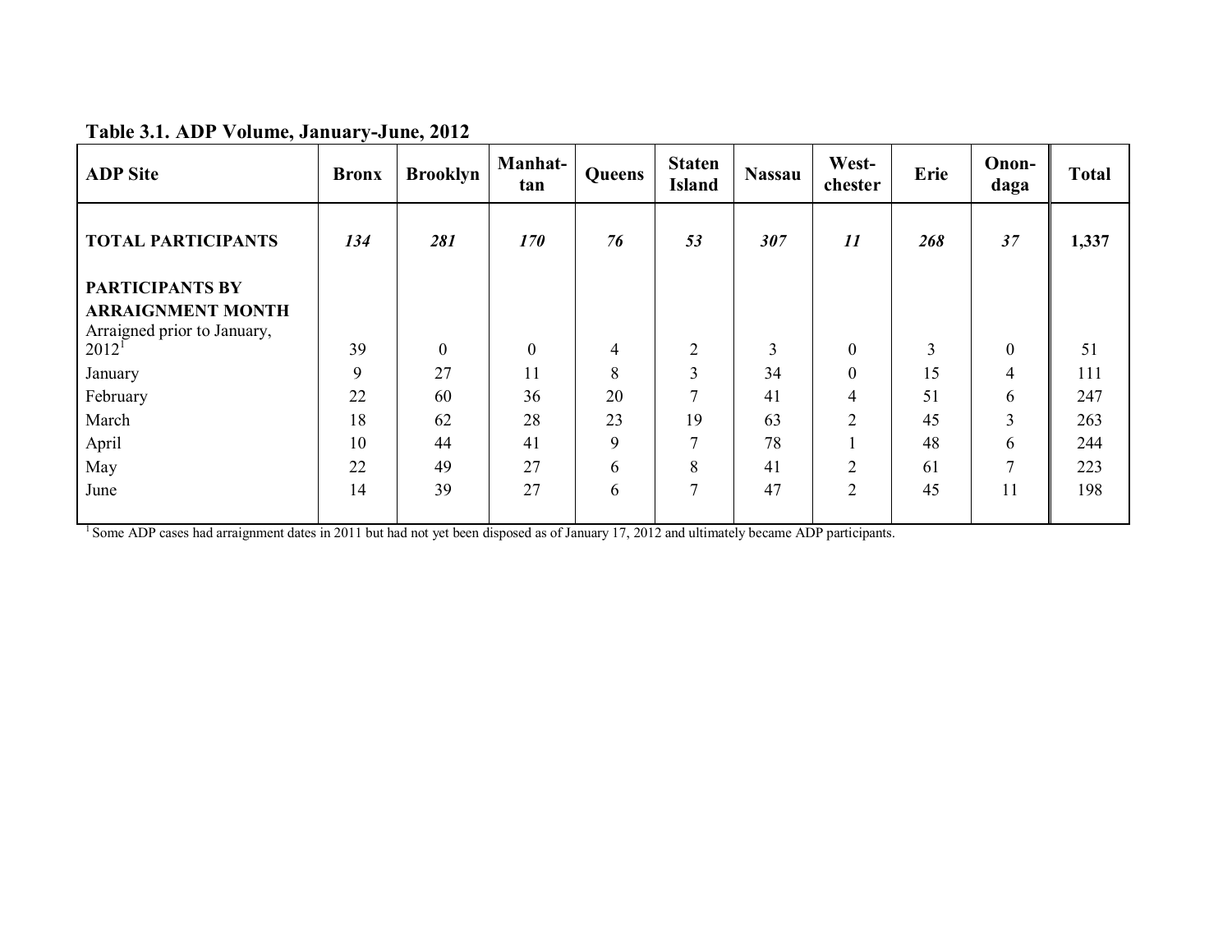| <b>ADP</b> Site                                                                                                                                                                                      | <b>Bronx</b>                | <b>Brooklyn</b>              | <b>Manha-</b><br>ttan        | Queens                      | <b>Staten</b><br><b>Island</b> | <b>Nassau</b>            | West-<br>chester      | Erie                     | Onon-<br>daga           | <b>Total</b>                    |
|------------------------------------------------------------------------------------------------------------------------------------------------------------------------------------------------------|-----------------------------|------------------------------|------------------------------|-----------------------------|--------------------------------|--------------------------|-----------------------|--------------------------|-------------------------|---------------------------------|
| <b>CASE VOLUME</b><br>All arraignments (ages 16-17 years)<br>ADP-eligible cases<br>Total number of eligible cases<br>Percent of all arraignments<br>ADP participants<br>Total number of participants | 2,799<br>2,613<br>93%<br>95 | 3,179<br>1,990<br>63%<br>281 | 2,413<br>1,351<br>56%<br>170 | 2,883<br>1,189<br>41%<br>72 | 450<br>230<br>51%<br>51        | 587<br>491<br>84%<br>304 | 452<br>27<br>6%<br>11 | 853<br>385<br>45%<br>265 | 302<br>116<br>38%<br>37 | 13,918<br>8,405<br>60%<br>1,286 |
| Percent of all arraignments<br>Percent of all eligible cases                                                                                                                                         | 3%<br>4%                    | 9%<br>14%                    | $7\%$<br>13%                 | 2%<br>6%                    | 11%<br>22%                     | 52%<br>62%               | $2\%$<br>41%          | 31%<br>69%               | 12%<br>32%              | 9%<br>15%                       |

**Table 3.2. ADP Volume, January 17, 2012 - June 30, 2012**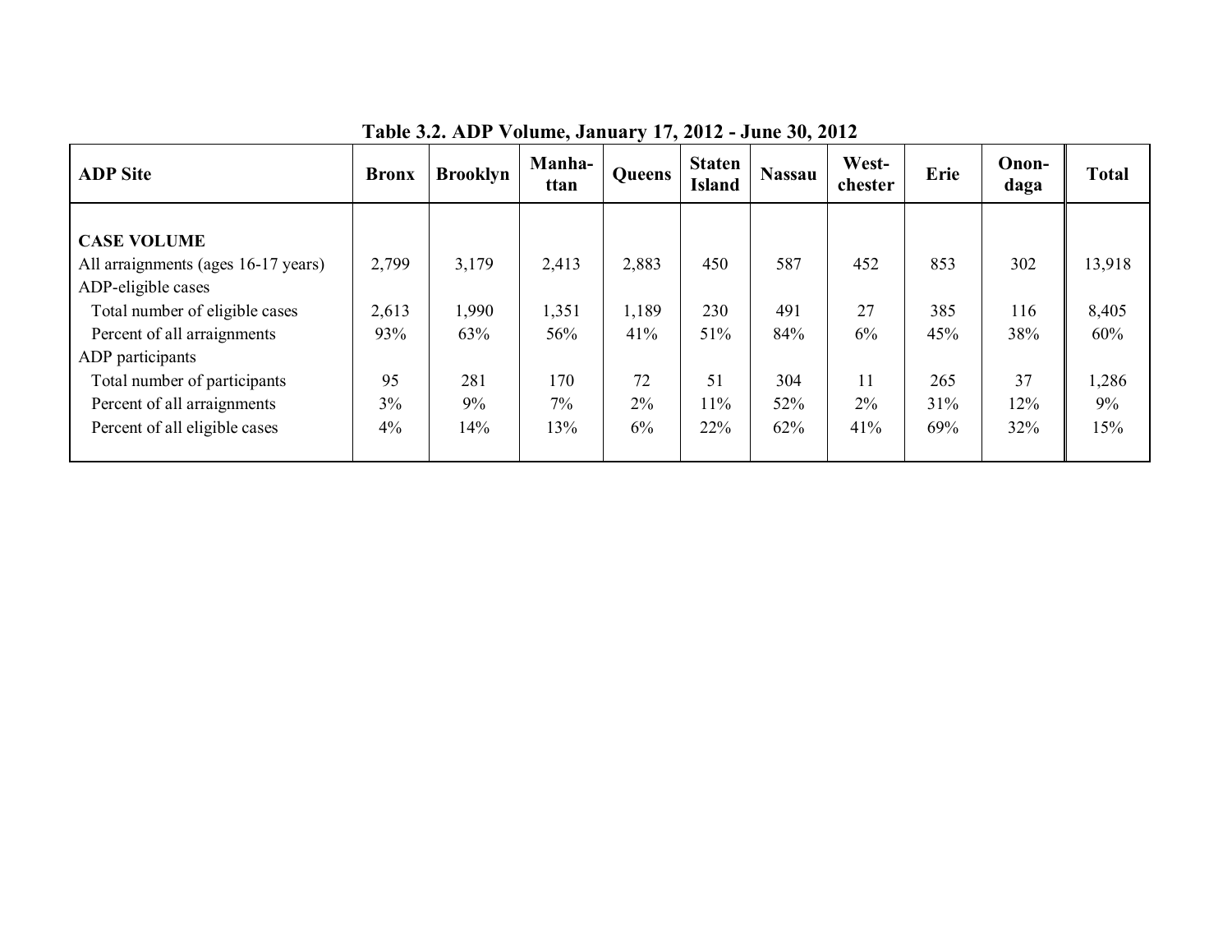In part due to eligibility restrictions, only 9% of 16- and 17-year-old cases became ADP participants. Furthermore, even in the smaller universe of cases that were ADP eligible, only 15% ultimately participated. Without conducting a formal process evaluation, any explanation for this low enrollment rate is necessarily speculative. However, several possible reasons can be identified. First, in most counties (except the Bronx, Staten Island, and the subset of Brooklyn and Manhattan cases that respectively originated in the Red Hook and Midtown community courts), cases that did not survive arraignment did not become ADP cases. Second, among at least some judges or attorneys in each court, there may be either a lack of "buy-in" or a lack of knowledge of what the ADP initiative is and who is eligible for it. Third, some counties may not consider the ADP option for cases that are either low-risk (have little need for intervention services) or low-leverage (are likely to receive a case dismissal, ACD, or minimal sentence under conventional prosecution). Fourth, ADP participation in most sites is voluntary; it is unclear how often defendants refuse participation, but since participation can involve multiple months of court-ordered services in many counties, it is possible that defendants often prefer to receive the more short-term sanctions that generally await them via conventional case processing.

Among individual counties, reflecting their use of universal screening and assessment protocols, Nassau and Erie had the highest ADP enrollment rates. Nassau enrolled 52% of all 16- and 17 year-old defendants in the county and 62% of all eligible defendants; and Erie enrolled 31% of all 16- and 17-year-old defendants and 69% of technically eligible ones. In each of the seven other counties, less than 10% of 16- and 17-year-olds became ADP participants, and less than 15% of technically eligible defendants participated.

Table 3.3 provides the baseline characteristics of ADP participants in all nine counties, including demographics (age, sex, and race), criminal history, and charges. Overall, ADP participants were mostly male (72%), black (65%), and divided nearly evenly between 16- and 17-year-olds. Slightly more than one-third (38%) had a prior arrest, and slightly more than one-fifth (22%) had a prior conviction. More than four in five (82%) were charged with a misdemeanor at arraignment, with 10% charged with a felony and 8% with a violation. The most common types of charges involved property offenses (51%), but there was also a notable percentage of violent or weapons charges (17%), with most of these at the misdemeanor level, as well as drug or marijuana charges (17%).

Among individual counties, whereas demographic characteristics were generally distributed similarly, there were a few exceptions. For one, Manhattan was the only county with more female (52%) than male defendants. The percentage with at least one prior arrest was significantly higher in Queens (67%) and the Bronx (60%) than elsewhere, and Queens also had the highest percentage of ADP participants with a prior *felony-level* arrest (37%). Concerning charge severity, the Bronx and Erie were the only two counties where more than 10% of all ADP participants were arraigned on violation charges, whereas Nassau, Westchester, and Erie were the only counties where more than 10% were arraigned on felony charges. These variations notwithstanding, misdemeanors comprised the vast majority of the charges in all nine counties.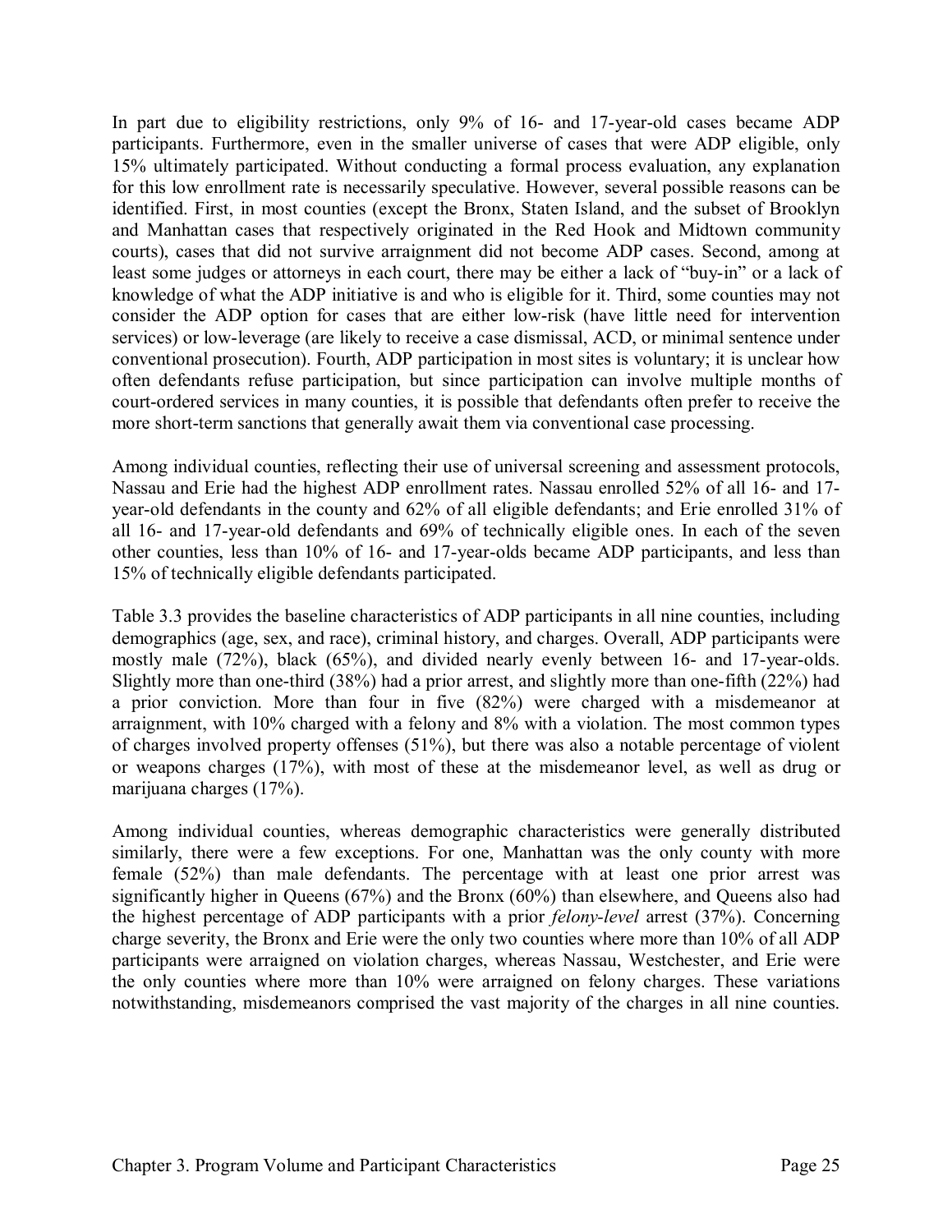| <b>ADP</b> Site                                                     | <b>Bronx</b> | <b>Brook-</b><br>lyn | Manhat-<br>tan | Queens     | <b>Staten</b><br>Island <sup>8</sup> |
|---------------------------------------------------------------------|--------------|----------------------|----------------|------------|--------------------------------------|
| Number of Cases                                                     | 134          | 281                  | 170            | 76         | 18                                   |
| <b>DEMOGRAPHICS</b>                                                 |              |                      |                |            |                                      |
| Age: Percent aged 16 (vs. age 17)                                   | 49%          | 48%                  | 49%            | 51%        | 40%                                  |
| Sex: Percent female                                                 | 23%          | 16%                  | 52%            | 14%        | 28%                                  |
| Race                                                                |              |                      |                |            |                                      |
| <b>Black</b>                                                        | 62%          | 66%                  | 63%            | 51%        | 61%                                  |
| White                                                               | 35%          | 34%                  | 36%            | 49%        | 39%                                  |
| Other                                                               | $0\%$        | $0\%$                | $1\%$          | $0\%$      | $0\%$                                |
| <b>CRIMINAL HISTORY</b>                                             |              |                      |                |            |                                      |
|                                                                     | 60%          | 48%                  | 25%            | 67%        | 17%                                  |
| Any prior arrest                                                    |              |                      |                |            |                                      |
| Any prior felony arrest                                             | 16%          | 20%                  | $8\%$          | 37%        | $6\%$                                |
| Any prior violent felony arrest                                     | 11%          | 13%                  | 4%             | 12%<br>46% | 6%                                   |
| Any prior conviction                                                | 37%          | 24%                  | 14%            |            | 6%                                   |
| <b>CURRENT ARRAIGNMENT CHARGES</b>                                  |              |                      |                |            |                                      |
| <b>Charge Severity</b>                                              |              |                      |                |            |                                      |
| Felony                                                              | 2%           | 2%                   | $1\%$          | $1\%$      | $0\%$                                |
| Misdemeanor                                                         | 79%          | 96%                  | 96%            | 99%        | 94%                                  |
| Violation                                                           | 19%          | 2%                   | 3%             | $0\%$      | $6\%$                                |
| <b>Charge Type</b>                                                  |              |                      |                |            |                                      |
| <b>Property Charge</b>                                              | 57%          | 35%                  | 88%            | 44%        | 57%                                  |
| Petit Larceny (PL 155.25)                                           | 14%          | $5\%$                | 65%            | 10%        | 33%                                  |
| Other Theft Offenses (PL 165.00-165.65)                             | 22%          | 15%                  | 18%            | 10%        | 19%                                  |
| Criminal Trespass (PL 140.05.140.17)                                | 16%          | 10%                  | 3%             | 7%         | $0\%$                                |
| Criminal Mischief and Related (PL 145.00-145.50) <sup>1</sup>       | 3%           | 4%                   | $0\%$          | 17%        | 5%                                   |
| Burglary (PL 140.20-140.35)                                         | $0\%$        | $0\%$                | $1\%$          | $0\%$      | $0\%$                                |
| Robbery (PL 160)                                                    | $1\%$        | $0\%$                | $1\%$          | $0\%$      | $0\%$                                |
| Grand Larceny (PL 155.30-155.42)                                    | $1\%$        | $1\%$                | $0\%$          | $0\%$      | $0\%$                                |
| Violent or Weapons Charge                                           | 15%          | 23%                  | $0\%$          | 23%        | 19%                                  |
| Assault, Menacing, and Related (PL $120.00 - 120.25$ ) <sup>2</sup> | 11%          | 19%                  | $0\%$          | 21%        | $0\%$                                |
| Homicide, Manslaughter, and Murder (PL 125)                         | $1\%$        | $0\%$                | $0\%$          | $0\%$      | $0\%$                                |
| Sex Offense (PL 130)                                                | $0\%$        | $0\%$                | $0\%$          | $1\%$      | $0\%$                                |
| Arson (PL 150)                                                      | $0\%$        | $0\%$                | $0\%$          | $0\%$      | $0\%$                                |
| Firearms and Other Weapons (PL 265)                                 | 3%           | 4%                   | $0\%$          | $1\%$      | 19%                                  |
| Drug Charge                                                         | 20%          | 25%                  | 7%             | 12%        | 19%                                  |
| Marijuana poss., $5^{\circ}$ or less (PL 221.05-221.10)             | 14%          | 19%                  | 7%             | $8\%$      | 9%                                   |
| Marijuana: Other Charges (other PL 221)                             | $1\%$        | 3%                   | $0\%$          | $1\%$      | 5%                                   |
| Drug Possession (PL 220.03-220.25, 220.45-220.60)                   | 5%           | 3%                   | $0\%$          | 3%         | 5%                                   |
| Other Charges                                                       | $8\%$        | 17%                  | 5%             | 21%        | 5%                                   |
| Resisting Arrest (PL 205.30)                                        | 3%           | 7%                   | $1\%$          | 4%         | 5%                                   |
| Harassment (PL 240.25-240.32)                                       | $0\%$        | $0\%$                | $0\%$          | $1\%$      | $0\%$                                |
| Other (total column is 1% or less for any charge)                   | $5\%$        | 10%                  | 4%             | 16%        | $0\%$                                |

**Table 3.3. ADP Baseline Characteristics, Participants Arraigned January-June, 2012**

<sup>8</sup> Staten Island Youth Court participants were not included in this table due to data access limitations. The following tables will also not include Youth Court participants.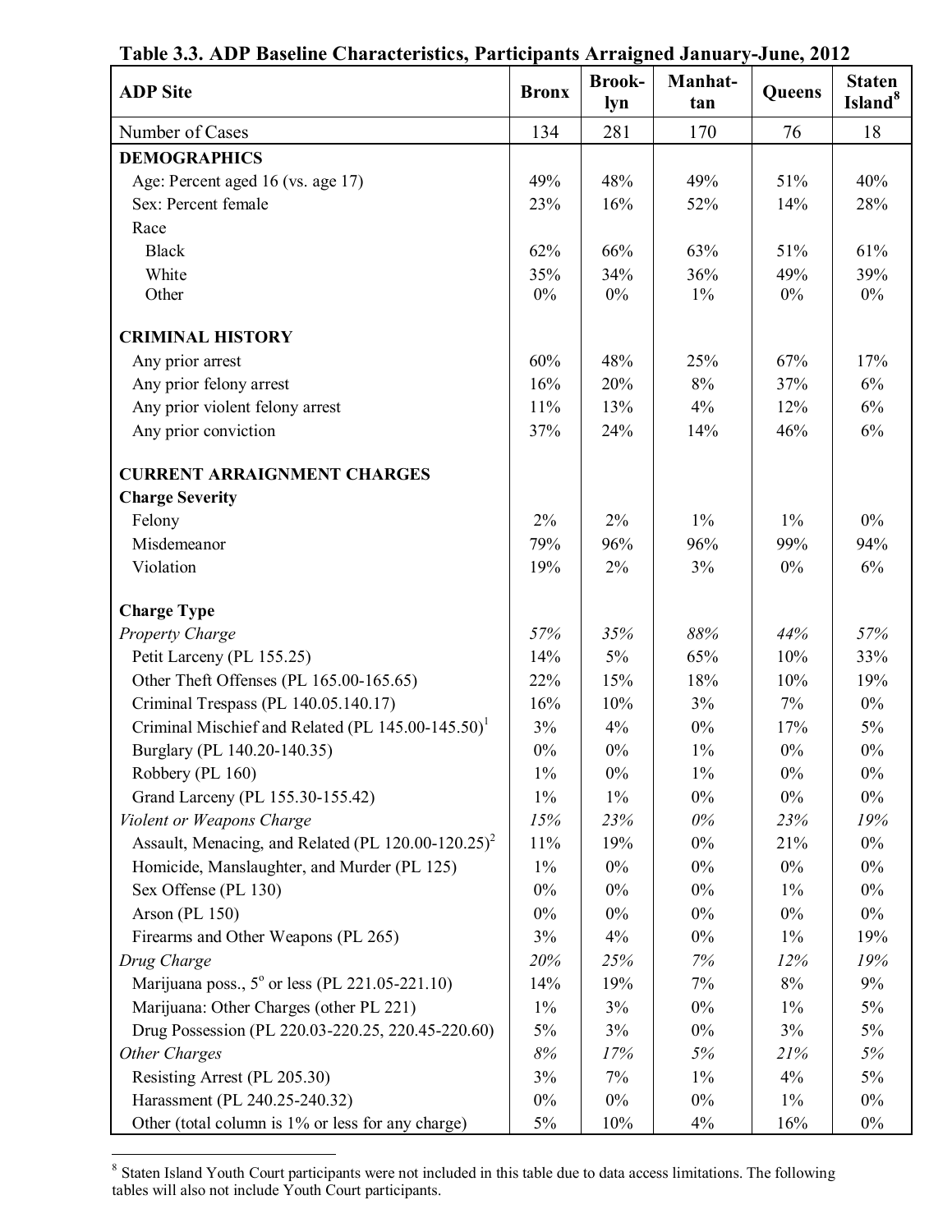|                                                                     | <b>Nassau</b> | West-<br>chester | Erie  | Onon-<br>daga | <b>Total</b> |
|---------------------------------------------------------------------|---------------|------------------|-------|---------------|--------------|
| Number of Cases                                                     | 307           | 11               | 268   | 37            | 1337         |
| <b>DEMOGRAPHICS</b>                                                 |               |                  |       |               |              |
| Age: Percent aged 16 (vs. age 17)                                   | 39%           | 36%              | 52%   | 50%           | 47%          |
| Sex: Percent female                                                 | 32%           | 36%              | 24%   | 43%           | 28%          |
| Race                                                                |               |                  |       |               |              |
| <b>Black</b>                                                        | 56%           | 100%             | 75%   | 69%           | 65%          |
| White                                                               | 44%           | $0\%$            | 25%   | 31%           | 35%          |
| Other                                                               | $0\%$         | 0%               | $0\%$ | $0\%$         | $0\%$        |
| <b>CRIMINAL HISTORY</b>                                             |               |                  |       |               |              |
| Any prior arrest                                                    | 22%           | 55%              | 38%   | 35%           | 38%          |
| Any prior felony arrest                                             | 9%            | 9%               | 20%   | $5\%$         | 16%          |
| Any prior violent felony arrest                                     | 4%            | 9%               | 13%   | $5\%$         | 9%           |
| Any prior conviction                                                | 12%           | 36%              | 21%   | 19%           | 22%          |
| <b>CURRENT ARRAIGNMENT CHARGES</b>                                  |               |                  |       |               |              |
| <b>Charge Severity</b>                                              |               |                  |       |               |              |
| Felony                                                              | 19%           | 18%              | 22%   | $3\%$         | 10%          |
| Misdemeanor                                                         | 71%           | 82%              | 63%   | 97%           | 82%          |
| Violation                                                           | 10%           | $0\%$            | 15%   | $0\%$         | 8%           |
| <b>Charge Type</b>                                                  |               |                  |       |               |              |
| <b>Property Charge</b>                                              | 50%           | $0\%$            | 43%   | 49%           | 51%          |
| Petit Larceny (PL 155.25)                                           | 31%           | $0\%$            | 10%   | 13%           | 22%          |
| Other Theft Offenses (PL 165.00-165.65)                             | 6%            | $0\%$            | 6%    | 11%           | 12%          |
| Criminal Trespass (PL 140.05.140.17)                                | $1\%$         | $0\%$            | 8%    | 11%           | $7\%$        |
| Criminal Mischief and Related (PL 145.00-145.50) <sup>1</sup>       | 8%            | 0%               | 10%   | 14%           | 7%           |
| Burglary (PL 140.20-140.35)                                         | $1\%$         | $0\%$            | 4%    | $0\%$         | $1\%$        |
| Robbery (PL 160)                                                    | $1\%$         | $0\%$            | 3%    | $0\%$         | $1\%$        |
| Grand Larceny (PL 155.30-155.42)                                    | $2\%$         | $0\%$            | 2%    | $0\%$         | $1\%$        |
| Violent or Weapons Charge                                           | 17%           | 44%              | 18%   | 21%           | 17%          |
| Assault, Menacing, and Related (PL $120.00 - 120.25$ ) <sup>2</sup> | 13%           | 44%              | 16%   | 18%           | 14%          |
| Homicide, Manslaughter, and Murder (PL 125)                         | $0\%$         | $0\%$            | $0\%$ | $0\%$         | $0\%$        |
| Sex Offense (PL 130)                                                | $2\%$         | $0\%$            | $0\%$ | $0\%$         | $1\%$        |
| Arson (PL 150)                                                      | $0\%$         | $0\%$            | $0\%$ | 3%            | $0\%$        |
| Firearms and Other Weapons (PL 265)                                 | $2\%$         | $0\%$            | 2%    | $0\%$         | $2\%$        |
| Drug Charge                                                         | 15%           | $0\%$            | 14%   | 16%           | 17%          |
| Marijuana poss., 5° or less (PL 221.05-221.10)                      | 3%            | $0\%$            | 3%    | $0\%$         | 11%          |
| Marijuana: Other Charges (other PL 221)                             | 6%            | $0\%$            | 5%    | $0\%$         | $1\%$        |
| Drug Possession (PL 220.03-220.25, 220.45-220.60)                   | 6%            | $0\%$            | 6%    | 16%           | $5\%$        |
| Other Charges                                                       | 19%           | 55%              | 25%   | 14%           | 14%          |
| Resisting Arrest (PL 205.30)                                        | $0\%$         | 22%              | 2%    | 11%           | 3%           |
| Harassment (PL 240.25-240.32)                                       | 3%            | $0\%$            | 7%    | $0\%$         | $2\%$        |
| Other (total column is 1% or less for any charge)                   | 16%           | 33%              | 16%   | 3%            | $9\%$        |

**Table 3.3. ADP Baseline Characteristics** *(Continued)*

<sup>1</sup> This category includes criminal mischief, criminal tampering, and reckless endangerment of property.

<sup>2</sup> This category includes assault, menacing, hazing, reckless endangerment charges.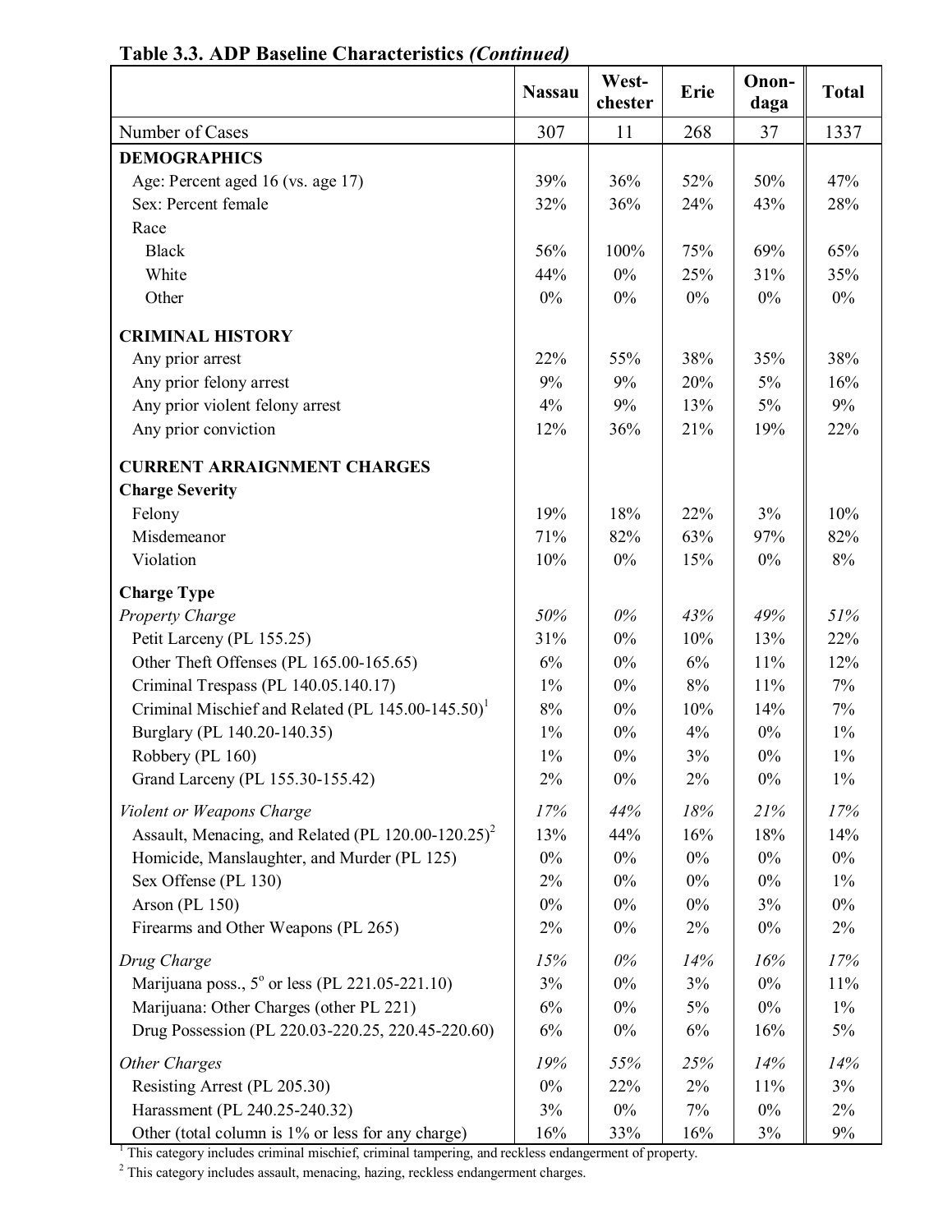Table 3.4 again displays the characteristics of the ADP participants, only this time with a comparison to those who were eligible but did not participate and to those who were ineligible. Most of the same variables from Table 3.3 are included. Statistically significant between-group differences are indicated (based on ANOVAs).

As discussed previously, misdemeanors were especially common among ADP participants. Whereas 82% of ADP participants were arraigned on a misdemeanor, among ineligible cases, 31% were arraigned on a misdemeanor, 38% on a felony and 32% on a violation. ADP cases were also much more often female (28%) than either non-participating but technically eligible cases (20%) or ineligible cases (18%).

Interestingly, the average predicted risk of re-offense was relatively similar across the three groups represented in Table 3.4 (average 20% predicted risk of six-month re-arrest among ADP cases, 22% among non-participating but eligible cases, and 17% among ineligible cases). However, the relative risk composition of the ADP participant population varies by county, with the Bronx, Brooklyn, Queens, and Nassau tending to enroll a higher-risk population than nonparticipating cases, and Manhattan tending to enroll a lower-risk population, than nonparticipating cases. Queens appears to have adopted the most high-risk focus of any county. ADP participants in Queens averaged a 32% predicted risk of re-arrest within six months, which is higher than the average predicted risk among ADP participants in any other county and higher than the predicted risk of non-participating eligible cases or ineligible cases within the county of Queens. Similarly, ADP participants in Queens had the most extensive prior criminal history than participants in any other county. ADP participants in Queens averaged 2.00 prior arrests, which is significantly more than participants in any other county as well as more than the average within Queens for non-participating eligible cases (1.23) and for ineligible cases (0.91). It is important to note that although Queens maintains a consistent and singular focus on high risk cases, even many high-risk cases (with 2 or more prior arrests), the overall caseload in Queens is relatively low, and many high-risk cases did not participate.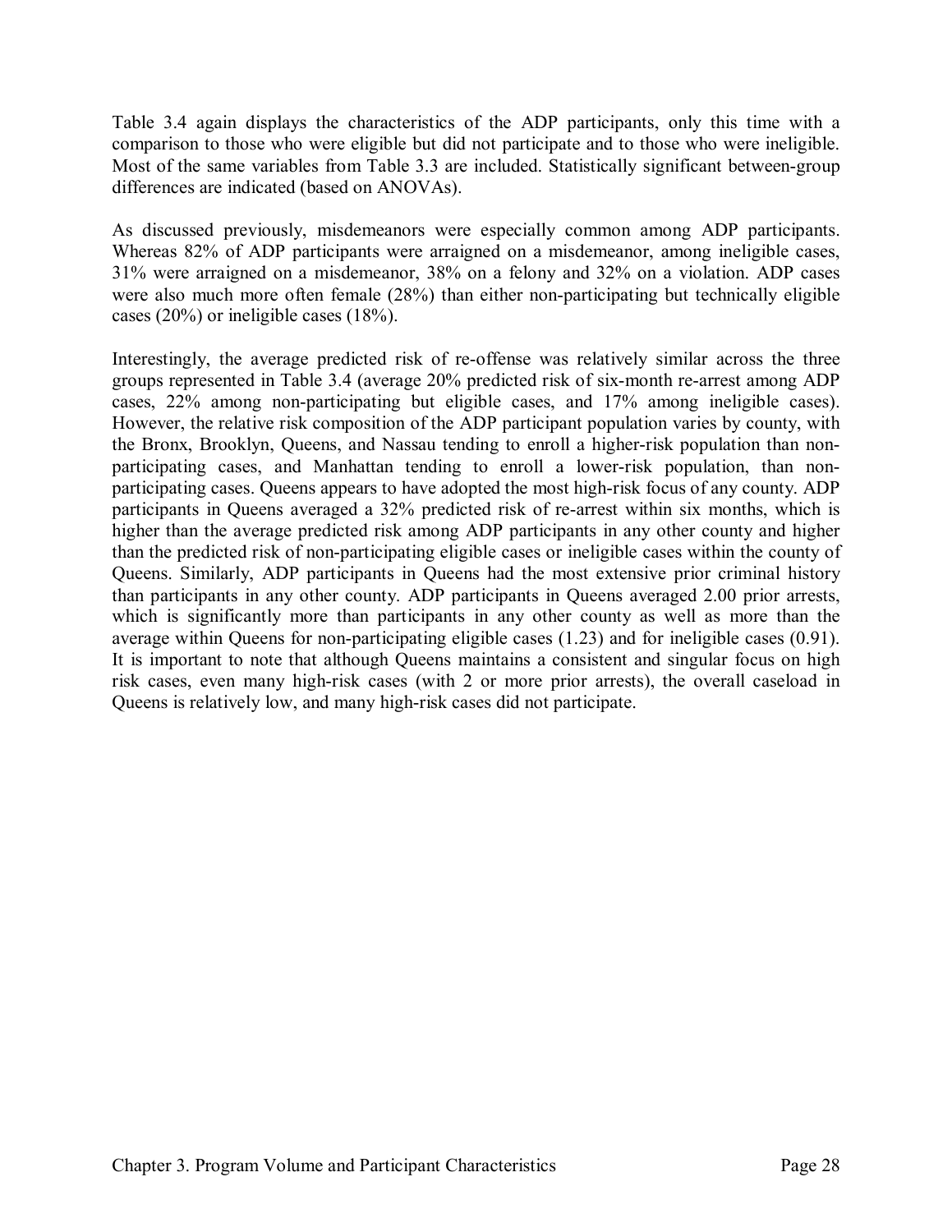| radic orn Unaracteristics of their raretepants and Uther To and Th |            |              |        |            |                              |        | $y$ car olus Arraigneu bandary 17, 2012 - o ane 00, 2012 |       |               |               |       |        |            |       |             |
|--------------------------------------------------------------------|------------|--------------|--------|------------|------------------------------|--------|----------------------------------------------------------|-------|---------------|---------------|-------|--------|------------|-------|-------------|
| <b>ADP</b> Site                                                    |            | <b>Bronx</b> |        |            | <b>Brooklyn</b><br>Manhattan |        | <b>Staten Island</b>                                     |       |               | <b>Queens</b> |       |        |            |       |             |
| <b>Sample</b>                                                      | <b>ADP</b> | <b>Elig</b>  | Inelig | <b>ADP</b> | Elig                         | Inelig | <b>ADP</b>                                               | Elig  | <b>Inelig</b> | <b>ADP</b>    | Elig  | Inelig | <b>ADP</b> | Elig  | Inelig      |
| Number of Cases                                                    | 95         | 2,369        | 175    | 281        | 1,717                        | 1,166  | 170                                                      | 1,189 | 1,052         | 16            | 218   | 215    | 72         |       | 1,115 1,669 |
| <b>DEMOGRAPHICS</b>                                                |            |              |        |            |                              |        |                                                          |       |               |               |       |        |            |       |             |
| Age                                                                |            |              |        | $\ast$     |                              |        |                                                          |       |               |               |       |        |            |       |             |
| 16 years                                                           | 43%        | 46%          | 46%    | 48%        | 44%                          | 49%    | 49%                                                      | 43%   | 44%           | 39%           | 46%   | 40%    | 50%        | 44%   | 47%         |
| 17 years                                                           | 57%        | 54%          | 54%    | 52%        | 56%                          | 51%    | 51%                                                      | 57%   | 56%           | 61%           | 54%   | 60%    | 50%        | 56%   | 53%         |
| Sex: Percent female                                                | 26%        | 14%          | 13%    | $16\%$ **  | 20%                          | 14%    | 52%***                                                   | 27%   | 19%           | 28%**         | 26%   | 13%    | 14%***     | 20%   | 12%         |
| Race/ethnicity                                                     |            |              |        | ***        |                              |        | $***$                                                    |       |               |               |       |        | ***        |       |             |
| <b>Black</b>                                                       | 55%        | 66%          | 69%    | 66%        | 79%                          | 82%    | 63%                                                      | 65%   | 71%           | 61%           | 53%   | 51%    | 51%        | 53%   | 62%         |
| White                                                              | 45%        | 34%          | 31%    | 34%        | 21%                          | 18%    | 36%                                                      | 35%   | 29%           | 39%           | 47%   | 49%    | 49%        | 46%   | 36%         |
| Other                                                              | $0\%$      | $0\%$        | 0%     | 0%         | $0\%$                        | $0\%$  | $1\%$                                                    | $0\%$ | $0\%$         | $0\%$         | $0\%$ | 0%     | $0\%$      | $1\%$ | 2%          |
| <b>CRIMINAL HISTORY</b>                                            |            |              |        |            |                              |        |                                                          |       |               |               |       |        |            |       |             |
| Number of prior arrests                                            | $1.66**$   | 0.97         | 0.72   | $1.22***$  | 1.42                         | 0.96   | $0.51**$                                                 | 1.02  | 0.89          | 0.63          | 1.06  | 0.60   | $2.00***$  | 1.23  | 0.91        |
| Any prior arrest                                                   | 59%**      | 38%          | 32%    | 48%***     | 55%                          | 40%    | 25%***                                                   | 45%   | 36%           | $17\%$ **     | 44%   | 32%    | 67%***     | 50%   | 40%         |
| Any prior felony arrest                                            | 12%***     | 9%           | 13%    | $20\%***$  | 26%                          | 18%    | $8\% *$                                                  | 16%   | 15%           | $6\%*$        | 15%   | 7%     | 37%***     | 21%   | 14%         |
| Any prior violent felony arrest                                    | 8%         | 7%           | 9%     | $13\%*$    | 17%                          | 14%    | $4\%*$                                                   | 10%   | 10%           | 6%            | 9%    | $5\%$  | 12%***     | 14%   | 9%          |
| Any prior conviction                                               | 34%***     | 15%          | 11%    | 24%***     | 21%                          | 20%    | 14%**                                                    | 24%   | 20%           | $6\% *$       | 20%   | 11%    | 46%***     | 26%   | 20%         |
| <b>CHARGE SEVERITY</b>                                             | ***        |              |        | ***        |                              |        | ***                                                      |       |               | ***           |       |        | ***        |       |             |
| Violent felony offense                                             | $0\%$      | $0\%$        | 64%    | 1%         | $0\%$                        | 42%    | 0%                                                       | $0\%$ | 17%           | $0\%$         | $0\%$ | 14%    | $0\%$      | $0\%$ | 19%         |
| Nonviolent felony                                                  | 2%         | $0\%$        | 25%    | $1\%$      | $0\%$                        | 12%    | $0\%$                                                    | $0\%$ | 12%           | $0\%$         | $0\%$ | 8%     | $0\%$      | $0\%$ | 7%          |
| A misdemeanor                                                      | 60%        | 31%          | 9%     | 72%        | 69%                          | $0\%$  | 90%                                                      | 77%   | 32%           | 89%           | 70%   | 13%    | 88%        | 65%   | 14%         |
| B or U misdemeanor                                                 | 20%        | 17%          | 0%     | 24%        | 31%                          | $0\%$  | 7%                                                       | 23%   | 7%            | 6%            | 30%   | 21%    | 13%        | 35%   | 16%         |
| Violation                                                          | 18%        | 52%          | 2%     | 2%         | $0\%$                        | 46%    | 3%                                                       | $0\%$ | 31%           | 6%            | $0\%$ | 44%    | $0\%$      | $0\%$ | 44%         |
| <b>RISK LEVEL</b>                                                  |            |              |        |            |                              |        |                                                          |       |               |               |       |        |            |       |             |
| Mean risk score                                                    | $.23***$   | 0.19         | 0.16   | 0.24       | 0.25                         | 0.16   | $0.15***$                                                | 0.21  | 0.18          | 0.18          | 0.23  | 0.16   | $0.32***$  | 0.25  | 0.18        |
| Risk level                                                         | ***        |              |        | ***        |                              |        | ***                                                      |       |               | $***$         |       |        | ***        |       |             |
| Low risk                                                           | 24%        | 30%          | 51%    | 20%        | 16%                          | 49%    | 49%                                                      | 25%   | 42%           | 19%           | 27%   | 46%    | 8%         | 20%   | 40%         |
| Moderate risk                                                      | 21%        | 38%          | 29%    | 37%        | 35%                          | 25%    | 31%                                                      | 36%   | 30%           | 62%           | 33%   | 29%    | 28%        | 34%   | 30%         |
|                                                                    |            |              |        |            |                              |        |                                                          |       |               |               |       |        |            |       |             |
| High risk                                                          | 55%        | 32%          | 20%    | 43%        | 49%                          | 26%    | 20%                                                      | 39%   | 28%           | 19%           | 40%   | 25%    | 64%        | 46%   | 30%         |

## **Table 3.4. Characteristics of ADP Participants and Other 16- and 17-year-olds Arraigned January 17, 2012 - June 30, 2012**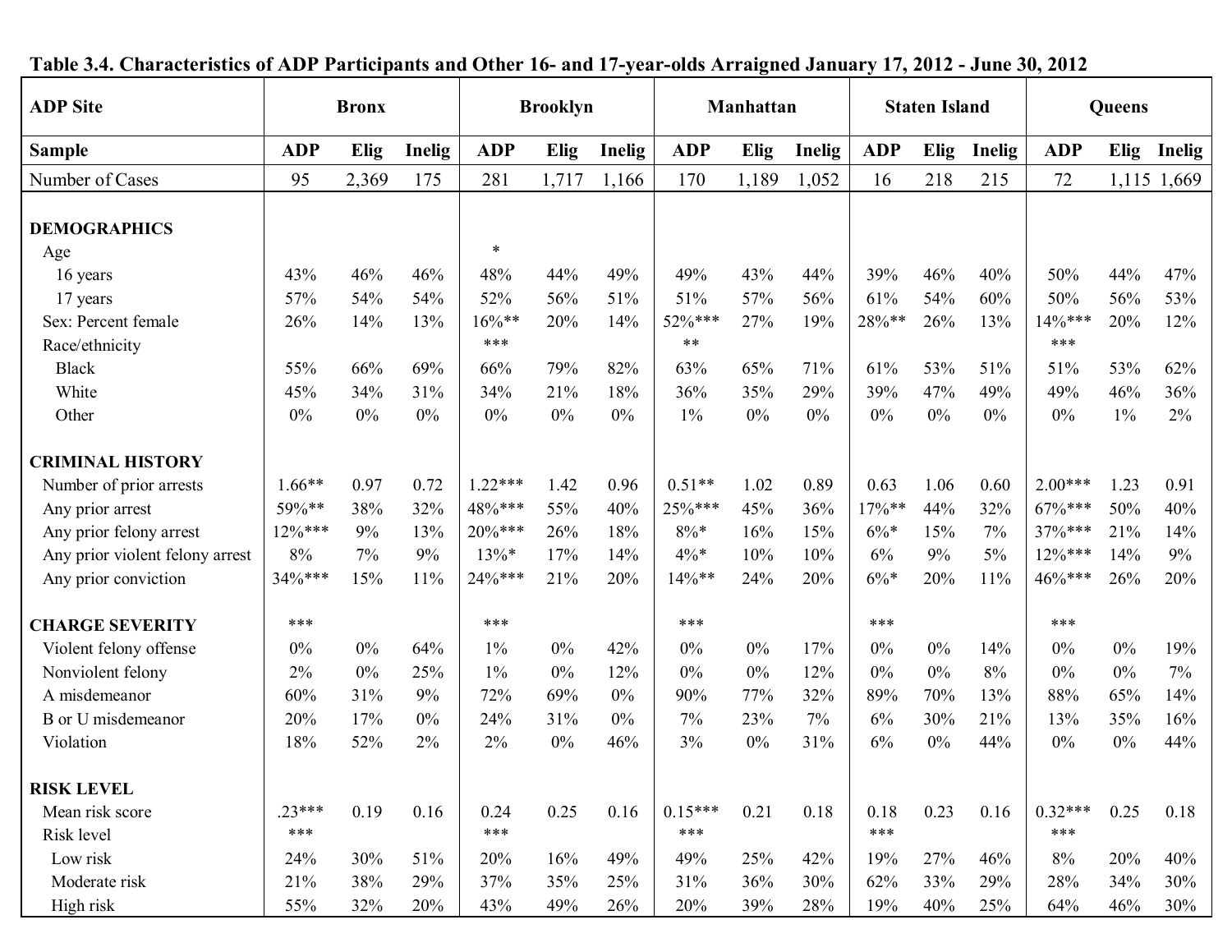| <b>ADP</b> Site                 |            | <b>Nassau</b> |        |            | Westchester |        |            | Erie |        |            | Onondaga |               |            | <b>All Sites</b> |        |
|---------------------------------|------------|---------------|--------|------------|-------------|--------|------------|------|--------|------------|----------|---------------|------------|------------------|--------|
| <b>Sample</b>                   | <b>ADP</b> | Elig          | Inelig | <b>ADP</b> | Elig        | Inelig | <b>ADP</b> | Elig | Inelig | <b>ADP</b> | Elig     | <b>Inelig</b> | <b>ADP</b> | Elig             | Inelig |
| Number of Cases                 | 304        | 119           | 94     | 11         | 20          | 415    | 265        | 131  | 457    | 37         | 83       | 181           | 1,251      | 7,051            | 5,365  |
| <b>DEMOGRAPHICS</b>             |            |               |        |            |             |        |            |      |        |            |          |               |            |                  |        |
| Age                             | $\ast$     |               |        |            |             |        | $***$      |      |        |            |          |               | $+$        |                  |        |
| 16 years                        | 39%        | 28%           | 39%    | 36%        | 65%         | 46%    | 51%        | 35%  | 44%    | 46%        | 40%      | 46%           | 46%        | 44%              | 46%    |
| 17 years                        | 61%        | 72%           | 61%    | 64%        | 35%         | 54%    | 49%        | 65%  | 56%    | 54%        | 60%      | 64%           | 54%        | 56%              | 54%    |
| Sex: Percent female             | 33%***     | 25%           | 6%     | 36%        | 35%         | 25%    | 24%***     | 27%  | 42%    | 43%**      | 45%      | 24%           | 28%***     | 20%              | 18%    |
| Race/ethnicity                  | $***$      |               |        | $***$      |             |        | ***        |      |        | ***        |          |               | ***        |                  |        |
| <b>Black</b>                    | 56%        | 53%           | 78%    | 100%       | 79%         | 53%    | 75%        | 67%  | 49%    | 69%        | 76%      | 38%           | 65%        | 67%              | 65%    |
| White                           | 44%        | 47%           | 22%    | 0%         | 21%         | 47%    | 25%        | 33%  | 51%    | 31%        | 24%      | 62%           | 35%        | 33%              | 34%    |
| Other                           | 0%         | $0\%$         | $0\%$  | 0%         | 0%          | 0%     | $0\%$      | 0%   | 0%     | 0%         | 0%       | $0\%$         | 0%         | 0%               | $1\%$  |
| <b>CRIMINAL HISTORY</b>         |            |               |        |            |             |        |            |      |        |            |          |               |            |                  |        |
| Number of prior arrests         | 0.35       | 0.31          | 0.43   | 0.82       | 0.25        | 0.55   | 0.75       | 0.94 | 0.66   | $0.88***$  | 0.49     | 0.61          | .88***     | 1.11             | 0.83   |
| Any prior arrest                | $21% +$    | 18%           | 30%    | 55%        | 20%         | 29%    | 38%*       | 44%  | 32%    | 32%        | 25%      | 33%           | 38%***     | 45%              | 37%    |
| Any prior felony arrest         | $9\% *$    | 7%            | 18%    | 9%         | 0%          | 14%    | $20\%**$   | 28%  | 15%    | $5\%$      | 13%      | 18%           | $15\%*$    | 17%              | 15%    |
| Any prior violent felony arrest | 4%**       | 3%            | 12%    | 9%         | 0%          | 10%    | $13\%*$    | 15%  | 7%     | 5%         | 6%       | 8%            | $9\% *$    | 11%              | 10%    |
| Any prior conviction            | $13\%*$    | 7%            | 17%    | $36% +$    | $5\%$       | 19%    | $21\%**$   | 28%  | 15%    | 19%        | 13%      | 15%           | $21\%***$  | 22%              | 18%    |
| <b>CHARGE SEVERITY</b>          | ***        |               |        | $\ast$     |             |        | ***        |      |        | ***        |          |               | ***        |                  |        |
| Violent felony offense          | $1\%$      | $0\%$         | 92%    | 9%         | 0%          | 22%    | 8%         | 36%  | 11%    | 3%         | 0%       | 24%           | 2%         | $1\%$            | 26%    |
| Nonviolent felony               | 18%        | 9%            | 5%     | 9%         | 0%          | 12%    | 14%        | 21%  | 12%    | 0%         | 0%       | 42%           | 8%         | $1\%$            | 12%    |
| A misdemeanor                   | 67%        | 29%           | 2%     | 82%        | 85%         | 47%    | 53%        | 33%  | 71%    | 87%        | 87%      | 31%           | 70%        | 55%              | 22%    |
| <b>B</b> or U misdemeanor       | 4%         | 7%            | $1\%$  | 0%         | 15%         | 18%    | 10%        | 5%   | $5\%$  | 11%        | 13%      | 3%            | 12%        | 24%              | 9%     |
| Violation                       | 10%        | 55%           | $0\%$  | $0\%$      | $0\%$       | 2%     | 15%        | 5%   | $1\%$  | $0\%$      | $0\%$    | $0\%$         | 8%         | 20%              | 32%    |
| <b>RISK LEVEL</b>               |            |               |        |            |             |        |            |      |        |            |          |               |            |                  |        |
| Mean risk score                 | 0.16       | 0.13          | 0.14   | 0.22       | 0.18        | 0.17   | $0.20*$    | 0.18 | 0.17   | 0.20       | 0.18     | 0.17          | $0.20***$  | 0.22             | 0.17   |
| Risk level                      | ***        |               |        |            |             |        |            |      |        |            |          |               | ***        |                  |        |
| Low risk                        | 41%        | 57%           | 66%    | 36%        | 30%         | 42%    | 35%        | 42%  | 41%    | 32%        | 37%      | 47%           | 32%        | 25%              | 44%    |
| Moderate risk                   | 43%        | 27%           | 16%    | 27%        | 45%         | 33%    | 37%        | 36%  | 30%    | 38%        | 42%      | 25%           | 36%        | 36%              | 29%    |
| High risk                       | 16%        | 15%           | 18%    | 36%        | 25%         | 25%    | 28%        | 28%  | 23%    | 30%        | 20%      | 28%           | 32%        | 39%              | 27%    |

# **Table 3.4. Characteristics of ADP Participants** *(Continued)*

+p<.10,\* p<.05, \*\* p<.01, \*\*\*p<.001

Note: Significance denotations indicate statistically significant ANOVAs, except for race and charge severity, for which significance denotations indicate statistically significant chi squared tests.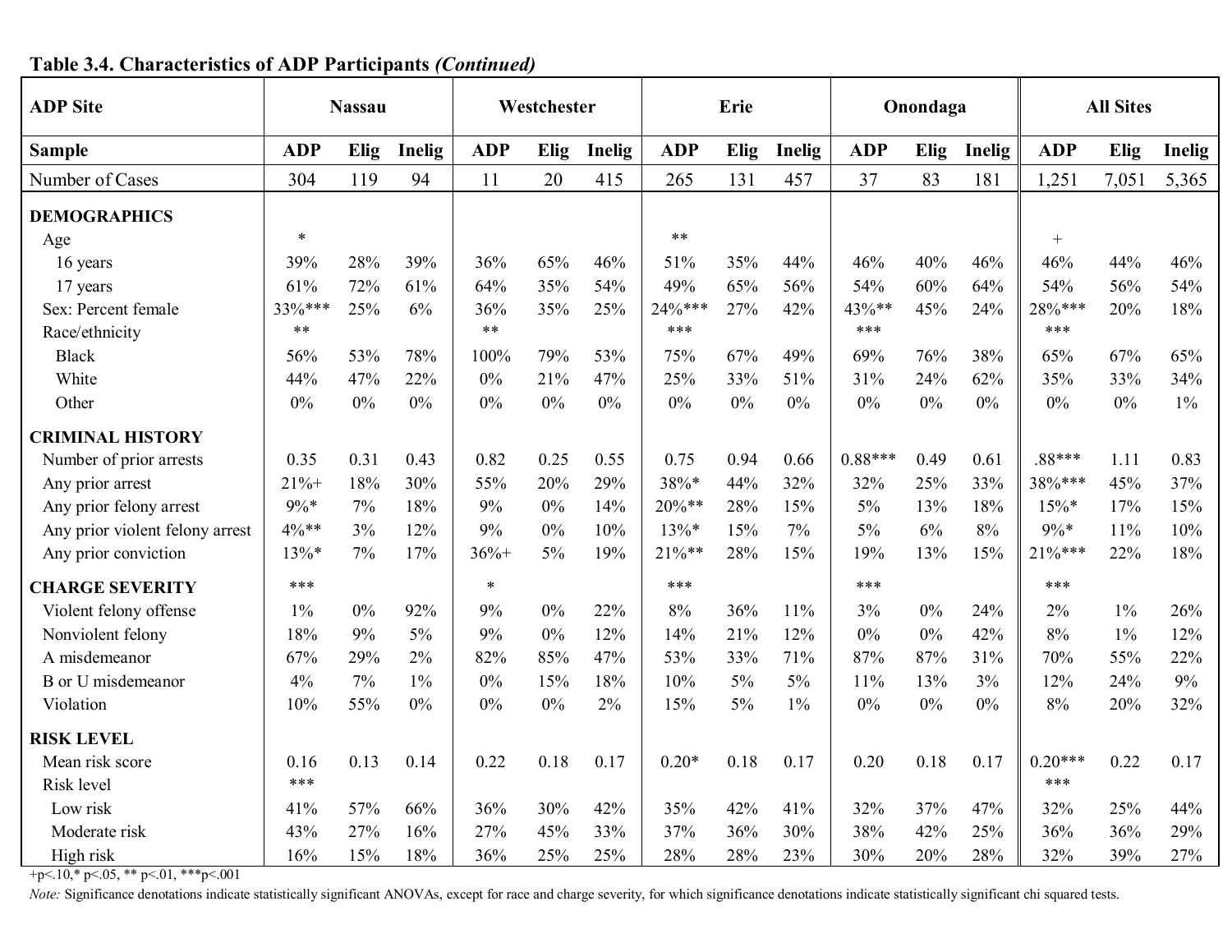# **Chapter 4 Compliance with Court-Ordered Services**

This chapter reports on compliance with assigned services for ADP participants in the Bronx, Brooklyn, Manhattan, and Nassau, the four counties for which compliance data was available. In Brooklyn and Manhattan, all ADP participants countywide had their services assigned and compliance monitored by clinical staff at preexisting community courts, the Red Hook Community Justice Center and Midtown Community Court respectively. In the Bronx, service linkages and compliance monitoring was conducted by Bronx Community Solutions, a preexisting alternative sanctions program. These programs were already routinely ordering social and community service participation to adult criminal defendants, with some services specifically designed for youth (considered 16 to 24 years of age). Under their ADP initiatives, these programs created new classes for the ADP participants and performed additional clinical assessments to determine the precise service needs of those receiving longer mandates. Nassau did not have a preexisting alternative sanctions program, but obtained funding for new clinical staff, who would be dedicated to work with ADP participants.

As shown in Table 4.1, in Brooklyn, Manhattan, and Nassau, the vast majority of ADP participants participated in social services, either with or without an adjunct community service mandate. (Service utilization data was unavailable for Nassau County, but based on its policies, all of Nassau's participants received treatment or social services.) By comparison, the Bronx ordered more than two-thirds (69%) of its ADP participants to community service only.

Mandate length typically ran from 1 to 5 days in the Bronx, Brooklyn, and Manhattan, with only 8% of cases in these sites receiving mandates of longer than 5 days, and only Brooklyn cases (14% in Brooklyn) receiving mandates of longer than 30 days. In Brooklyn, longer mandates variously include individual counseling for 12, 24, or 36 sessions, with an average of one session per week. (For example, 12-session counseling mandates take approximately 90 days to complete and include court appearances and drug testing as well.) Data related to mandate length was unavailable for Nassau as well as the five other ADP counties. Based on their policies, Staten Island is the only other county that tends to employ relatively short mandates. In Queens, Nassau, Westchester, and Onondaga, mandates of three to six months are common, and in Erie, mandates commonly run from six months to one year.

Specific social services vary from site to site, with the Adolescent Resource Group, Motivating Youth, and individual counseling services as the most often used services in the Bronx, Brooklyn, and Manhattan. (The classes listed in Table 4.1 are each defined in Appendix B.)

As shown in Table 4.2, the average compliance rate for all four sites represented was 80% (calculated only for those participants that were ordered to services). This result indicates that ADP participants are very likely to comply with their mandate, meaning that any recidivism effect can be plausibly related back to their service participation. Among the four counties, Nassau had the highest compliance rate (92%), followed by Manhattan (82%).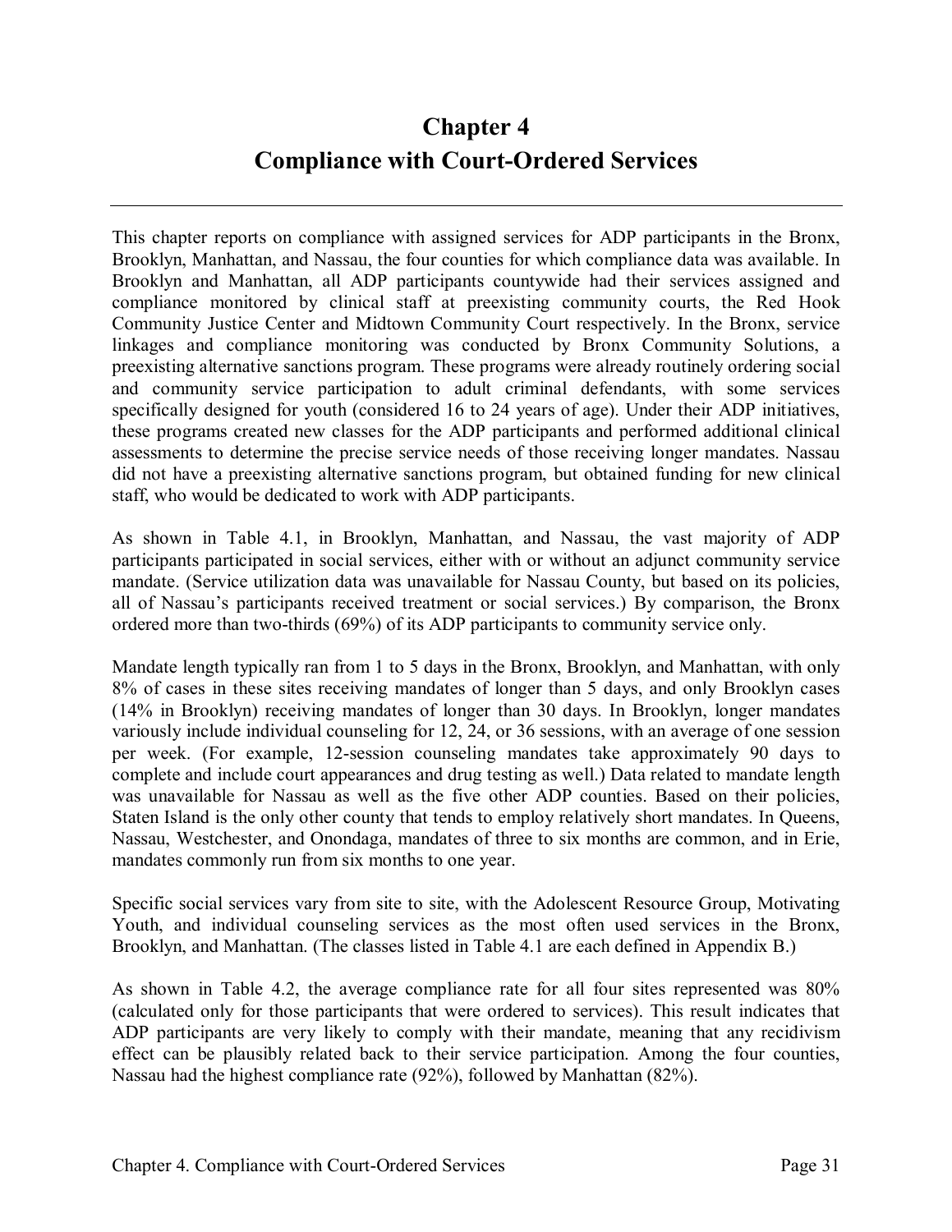| <b>Bronx</b>                                  | <b>Brooklyn</b>                                                 | Manhattan                                             | <b>All Sites</b>                                                  |
|-----------------------------------------------|-----------------------------------------------------------------|-------------------------------------------------------|-------------------------------------------------------------------|
| <b>Bronx</b><br>Community<br><b>Solutions</b> | <b>Red Hook</b><br><b>Community</b><br><b>Justice</b><br>Center | <b>Midtown</b><br><b>Community</b><br>Court           | <b>All Sites</b>                                                  |
| 192                                           | 229                                                             | 363                                                   | 784                                                               |
| 69%<br>17%                                    | 7%<br>79%                                                       | 17%<br>18%                                            | 31%<br>38%                                                        |
| 10%                                           | 14%                                                             | 66%                                                   | 30%                                                               |
| 53%                                           | 59%                                                             | 73%                                                   | 62%                                                               |
| 32%                                           | 19%                                                             | 22%                                                   | 24%                                                               |
|                                               |                                                                 |                                                       | 5%                                                                |
|                                               |                                                                 |                                                       | 2%                                                                |
|                                               |                                                                 |                                                       | 2%                                                                |
|                                               |                                                                 |                                                       | $1\%$                                                             |
|                                               |                                                                 |                                                       |                                                                   |
|                                               | 42%                                                             | 71%                                                   | 38%                                                               |
| 27%                                           | 18%                                                             | $1\%$                                                 | 15%                                                               |
|                                               | 10%                                                             | $8\%$                                                 | 6%                                                                |
|                                               | 17%                                                             |                                                       | 6%                                                                |
| 13%                                           |                                                                 |                                                       | 4%                                                                |
|                                               | 11%                                                             |                                                       | 4%                                                                |
| 13%                                           |                                                                 |                                                       | 4%                                                                |
|                                               | 6%                                                              |                                                       | 2%                                                                |
|                                               |                                                                 |                                                       | $1\%$                                                             |
|                                               |                                                                 |                                                       | $1\%$                                                             |
|                                               |                                                                 |                                                       | $0\%$                                                             |
|                                               |                                                                 |                                                       | 5%                                                                |
|                                               |                                                                 |                                                       | $0\%$                                                             |
|                                               |                                                                 |                                                       | 22%                                                               |
|                                               |                                                                 |                                                       | $9\%$                                                             |
|                                               | 3%<br>$0\%$<br>$0\%$<br>$0\%$<br>4%<br>42%                      | 8%<br>6%<br>$5\%$<br>3%<br>$1\%$<br>14%<br>21%<br>26% | 4%<br>$0\%$<br>$0\%$<br>$0\%$<br>$1\%$<br>$1\%$<br>$1\%$<br>$2\%$ |

# **Table 4.1. Types of Services Assigned to ADP Participants**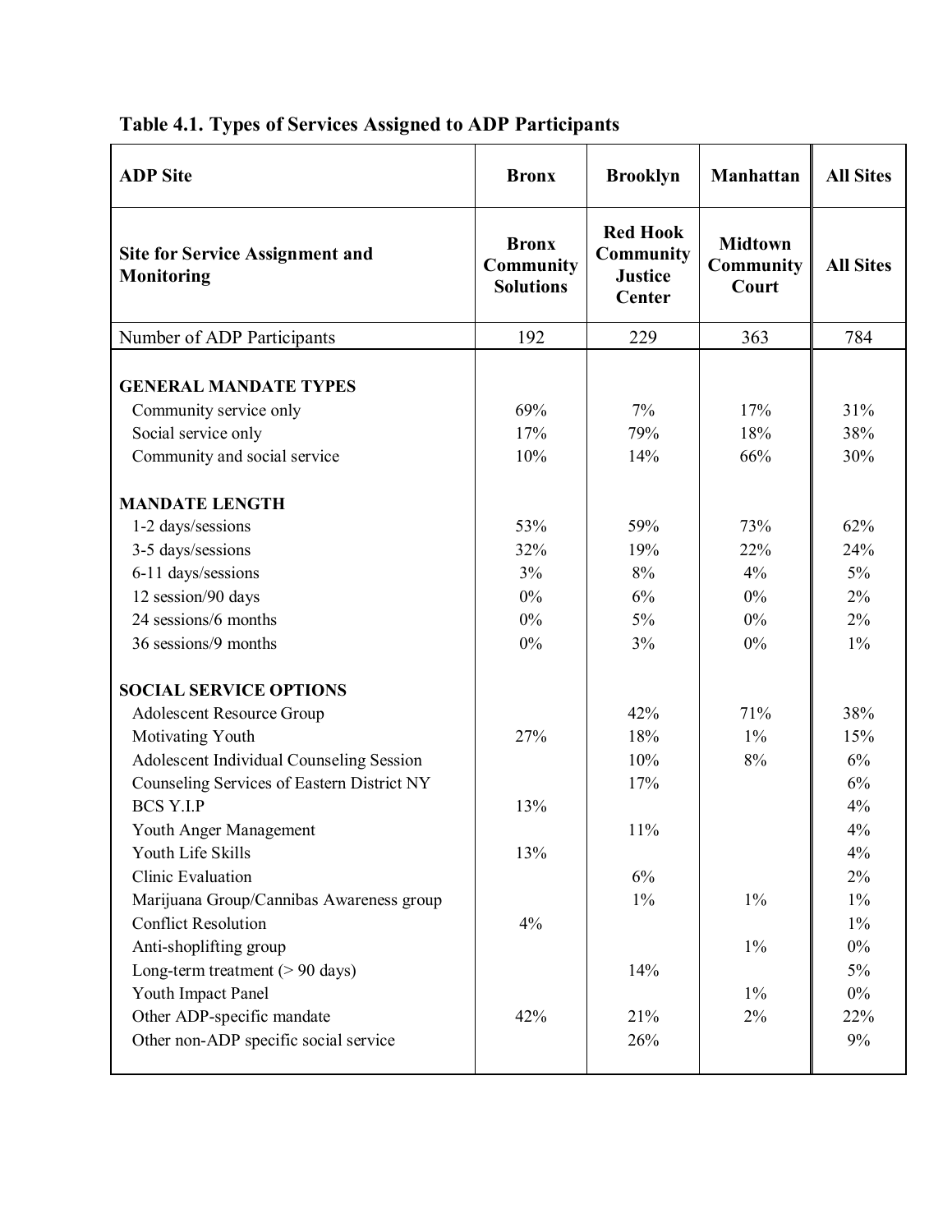#### **Table 4.2. Compliance Rates**

| <b>ADP</b> Site                                             | <b>Bronx</b>                                  | <b>Brooklyn</b>                                                 | Manhattan                                   | <b>Nassau</b>                                          | <b>All Sites</b> |
|-------------------------------------------------------------|-----------------------------------------------|-----------------------------------------------------------------|---------------------------------------------|--------------------------------------------------------|------------------|
| <b>Site for Service Assignment and</b><br><b>Monitoring</b> | <b>Bronx</b><br>Community<br><b>Solutions</b> | <b>Red Hook</b><br><b>Community</b><br><b>Justice</b><br>Center | <b>Midtown</b><br><b>Community</b><br>Court | <b>Nassau</b><br><b>District</b><br>Count <sup>1</sup> | <b>All Sites</b> |
| Number of ADP Participants                                  | 192                                           | 229                                                             | 165                                         | 142                                                    | 728              |
| <b>OVERALL COMPLIANCE</b>                                   | 74%                                           | 73%                                                             | 82%                                         | 92%                                                    | 80%              |
| <b>COMPLIANCE BY MANDATE TYPE</b>                           |                                               |                                                                 |                                             |                                                        |                  |
| Community service only                                      | 71%                                           | 79%                                                             | 68%                                         | N/A                                                    | 73%              |
| Social service only                                         | 83%                                           | 74%                                                             | 84%                                         | 92%                                                    | 83%              |
| Community and social service                                | 95%                                           | 62%                                                             | 85%                                         | N/A                                                    | 81%              |
| <b>COMPLIANCE BY MANDATE LENGTH</b>                         |                                               |                                                                 |                                             |                                                        |                  |
| 1-2 days/sessions                                           | 75%                                           | 74%                                                             | 89%                                         |                                                        | 79%              |
| 3-5 days/sessions                                           | 74%                                           | 93%                                                             | 65%                                         |                                                        | 77%              |
| 6-11 days/sessions                                          | 100%                                          | 73%                                                             | 50%                                         |                                                        | 74%              |
| $11 + \frac{days}{sessions}$                                | 100%                                          | 67%                                                             | $0\%$                                       |                                                        | 84%              |
| <b>COMPLIANCE BY SERVICE TYPE</b>                           |                                               |                                                                 |                                             |                                                        |                  |
| Motivating Youth                                            | 100%                                          | 93%                                                             | 100%                                        |                                                        | 98%              |
| Youth Life Skills                                           | 100%                                          |                                                                 |                                             |                                                        | 100%             |
| <b>BCS Y.I.P</b>                                            | 83%                                           |                                                                 |                                             |                                                        | 83%              |
| <b>Conflict Resolution</b>                                  | 100%                                          |                                                                 |                                             |                                                        | 100%             |
| Other non-ADP specific social service                       | 89%                                           | 60%                                                             | 100%                                        |                                                        | 83%              |
| Other ADP-specific social service                           |                                               | 69%                                                             |                                             |                                                        | 69%              |
| Adolescent Individual Counseling Session                    |                                               | 59%                                                             | 73%                                         |                                                        | 61%              |
| Marijuana Group/Cannibas Awareness group                    |                                               | 33%                                                             | 100%                                        |                                                        | 67%              |
| <b>Adolescent Resource Group</b>                            |                                               | 91%                                                             | 95%                                         |                                                        | 93%              |
| Youth Anger Management                                      |                                               | 92%                                                             | 100%                                        |                                                        | 96%              |
| Counseling Services of Eastern District NY                  |                                               | 83%                                                             |                                             |                                                        | 83%              |
| Long-term treatment $(> 90 \text{ days})$                   |                                               | 37%                                                             |                                             |                                                        | 37%              |
| Clinic evaluation                                           |                                               | 67%                                                             |                                             |                                                        | 67%              |
| Anti-shoplifting group                                      |                                               |                                                                 | 100%                                        |                                                        | 100%             |
| Youth Impact Panel                                          |                                               |                                                                 | 100%                                        |                                                        | 100%             |

<sup>1</sup> The number of Nassau ADP participants for which compliance can be tracked  $(142)$  is less than half its total number of participants  $(301)$ . As with other sites, a small number of cases (16) enrolled January through June 2012 were still pending as of when data was obtained. In addition, compliance data was unavailable for 17 cases. Most importantly, the Nassau model involves universal screening of all ADP participants, leading many ostensible participants not to be linked to services, because they are assessed as low-risk and are therefore granted a case dismissal in lieu of service participation. Compliance is only calculated for those participants that are ordered to services. Please note also that data on mandate length and specific service types was unavailable for Nassau County.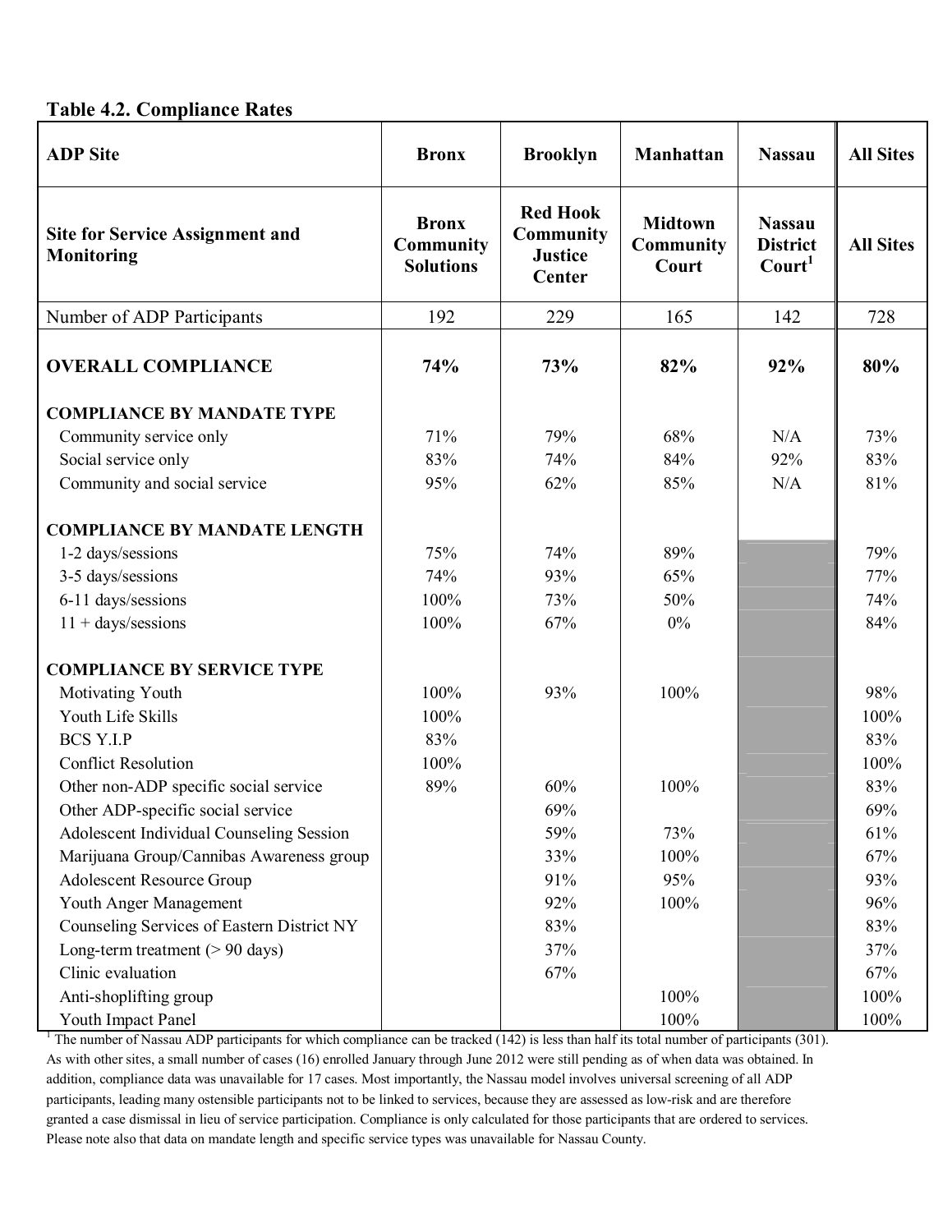# **Chapter 5 Impact on Case Outcomes and Recidivism**

This chapter reports findings from the impact study of ADP initiatives in six counties: the Bronx, Brooklyn, Manhattan, Queens, Nassau, and Erie. The first section examines case dispositions and sentences on the initial court case; the second section examines recidivism; and the third section examines the moderating effect of defendant risk level on recidivism impacts.

## **Program Impact on Case Dispositions and Sentences**

Table 5.1 compares the case dispositions and sentences of ADP participants and their matched comparison cases. The bottom portion of the table compares select case outcomes after implementing the second method that is described in Chapter 2, which involves automatically excluding case dismissals from the comparison group.

Overall, ADP and comparison cases had similar case dispositions (36% of both samples pled guilty).<sup>9</sup> Results were broadly similar across individual counties, with two exceptions: The Nassau ADP initiative significantly reduced guilty pleas (16% v. 45%), whereas the Erie initiative significantly increased guilty pleas (51% v. 36%).

In both samples, guilty pleas rarely resulted in a permanent criminal record. Among comparison cases, only 1.9% ended in a felony or misdemeanor criminal conviction. Other guilty pleas ended in non-criminal violation-level convictions or YO findings. This breakdown was unavailable for the ADP sample, but there is little indication that the results for ADP cases differed.

On average, the use of jail did not significantly differ between ADP and comparison cases, although ADP cases were significantly *less* likely to be sentenced to jail sentence in Brooklyn (0.4% v. 2%) and Nassau (0% v. 4%).

When isolating the use of jail among those cases that pled guilty, jail was a less common sentence among ADP than comparison cases overall (10% v. 13%), with Brooklyn and Nassau again showing the greatest reductions in use of jail amongst the six counties. Nassau also made significantly less frequent use of probation sentences among ADP than comparison cases. Combining jail and probation, 2% of ADP compared to 22% of comparison cases that pled guilty in Nassau received a jail or probation sentence.

When relying on the second method of analyzing case dispositions (bottom of Table 5.1), guilty pleas appeared somewhat less likely among ADP cases than comparison cases (36% v. 42%). Patterns within counties changed slightly but not demonstrably when moving from the first to the second method. In general, it does not appear that the decision of whether to allow dismissed cases into the comparison sample fundamentally changed the substance of our findings.

<sup>&</sup>lt;sup>9</sup> Straight dismissals were somewhat more common among ADP cases, and ACDs were somewhat more common among comparison cases, but ultimately, ACDs almost always end in dismissal six months later.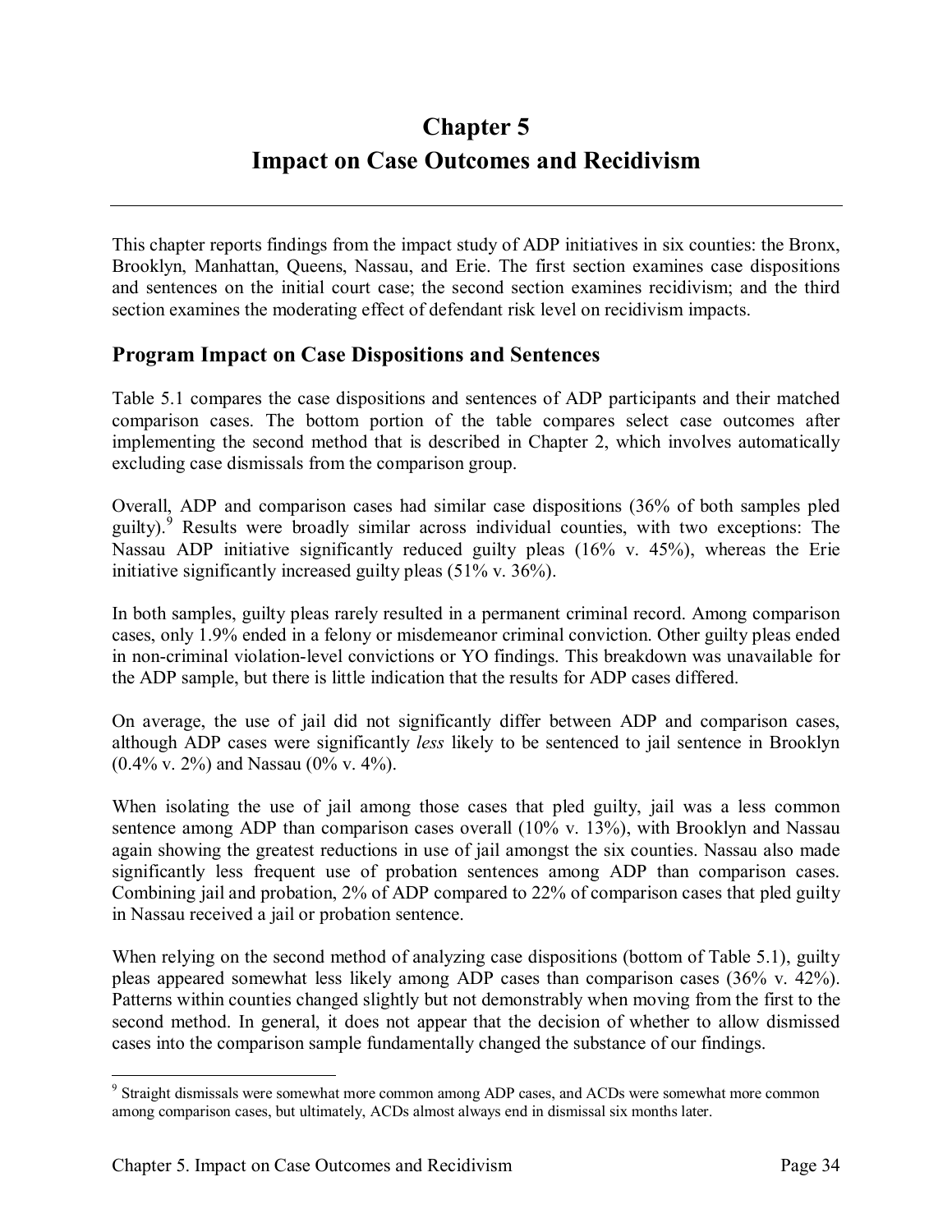# **Table 5.1. Impact on Case Outcomes**

| <b>ADP</b> Site                              | <b>Bronx</b> |            | <b>Brooklyn</b> |            | <b>Manhattan</b> |            | Queens |            |
|----------------------------------------------|--------------|------------|-----------------|------------|------------------|------------|--------|------------|
| <b>Sample</b>                                | Comp         | <b>ADP</b> | Comp            | <b>ADP</b> | Comp             | <b>ADP</b> | Comp   | <b>ADP</b> |
| <b>Total Number of Cases</b>                 | 252          | 126        | 504             | 252        | 316              | 158        | 90     | 45         |
| Number for Disposition Method #2             | 174          | 87         | 376             | 188        | 288              | 144        | 70     | 35         |
| Number With Sentence Imposed <sup>1</sup>    | 101          | 62         | 135             | 147        | 74               | 70         | 35     | 29         |
|                                              |              |            |                 |            |                  |            |        |            |
| <b>CASE DISPOSITION</b>                      |              |            |                 | ***        |                  | $\ast$     |        |            |
| Dismissed                                    | 20%          | 17%        | 15%             | 37%        | 5%               | 0%         | 12%    | 7%         |
| <b>ACD</b>                                   | 40%          | 34%        | 58%             | 33%        | 71%              | 80%        | 47%    | 42%        |
| Pled guilty                                  | 41%          | 49%        | 27%             | 30%        | 24%              | 20%        | 41%    | 51%        |
| Non-YO Criminal Conviction <sup>2</sup>      | 0.0%         |            | 1.0%            |            | 1.6%             |            | 2.2%   |            |
| <b>USE OF JAIL</b>                           |              |            |                 |            |                  |            |        |            |
| Jail sentence                                | 2%           | $2\%$      | 2%              | $0.4\%*$   | 2%               | $1\%$      | 6%     | 4%         |
| Average days sentenced to jail               | 1.48         | 0.14       | 0.21            | 0.06       | 0.24             | 0.23       | 2.21   | 3.00       |
|                                              |              |            |                 |            |                  |            |        |            |
| <b>SENTENCE</b> (if sentenced)               |              | ***        |                 | ***        |                  |            |        | ***        |
| Jail                                         | 4%           | 3%         | 9%              | $1\%$      | 10%              | 9%         | 14%    | 9%         |
| Straight probation                           | $0\%$        | $0\%$      | $0\%$           | $0\%$      | $0\%$            | $5\%$      | $0\%$  | $0\%$      |
| Community and/or social service <sup>4</sup> | 21%          | 97%        | 27%             | 99%        | 72%              | 86%        | 20%    | 91%        |
| Time served                                  | $5\%$        | $0\%$      | 53%             | $0\%$      | 16%              | $0\%$      | 11%    | $0\%$      |
| Fine                                         | 10%          | $0\%$      | 2%              | $0\%$      | $1\%$            | $0\%$      | 9%     | $0\%$      |
| <b>Conditional Discharge</b>                 | 60%          | $0\%$      | 10%             | $0\%$      | $1\%$            | $0\%$      | 46%    | $0\%$      |
|                                              |              |            |                 |            |                  |            |        |            |
| <b>ALTERNATIVE METHOD:</b>                   |              |            |                 |            |                  |            |        |            |
| <b>CASE DISPOSITION</b>                      |              | **         |                 | ***        |                  |            |        |            |
| Dismissed                                    | $0\%$        | $8\%$      | $0\%$           | 40%        | $0\%$            | $0\%$      | $0\%$  | $6\%$      |
| <b>ACD</b>                                   | 50%          | 41%        | 68%             | 30%        | 75%              | 83%        | 47%    | 37%        |
| Pled guilty                                  | 50%          | 51%        | 32%             | 30%        | 25%              | 17%        | 53%    | 57%        |
| Non-YO Criminal Conviction                   | 0.0%         |            | 0.8%            |            | 1.4%             |            | 2.9%   |            |
|                                              |              |            |                 |            |                  |            |        |            |
| <b>USE OF JAIL</b>                           |              |            |                 |            |                  |            |        |            |
| Jail sentence                                | $2\%$        | $1\%$      | $2\%$           | 0.5%       | $2\%$            | $1\%$      | $7\%$  | 6%         |
| Average days sentenced to jail               | 2.15         | 0.17       | 0.22            | 0.08       | 0.17             | 0.05       | 2.84   | 3.86       |
|                                              |              |            |                 |            |                  |            |        |            |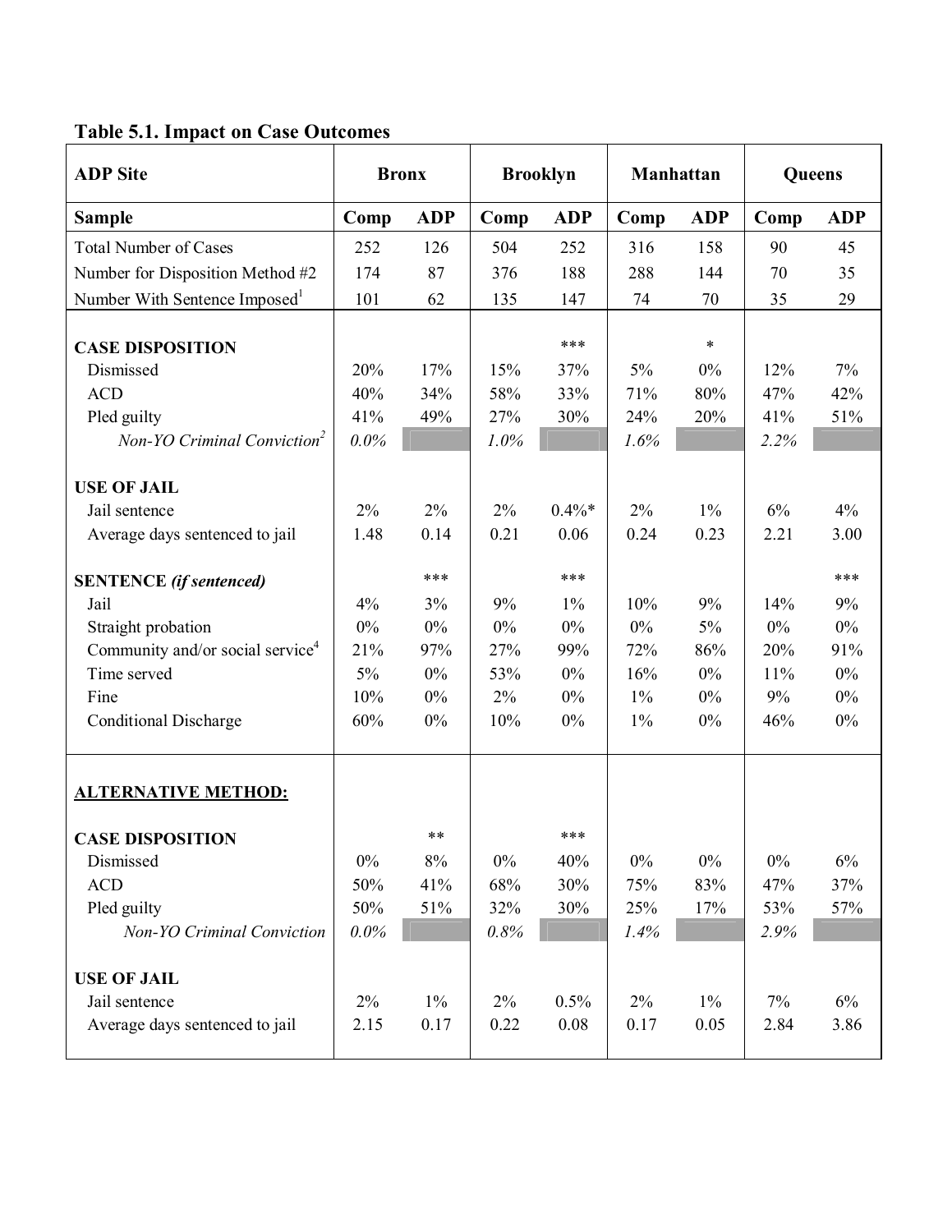| <b>ADP</b> Site                              | <b>Nassau</b> |            |       | Erie       |       | <b>All Sites</b> |
|----------------------------------------------|---------------|------------|-------|------------|-------|------------------|
| <b>Sample</b>                                | Comp          | <b>ADP</b> | Comp  | <b>ADP</b> | Comp  | <b>ADP</b>       |
| <b>Total Number of Cases</b>                 | 151           | 267        | 130   | 228        | 1,443 | 1,076            |
| Number for Disposition Method #2             | 142           | 250        | 106   | 185        | 1,156 | 889              |
| Number With Sentence Imposed <sup>1</sup>    | 61            | 189        | 46    | 162        | 446   | 659              |
|                                              |               |            |       |            |       |                  |
| <b>CASE DISPOSITION</b>                      |               | ***        |       | $\ast$     |       | ***              |
| Dismissed                                    | 7%            | 68%        | 19%   | 17%        | 13%   | 24%              |
| <b>ACD</b>                                   | 48%           | 17%        | 45%   | 32%        | 52%   | 40%              |
| Pled guilty                                  | 45%           | 16%        | 36%   | 51%        | 36%   | 36%              |
| <b>Non-YO Criminal Conviction</b>            | 4.6%          |            | 2.3%  |            | 1.9%  |                  |
|                                              |               |            |       |            |       |                  |
| <b>USE OF JAIL</b>                           |               |            |       |            |       |                  |
| Jail sentence                                | 4%            | $0\%$ **   | 11%   | 16%        | 4%    | 4%               |
| Average days (all cases)                     | 2.52          | $0+$       | 6.60  | 7.89       | 2.21  | 1.89             |
| <b>SENTENCE</b> (if sentenced)               |               | ***        |       | ***        |       | ***              |
| Jail                                         | $10\%^{3}$    | 0%         | 30%   | 31%        | 13%   | 10%              |
| Straight probation                           | 12%           | 2%         | 2%    | 3%         | 2%    | $1\%$            |
| Community and/or social service <sup>5</sup> | 0%            | 98%        | $0\%$ | 64%        | 23%   | 89%              |
| Time served                                  | 3%            | $0\%$      | 15%   | 2%         | 17%   | $1\%$            |
| Fine                                         | 25%           | 0%         | 2%    | 0%         | 8%    | $0\%$            |
| <b>Conditional Discharge</b>                 | 51%           | 0%         | 50%   | $0\%$      | 37%   | $0\%$            |
| <b>ALTERNATIVE METHOD:</b>                   |               |            |       |            |       |                  |
|                                              |               |            |       |            |       |                  |
| <b>DISPOSITION: METHOD #2</b>                |               | ***        |       | ***        |       | ***              |
| Dismissed                                    | 0%            | 68%        | 0%    | 19%        | 0%    | 24%              |
| ACD                                          | 52%           | 16%        | 56%   | 35%        | 58%   | 41%              |
| Pled guilty                                  | 48%           | 15%        | 44%   | 46%        | 42%   | 36%              |
| <b>Non-YO Criminal Conviction</b>            | 4.9%          |            | 2.8%  |            | 2.2%  |                  |
|                                              |               |            |       |            |       |                  |
| <b>USE OF JAIL</b>                           | 4%            | $0\%**$    |       |            |       | 4%               |
| Jail or prison sentence <i>(all cases)</i>   |               |            | 13%   | 16%        | 5%    |                  |
| Average days (all cases)                     | 2.68          | $0+$       | 8.09  | 8.24       | 2.69  | 2.07             |

#### **Table 5.1. Impact on Case Outcomes** *(Continued)*

+p<.10,\* p<.05, \*\* p<.01, \*\*\*p<.001

*Note:* Due to rounding not all sets of percentages add up to 100%.

<sup>1</sup> Sample sizes for sentenced cases were slightly smaller than for all cases with a pled guilty disposition. Not all convicted cases had been sentenced as of when court data was obtained, and sentencing data may be missing for a small number of cases. <sup>2</sup> Non-YO convictions include cases convicted and sentenced on a felony or misdemeanor and not designated as a Youthful

Offender (YO). (Non-YO cases typically have a prior felony conviction or felony YO on their record.) 3 This category includes 1 comparison case in Nassau County that was sentenced to a jail/probation split sentence.

<sup>4</sup> Virtually all ADP cases participate in community or (in most cases) social service interventions. Those not classified in this category were resentenced to probation or jail. For the comparison group, data for Nassau and Erie Counties did not enable determining community or social service sentences, so a percentage of comparison cases in those counties may have had such sentences, data notwithstanding. For comparison cases in other counties, community, but not social, service data was available.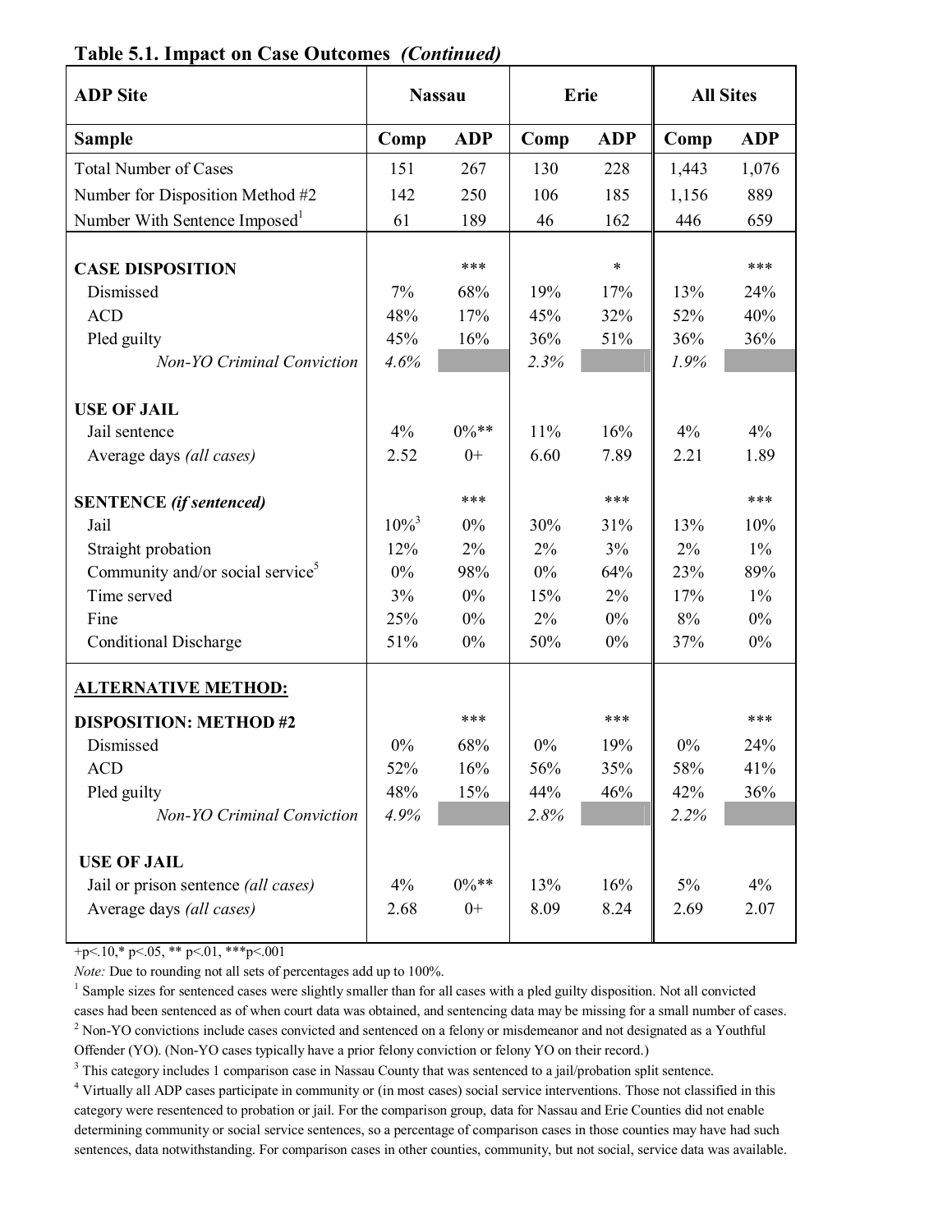Table 5.2 compares case outcomes for the larger pool of cases meeting each county's ADP eligibility criteria in the first six months of 2011 (prior to implementation) and the first six months of 2012 (post-implementation). These comparisons reveal relatively greater changes than in the preceding analysis, which compared actual ADP participants to matched comparison cases. Across all six sites, in 2012 as compared with 2011, cases meeting each county's ADP eligibility criteria became less likely to plead guilty (22% v. 32%) and more likely to receive a straight dismissal (27% v. 17%). (The use of ACDs did not change.) Nassau saw a particularly large decrease in guilty pleas among 2012 compared to 2011 cases (19% v. 37%), whereas Erie saw a significant increase in guilty pleas in 2012 (47% vs. 41%). In addition, significantly fewer ADP eligible cases received a jail sentence in 2012 than 2011 (3% v. 5%) and within counties, 2012 saw a significant decrease in the use of jail in Brooklyn, Manhattan, Queens, and Nassau. Any explanation for these findings is necessarily speculative.

| <b>ADP</b> Site                                                                                                                                                           |                                           | <b>Brooklyn</b><br><b>Bronx</b>               |                                        | Manhattan                                                |                                        | Queens                                           |                                        |                                                  |
|---------------------------------------------------------------------------------------------------------------------------------------------------------------------------|-------------------------------------------|-----------------------------------------------|----------------------------------------|----------------------------------------------------------|----------------------------------------|--------------------------------------------------|----------------------------------------|--------------------------------------------------|
| <b>Sample</b>                                                                                                                                                             | <b>Pre</b>                                | Post                                          | <b>Pre</b>                             | Post                                                     | <b>Pre</b>                             | Post                                             | <b>Pre</b>                             | Post                                             |
| <b>Total Number of Cases</b>                                                                                                                                              | 2,985                                     | 2,365                                         | 2,513                                  | 1,805                                                    | 1,443                                  | 1,247                                            | 826                                    | 998                                              |
| Number With Sentence Imposed <sup>2</sup>                                                                                                                                 | 771                                       | 390                                           | 680                                    | 432                                                      | 449                                    | 376                                              | 263                                    | 213                                              |
| <b>CASE DISPOSITION</b><br>Dismissed<br><b>ACD</b><br>Pled guilty<br><b>USE OF JAIL</b><br>Jail sentence<br>Average days sentenced to jail                                | 40%<br>36%<br>24%<br>0.5%<br>0.29         | $47\%***$<br>33%*<br>$20\%**$<br>0.4%<br>0.24 | 16%<br>56%<br>28%<br>3%<br>0.32        | 19%**<br>55%<br>$26\%*$<br>$2\% *$<br>.22                | 8%<br>61%<br>31%<br>$5\%$<br>1.26      | $3\%***$<br>68%***<br>29%<br>$3\%***$<br>$0.37*$ | 13%<br>56%<br>32%<br>$5\%$<br>1.34     | 11%<br>$64\%***$<br>25%**<br>$2\%***$<br>$0.5*$  |
| <b>SENTENCE</b> (if sentenced)<br>Jail <sup>3</sup><br>Straight probation<br>Community and/or social service <sup>4</sup><br>Time served<br>Fine<br>Conditional discharge | 6%<br>$0\%$<br>17%<br>$1\%$<br>23%<br>50% | 2%<br>0.4%<br>17%<br>7%<br>23%<br>50%         | 9%<br>$0\%$<br>23%<br>53%<br>4%<br>11% | $7\%$<br>0%<br>$36\%***$<br>42%***<br>$8\%**$<br>$8\% *$ | 17%<br>$1\%$<br>53%<br>19%<br>8%<br>3% | $8\%***$<br>0.2%<br>$62\%**$<br>18%<br>10%<br>2% | 18%<br>$1\%$<br>21%<br>8%<br>7%<br>45% | $8\%**$<br>$0\%$<br>35%**<br>$7\%$<br>11%<br>39% |

**Table 5.2. Impact on Case Outcomes (All ADP-Eligible Cases)**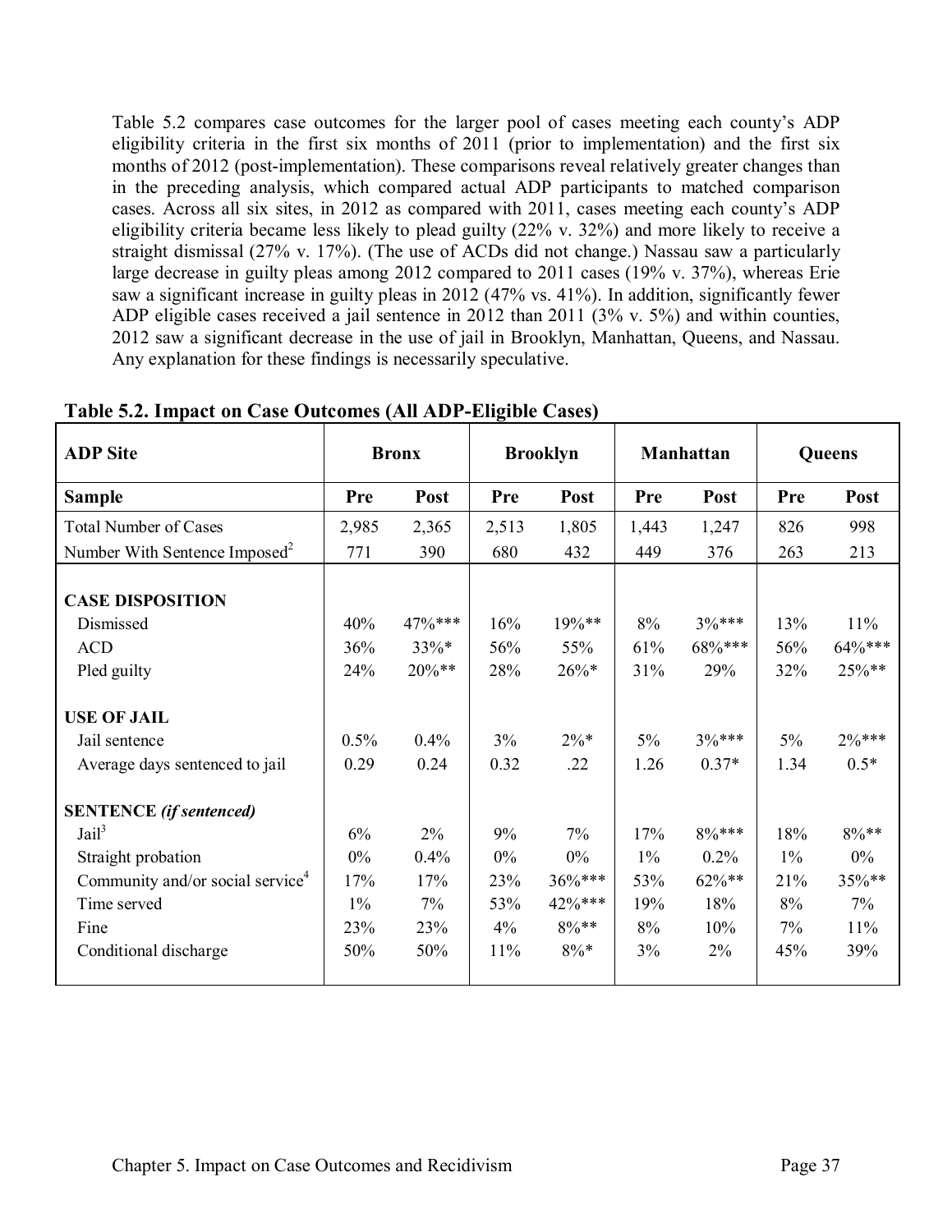|                                        | <b>Nassau</b>                                              |                                           |                                                           |                                       | All Sites <sup>1</sup>                                    |
|----------------------------------------|------------------------------------------------------------|-------------------------------------------|-----------------------------------------------------------|---------------------------------------|-----------------------------------------------------------|
| Pre                                    | Post                                                       | Pre                                       | Post                                                      | Pre                                   | Post                                                      |
| 499                                    | 428                                                        | 345                                       | 310                                                       | 8,611                                 | 7,153                                                     |
| 142                                    | 97                                                         | 144                                       | 134                                                       | 2,449                                 | 1,642                                                     |
| 6%<br>58%<br>37%                       | 53%***<br>$29\%***$<br>$19\%***$                           | 24%<br>35%<br>41%                         | $20\%*$<br>33%***<br>47%***                               | 17%<br>51%<br>32%                     | 27%***<br>52%<br>$22\%***$                                |
| $3\%$<br>1.27                          | $0\%***$<br>$0*$                                           | 9%<br>4.60                                | $14\%*$<br>6.49                                           | $5\%$<br>1.52                         | $3%***$<br>$0.97***$                                      |
| 9%<br>10%<br>$0\%$<br>3%<br>38%<br>41% | $0.2\%**$<br>$2\% *$<br>47%***<br>$2\%$<br>46%<br>$4\%***$ | 22%<br>$4\%$<br>$0\%$<br>17%<br>7%<br>49% | $32%+$<br>3%<br>53%***<br>$5\%$ **<br>$2\% +$<br>$6\%***$ | 14%<br>3%<br>19%<br>18%<br>13%<br>34% | 9%***<br>$1\%***$<br>40%***<br>13%***<br>19%***<br>18%*** |
|                                        |                                                            |                                           |                                                           | Erie                                  |                                                           |

**Table 5.2. Impact on Case Outcomes (All ADP-Eligible Cases)** *(Continued)*

+p<.10,\* p<.05, \*\* p<.01, \*\*\*p<.001

*Note:* Due to rounding not all sets of percentages add up to 100%. To control for propensity score ANOVAs were conducted with propensity score as a covariate. Thus, significance tests were conducted for each parameter in multicategory variables (e.g., dismissed, ACD, and pled guilty) in lieu of chi-squared tests.

 $2$ Sample sizes for sentenced cases were slightly smaller than for all cases with a pled guilty disposition. Not all pled guilty cases had received their sentence as of when court data was obtained, and sentencing data may be missing for a small number of other cases as well.

<sup>3</sup> This category includes 1 comparison case in Brooklyn and 3 in Nassau that were sentenced to a jail/probation split.

<sup>4</sup> All ADP cases participate in community or (in most cases) social service interventions. Those not so classified were resentenced to probation or jail. For the comparison group, Nassau and Erie data did not enable determining community or social service sentences, nor did comparison data elsewhere enable determining social services (see Table 5.1, ftnt. 4).

 $1$  The analyses for all sites do not control for propensity score, since we lack a propensity score variable that is appropriate for all six sites combined.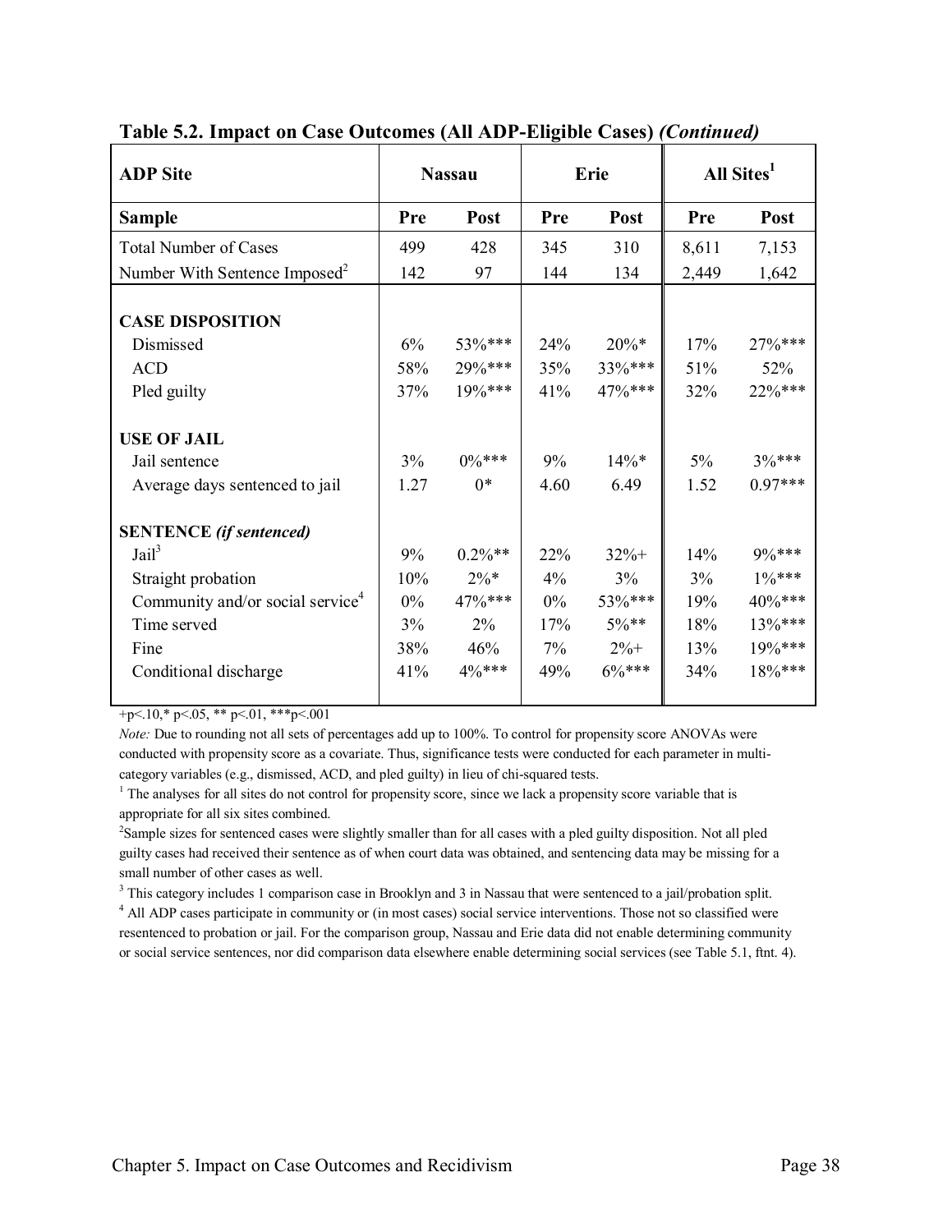## **Table 5.3. Impact on Re-Arrest**

| <b>ADP</b> Site                                                                                                                 | <b>Bronx</b>               |                                   | <b>Brooklyn</b>         |                          | <b>Manhattan</b>        |                                  | Queens                  |                                  |
|---------------------------------------------------------------------------------------------------------------------------------|----------------------------|-----------------------------------|-------------------------|--------------------------|-------------------------|----------------------------------|-------------------------|----------------------------------|
| <b>Sample</b>                                                                                                                   | Comp                       | <b>ADP</b>                        | Comp                    | <b>ADP</b>               | Comp                    | <b>ADP</b>                       | Comp                    | <b>ADP</b>                       |
| Number of Cases                                                                                                                 | 256                        | 128                               | 540                     | 270                      | 316                     | 158                              | 144                     | 72                               |
| <b>RE-ARREST IN SIX MONTHS</b><br>Number of re-arrests<br>Any re-arrest<br>Any felony re-arrest<br>Any violent felony re-arrest | 0.29<br>20%<br>$5\%$<br>2% | 0.24<br>$13% +$<br>$2\%$<br>$2\%$ | 0.4<br>28%<br>11%<br>7% | 0.47<br>27%<br>12%<br>8% | 0.21<br>12%<br>3%<br>2% | $0.12+$<br>11%<br>$3\%$<br>$2\%$ | 0.5<br>28%<br>19%<br>8% | 0.43<br>35%<br>$3%***$<br>$1\%*$ |
| <b>ADP</b> Site                                                                                                                 | <b>Nassau</b>              |                                   | Erie                    |                          | <b>Total</b>            |                                  |                         |                                  |
| <b>Sample</b>                                                                                                                   | Comp                       | <b>ADP</b>                        | Comp                    | <b>ADP</b>               | Comp                    | <b>ADP</b>                       |                         |                                  |
| Number of Cases                                                                                                                 | 151                        | 301                               | 132                     | 263                      | 1,539                   | 1,192                            |                         |                                  |
|                                                                                                                                 |                            |                                   |                         |                          |                         |                                  |                         |                                  |

+p<.10,\* p<.05, \*\* p<.01, \*\*\*p<.001

#### **Impact on Recidivism**

Table 5.3 reports on re-arrests within six months of arraignment. Overall, the results show a statistically identical re-arrest rate between ADP and comparison cases (22% v. 21%). However, ADP participants were significantly *less* likely than comparison cases to be re-arrested on felony charges (8% v. 10%) and appeared less likely to be re-arrested on violent felony charges as well  $(4\%$  v. 5%, p < .10).

Among individual counties, the Queens ADP program significantly reduced the re-arrest rate on felony (3% v. 19%) and violent felony (1% v. 8%) charges. In addition, the Bronx initiative appeared to reduce the re-arrest rate for any crime (13% v. 20%,  $p < .10$ ). Conversely, the Erie initiative produced a significant *increase* in re-arrests for any crime (34% v. 24%).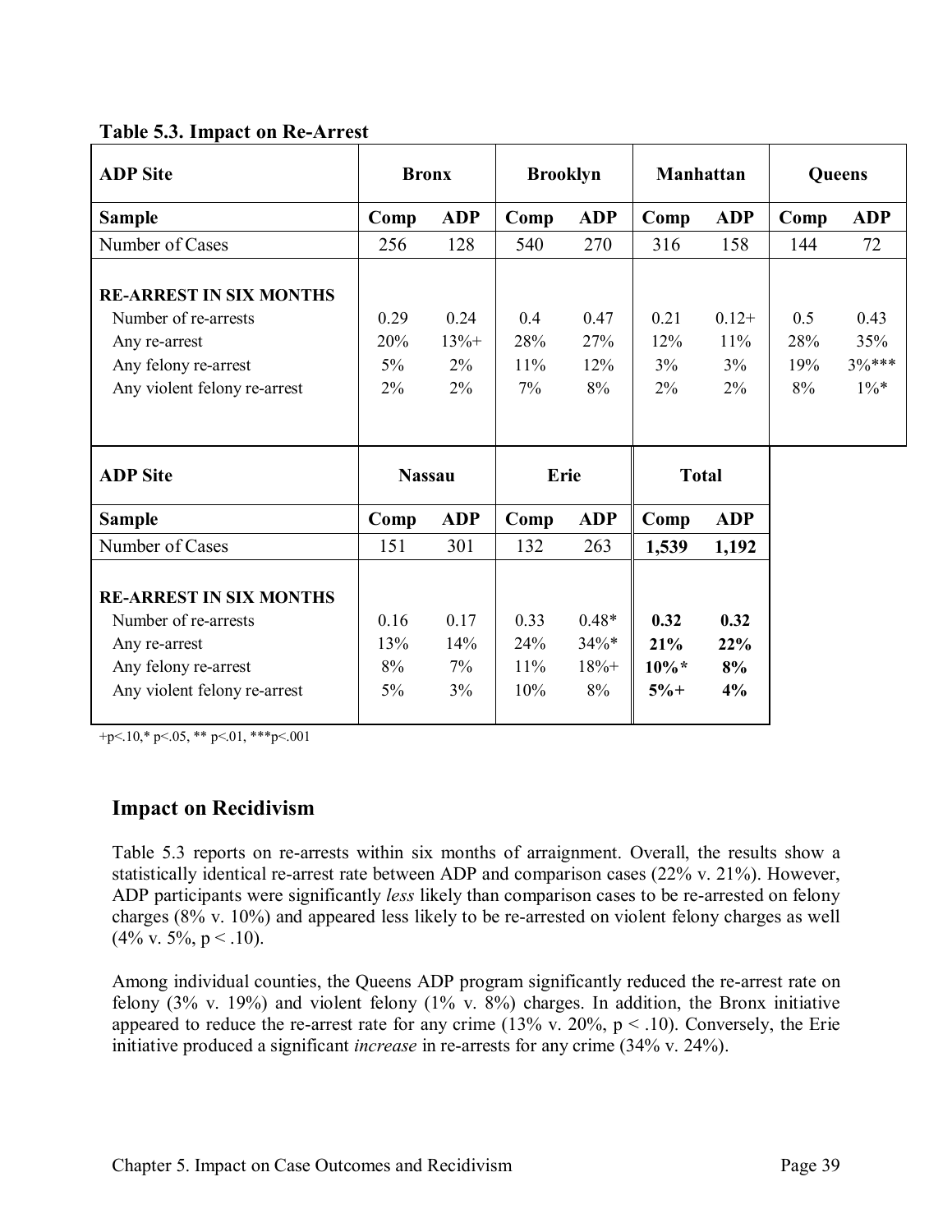

Figure 5.1. Days to Re-Arrest (Maximum Tracking Period = 350 Days)

We also conducted a survival analysis using up to a 350-day tracking period. (Those cases that were initially arraigned towards the outset of our sampling period could be tracked for longer than those cases that were arraigned relatively later.) Figure 5.1 provides a visual representation of the multisite results for ADP and comparison cases. The figure displays the percentage from each sample that was re-arrested after increasing tracking periods up to a maximum of 350 days. A simple visual inspection makes clear that the curves do not significantly differ, confirming the findings of the six-month analysis that ADP participation neither increased nor decreased rearrests on average. In results not shown, analyses in individual counties indicated that the Queens ADP initiative significantly decreased re-arrest for a felony over the full 350-day tracking period, and the Bronx appeared to decrease re-arrest for both any crime and for a felony (both of the Bronx findings were at  $p < .10$ ). Conversely, Erie significantly increased the likelihood of rearrest for any crime (a finding that is further explained below). In general, the county-specific findings in the survival analysis mirrored the six-month results, suggesting that even though the six-month results involved a relatively short tracking period, they may nonetheless be indicative of the longer-term patterns.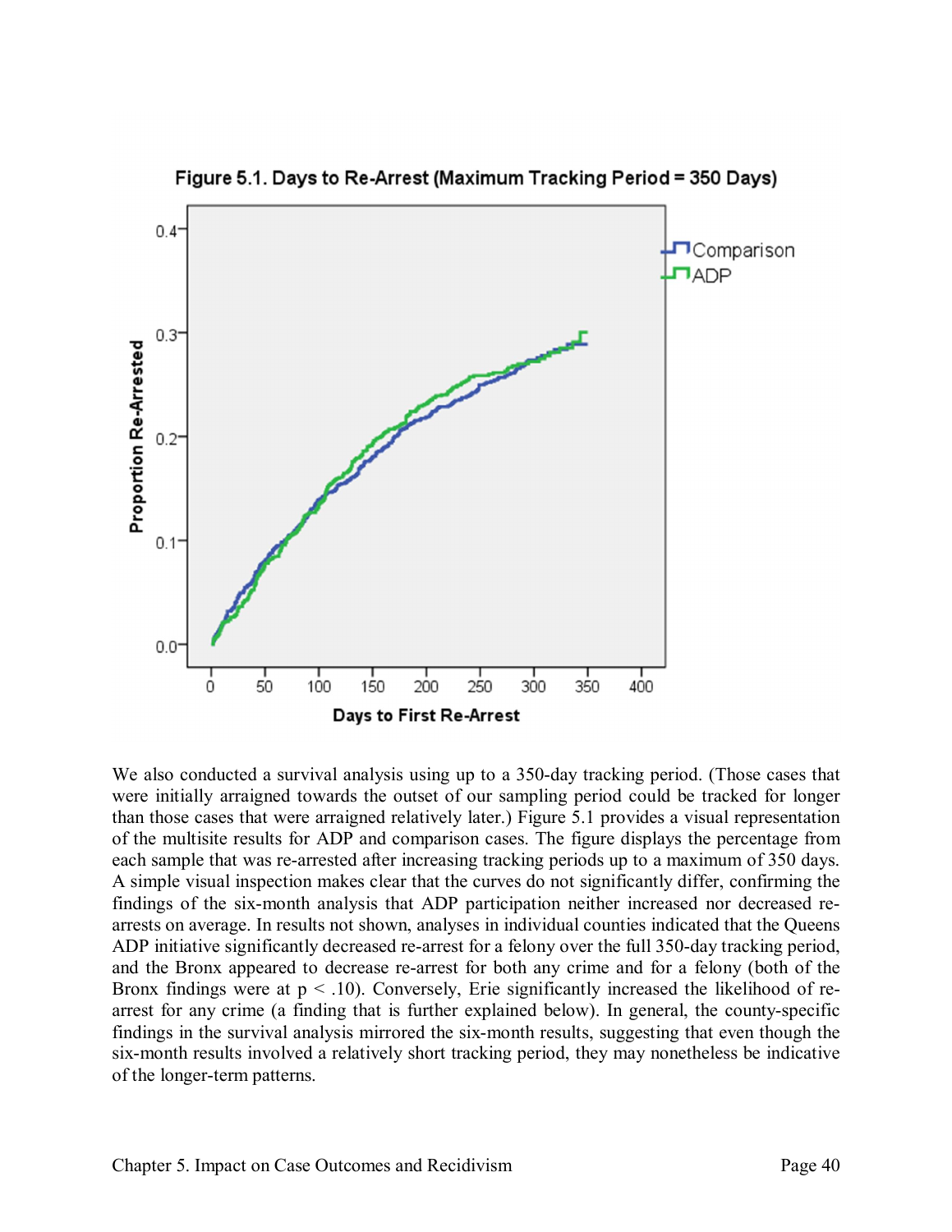## **The Moderating Effect of Risk of Re-Offense**

We sought to understand the degree to which each youth's risk of re-arrest can be predicted from available static characteristics, which included criminal history, current charges, age, and sex. We then sought to test whether those youth whose characteristics led them to be higher-risk were especially likely to benefit from the services provided through the ADP initiative.

#### **General Predictors of Recidivism**

Table 5.4 displays the results of two analyses predicting re-arrest within six months of arraignment. Model 1 includes results for *all* 16- and 17-year-old defendants arraigned in all nine ADP counties from January 17, 2011 through June 30, 2011. Model 2 only includes results for the matched comparison sample that was used in the six-site impact study.

The results indicate that in general, the following characteristics were associated with a higher risk of re-arrest: male sex; at least one prior arrest, at least one prior felony arrest, a misdemeanor or felony arraignment charge on the current case (but not a violation charge); and a nonmarijuana charge on the current case. (Conversely, youth with a violation-level charge or a marijuana charge were particularly *unlikely* to be re-arrested.) Of all of these characteristics, an inspection of the regression coefficients in Table 5.4 suggests that having a prior arrest and male sex are the most powerful predictors of recidivism among the 16- and 17-year-old defendant population.

Of further interest, when controlling for other available characteristics, having a prior violent arrest is associated with a *decreased* rather than an increased probability of re-arrest, and having a violent charge on the current case has no statistical relationship with re-arrest. In separate analyses (results not shown) predicting a felony-level re-arrest and a violent felony re-arrest, prior or current violence also was *not* associated with re-offending.

#### **The Moderating Effect of Risk on the Impact of ADP Participation**

We sought to test the applicability of the Risk-Need-Responsivity Principle, which holds that interventions are most effective with moderate- and high-risk individuals and can be counterproductive with low-risk individuals. Confirming this principle, the results in Table 5.5 (Model 1) indicate that ADP participation had an increasingly positive effect in reducing the likelihood of re-arrest as the predicted risk score of the defendant grew higher. In short, higher-risk youth benefitted more from their ADP participation than lower-risk youth.

To explore this relationship further, we divided the sample into five strata, respectively including those with a predicted risk of re-arrest of .10 or less; .10 to .20; .20 to .30; .30 to .40; and .40 or higher. The results in Table 5.5 (Model 2) indicate that ADP participation was significantly more likely to reduce re-arrest among those in the fourth and fifth strata than among those in the first stratum, for whom ADP participation actually *increased* the likelihood of re-arrest. (See the positive coefficient next to the parameter coefficient for sample, which essentially indicates the interaction of ADP sample with the lowest-risk of the five strata).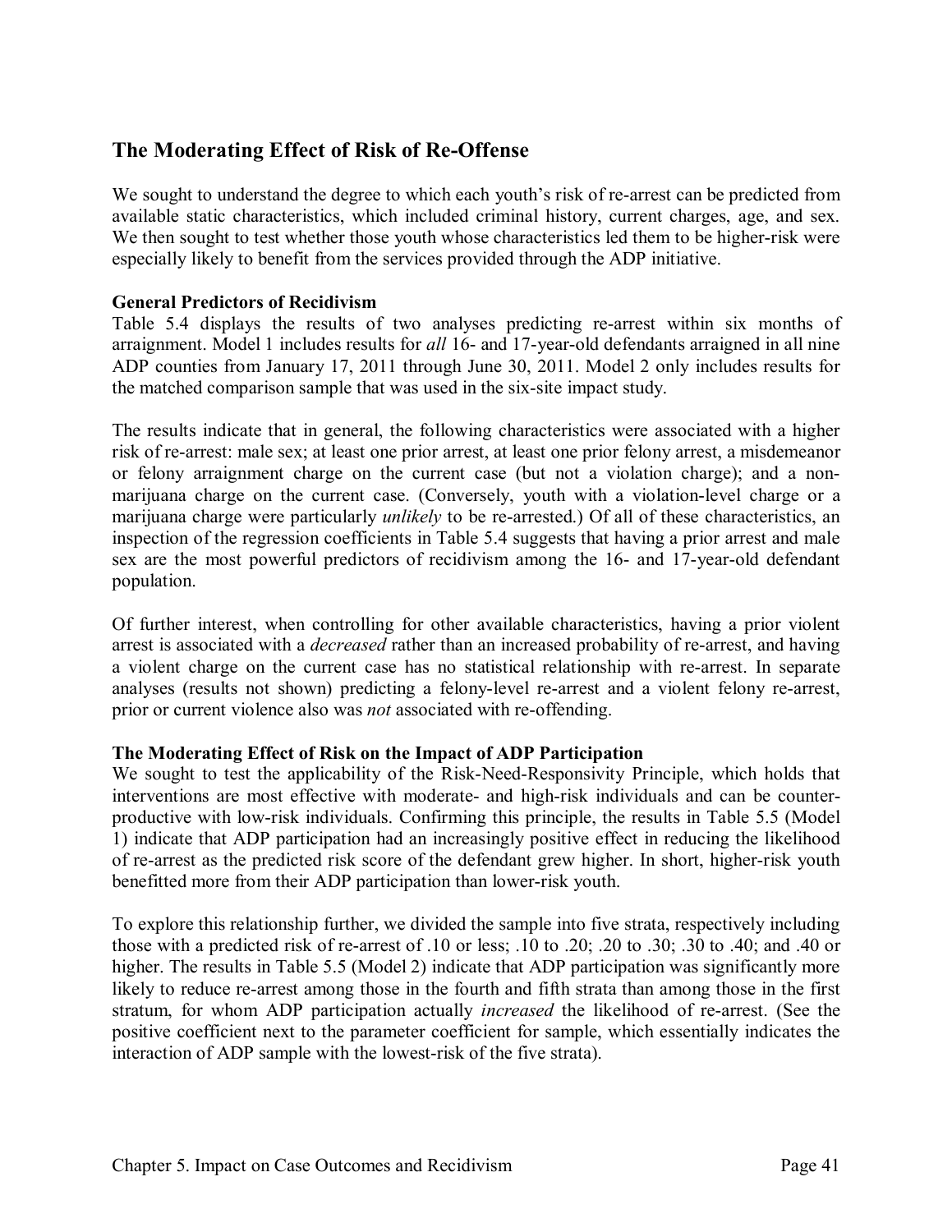| <b>Model</b>                                                                                                                                                                                                                                                                   | <b>Model 1</b>                                                                           | <b>Model 2</b>                                                                         |
|--------------------------------------------------------------------------------------------------------------------------------------------------------------------------------------------------------------------------------------------------------------------------------|------------------------------------------------------------------------------------------|----------------------------------------------------------------------------------------|
| <b>Sampling Frame</b>                                                                                                                                                                                                                                                          | All 16- and 17-<br>year-olds<br><b>Arraigned</b><br>January 17,<br>2010-June 30,<br>2011 | <b>Matched</b><br><b>Impact Study</b><br>Comparison<br><b>Sample</b>                   |
| Number of Cases                                                                                                                                                                                                                                                                | 15,453                                                                                   | 1,532                                                                                  |
| Number of Cases Re-Arrested                                                                                                                                                                                                                                                    | 3,334 (22%)                                                                              | 326 (21%)                                                                              |
| <b>Parameter Estimates:</b><br>Female sex (vs. male sex)<br>Age 17 (vs. age 16)<br>Any prior arrest<br>Any prior felony arrest<br>Any prior violent felony arrest<br>Any prior felony conviction<br>Arraignment charge severity ( $ref = violation$ )<br>Felony<br>Misdemeanor | $-.700***$<br>$-.298***$<br>$1.127***$<br>$.318***$<br>$-.284**$<br>.505***<br>$.453***$ | $-.785***$<br>$-468**$<br>$1.235***$<br>$.358+$<br>$-.513+$<br>.503<br>.089<br>$.575+$ |
| Violent felony offense (VFO) arraignment <sup>1</sup>                                                                                                                                                                                                                          | $-.178$                                                                                  |                                                                                        |
| Arraignment charge type ( $ref = other$ )<br>Crime against person<br>Property crime<br>Drug crime (not marijuana)<br>Marijuana possession, 5th degree or less<br>Constant                                                                                                      | .074<br>$-.111*$<br>.589<br>$-.253***$<br>5.639*                                         | $-.393+$<br>$-.308+$<br>.487<br>$-.550*$<br>5.639*                                     |
| Chi squared<br>Nagelkerke R2                                                                                                                                                                                                                                                   | 1177.744<br>.113                                                                         | 156.595***<br>.151                                                                     |

**Table 5.4. Logistic Regression Predicting Re-Arrest within Six Months**

+p<.10,\* p<.05, \*\* p<.01, \*\*\*p<.001

*Note:* Logistic regression (logodds) coefficients are displayed. Due to missing sex or violent felony offense (VFO) charge status, 163 cases were missing in Model 1. Due to missing sex information, 7 cases were missing in Model 2 (and their risk scores were computed upon a second model that omitted sex).

<sup>1</sup> Due to the exclusion of defendants with violent felony offense (VFO) arraignment charges in all sites except Erie County, only 1.4% of the sample had a charge at this level in the impact study comparison group. Hence this parameter was omitted in Model 2.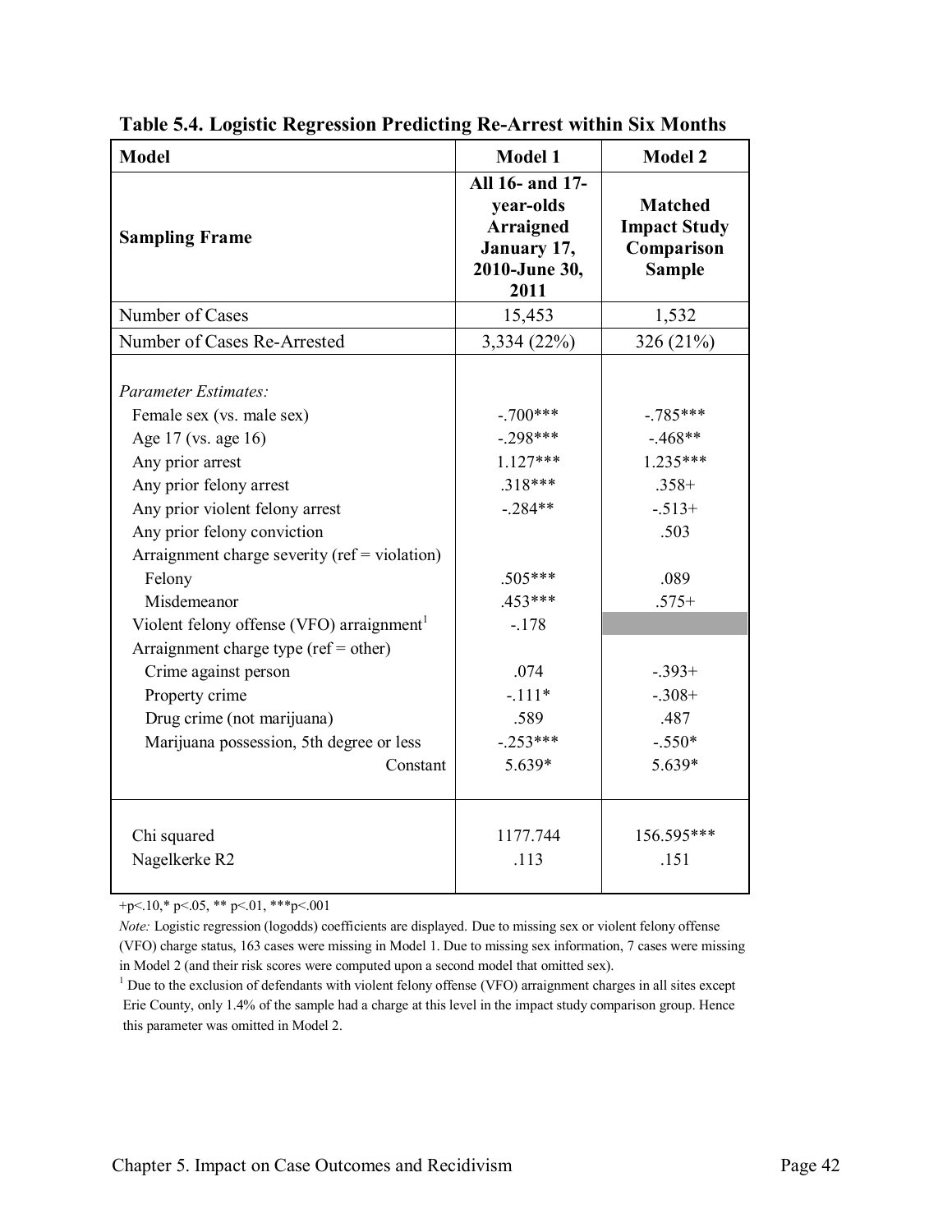| <b>Model</b>                                                                          | <b>Model 1</b> | <b>Model 2</b> |
|---------------------------------------------------------------------------------------|----------------|----------------|
| Number of Cases                                                                       | 2,731          | 2,731          |
| Number of Cases Re-Arrested                                                           | 2,136 (22%)    | 2,136 (22%)    |
| <b>Parameter Estimates:</b><br>ADP sample (vs. comparison sample)                     | $.574**$       | $.559*$        |
| Predicted risk of re-arrest                                                           | 5.588***       |                |
| ADP sample*predicted risk of re-arrest<br>Risk strata (reference category = strata 1) | $-1.850**$     |                |
| Risk strata 2 (.10-.20)                                                               |                | 1.087***       |
| Risk strata 3 (.20-.30)                                                               |                | $1.671***$     |
| Risk strata 4 (.30-.40)                                                               |                | 1.999***       |
| Risk strata 5 (.40 or higher)                                                         |                | $2.555***$     |
| ADP sample*risk strata interactions                                                   |                |                |
| Sample*risk strata 2                                                                  |                | $-.376$        |
| Sample*risk strata 3                                                                  |                | $-.284$        |
| Sample*risk strata 4                                                                  |                | $-.713*$       |
| Sample*risk strata 5                                                                  |                | $-0.843*$      |
| Constant                                                                              | $-2.650***$    | $2.721***$     |
| Chi squared                                                                           | 207.689***     | 216.614***     |
| Nagelkerke R2                                                                         | .113           | .117           |

**Table 5.5. Moderating Effect of Defendant Risk Level on Re-Arrest within Six Months: Results for the Six Impact Study Sites**

+p<.10,\* p<.05, \*\* p<.01, \*\*\*p<.001

*Note:* Logistic regression (logodds) coefficients are displayed.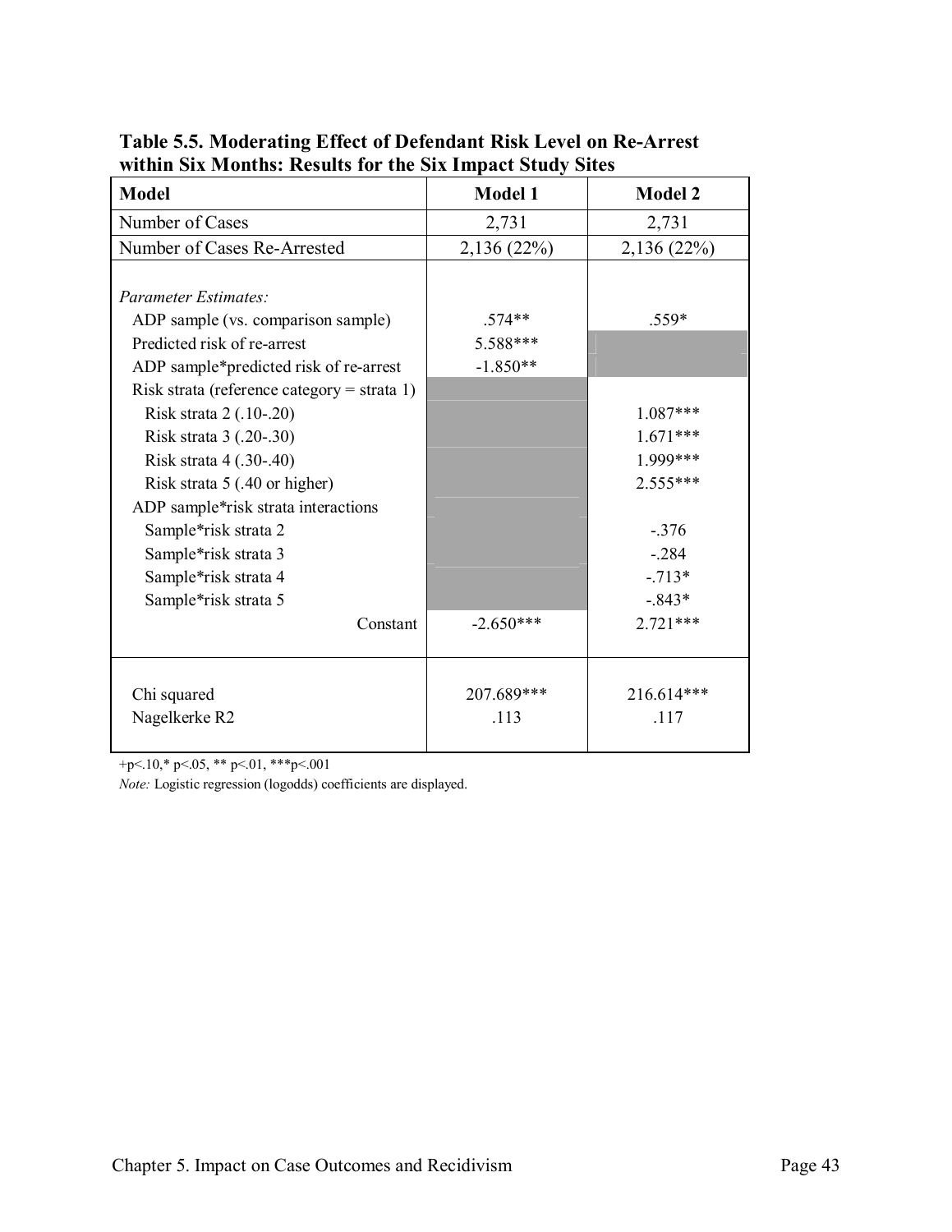To present these findings in a more intuitively accessible fashion, Table 5.6 compares the sixmonth re-arrest rate between ADP and comparison cases within each of the five risk strata. Among those who were most likely to re-offend (fifth stratum), ADP participation *reduced* their re-arrest rate (39% v. 46%). Conversely, among those who were least likely to re-offend (first stratum), ADP participation *increased* their re-arrest rate (10% v. 6%), reinforcing the literature on risk and need principle (see especially Lowenkamp and Latessa 2004). This general pattern was replicated within the three middle strata, with ADP participation appearing to have a slightly negative effect in the second and third strata and a slightly positive effect in the fourth stratum.

Having established the critical importance of risk level, we then conducted a series of analyses (not shown) testing the impact on re-arrest of each county's separate ADP initiative—after controlling for risk. We found that no one county's initiative was significantly more or less effective than any other—except through the intervening mechanism of enrolling a relatively higher-risk or lower-risk ADP participant population. For example, the Erie initiative appears to have a significant negative effect (increasing re-arrest) because Erie serves a relatively lower-risk population than the general average. Conversely, the Queens initiative appears to be particularly effective, because it focuses on a relatively high-risk population (see Chapter 3).

| <b>Sample</b>                                | Comparison | <b>ADP</b> |
|----------------------------------------------|------------|------------|
| Number of Cases                              | 1,539      | 1,192      |
|                                              |            |            |
| Risk strata $1(.10 \text{ or } \text{less})$ | $6\%$      | $10\%*$    |
| Risk strata 2 (.10-.20)                      | 16%        | 19%        |
| Risk strata 3 (.20-.30)                      | 26%        | 32%        |
| Risk strata 4 (.30-.40)                      | 33%        | 29%        |
| Risk strata 5 (.40 or higher)                | 46%        | 39%        |
| All Cases                                    | 21%        | 22%        |
|                                              |            |            |

**Table 5.6. Impact of ADP Participation by Defendant Risk Level: Results for Six Impact Study Sites**

 $+p<.10$ ,\* p $<.05$ , \*\* p $<.01$ , \*\*\*p $<.001$ 

*Note:* Logistic regression (logodds) coefficients are displayed.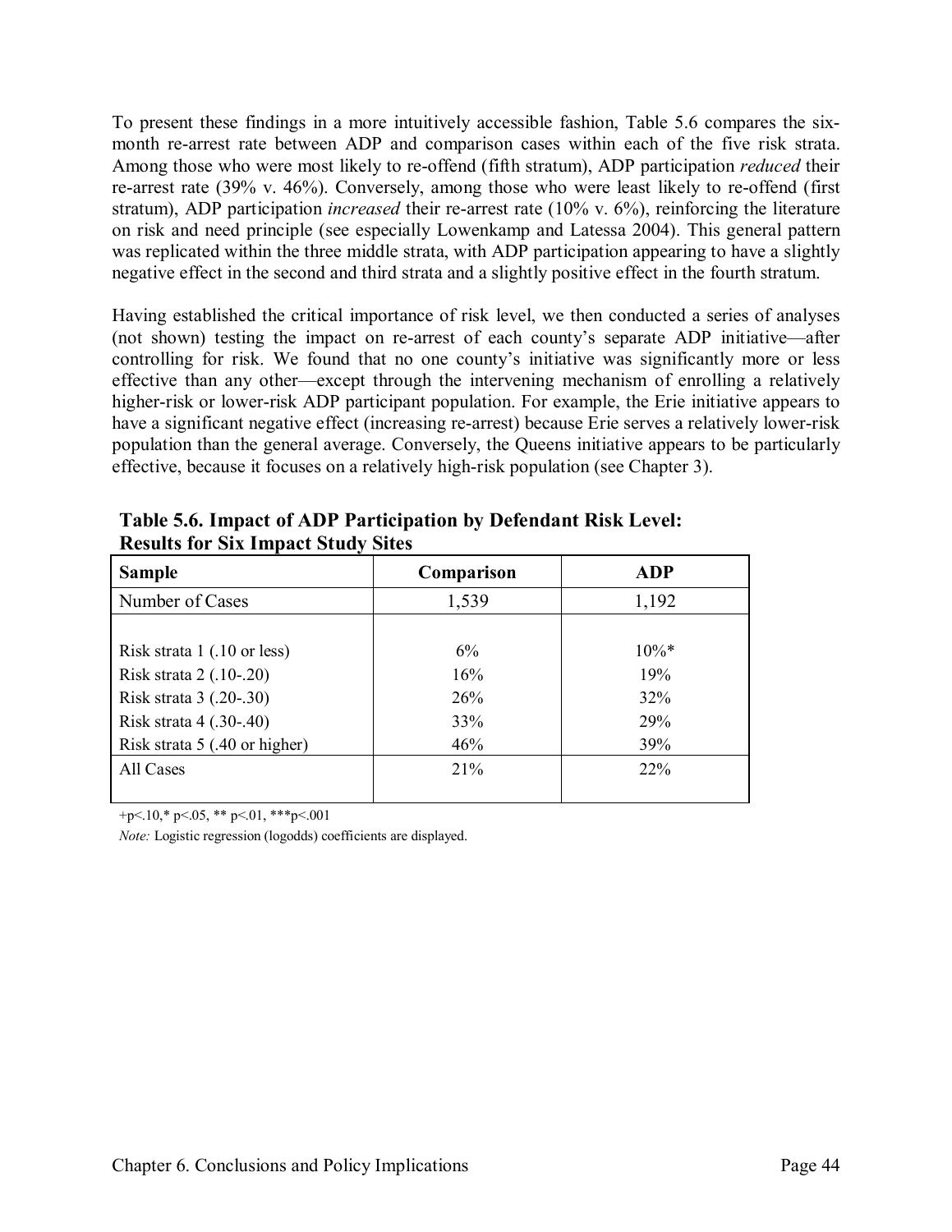# **Chapter 6 Conclusions and Policy Implications**

This study sought to examine nine research questions. Each one is re-stated below, with answers provided and briefly discussed. Study limitations are discussed as well.

**1.** *Case Volume:* **How many youth became ADP participants through June 30, 2012?** Across all nine counties, 1,302 cases enrolled in the first six months of operations. Furthermore, available court data indicates that as of the end of 2012, total enrollment exceeded 3,000 youth cases, pointing to a small increase in the rate of intake over time.

**2.** *Scale:* **Does the ADP initiative reach a significant fraction of the 16- and 17-year-old defendant population? Are certain categories of youth, defined by their criminal history, current charges, or other characteristics, especially likely to participate?** From program inception through June 2012, 9% of 16- and 17-year-old cases participated, representing 15% of eligible cases across all nine pilot counties. Nassau and Erie diverged from this general pattern. Nassau adopted a universal screening and assessment protocol encompassing all 16- and 17 year-old defendants countywide, except those arraigned on a violent felony offense. As a result, Nassau enrolled 52% of all 16- and 17-year-old cases and 62% of all technically eligible cases. Through its long established COURTS program, the Buffalo City Court in Erie County also implemented a near universal screening protocol and enrolled 31% of 16- and 17-year-old cases countywide 69% of eligible cases. (The primary reason why many Erie County defendants are not ADP eligible is that they were arrested outside of Buffalo City proper.)

Further analyses indicated that the ADP pilots were particularly likely to enroll female defendants relative to their proportion in the general 16- and 17-year-old defendant population. In addition, because only two counties extend eligibility to nonviolent felonies (Nassau and Erie), and only one extends to violent felonies (Erie), felonies were much less prevalent among ADP participants (10%) than among ineligible cases (38%). On the other end of the charge spectrum, because only three counties extend eligibility to violations (the Bronx, Nassau, and Erie), violations were also less prevalent among participants (8%) than ineligible cases (32%). In short, the ADP initiative largely targets misdemeanor defendants.

**3.** *Compliance:* **Do program participants generally comply with their assigned court mandate?** The vast majority of ADP participants are compliant (80% across the Bronx, Brooklyn, Manhattan, and Nassau). Thus, 16- and 17-year-old defendants appear generally capable of following court orders if provided an opportunity to enroll in a diversion program.

**4.** *Impact on Criminal Convictions:* **Does the ADP initiative reduce the percentage of 16 and 17-year-old defendants who receive a criminal conviction and permanent criminal record?** Only 1.9% of comparison cases received a criminal conviction and permanent criminal record, and there is no indication that this percentage differs among ADP participants. Moreover, for the ADP initiative to reduce the collateral consequences of conviction for 16- and 17-yearolds, it is necessary to target defendants that, in the status quo, are particularly likely to be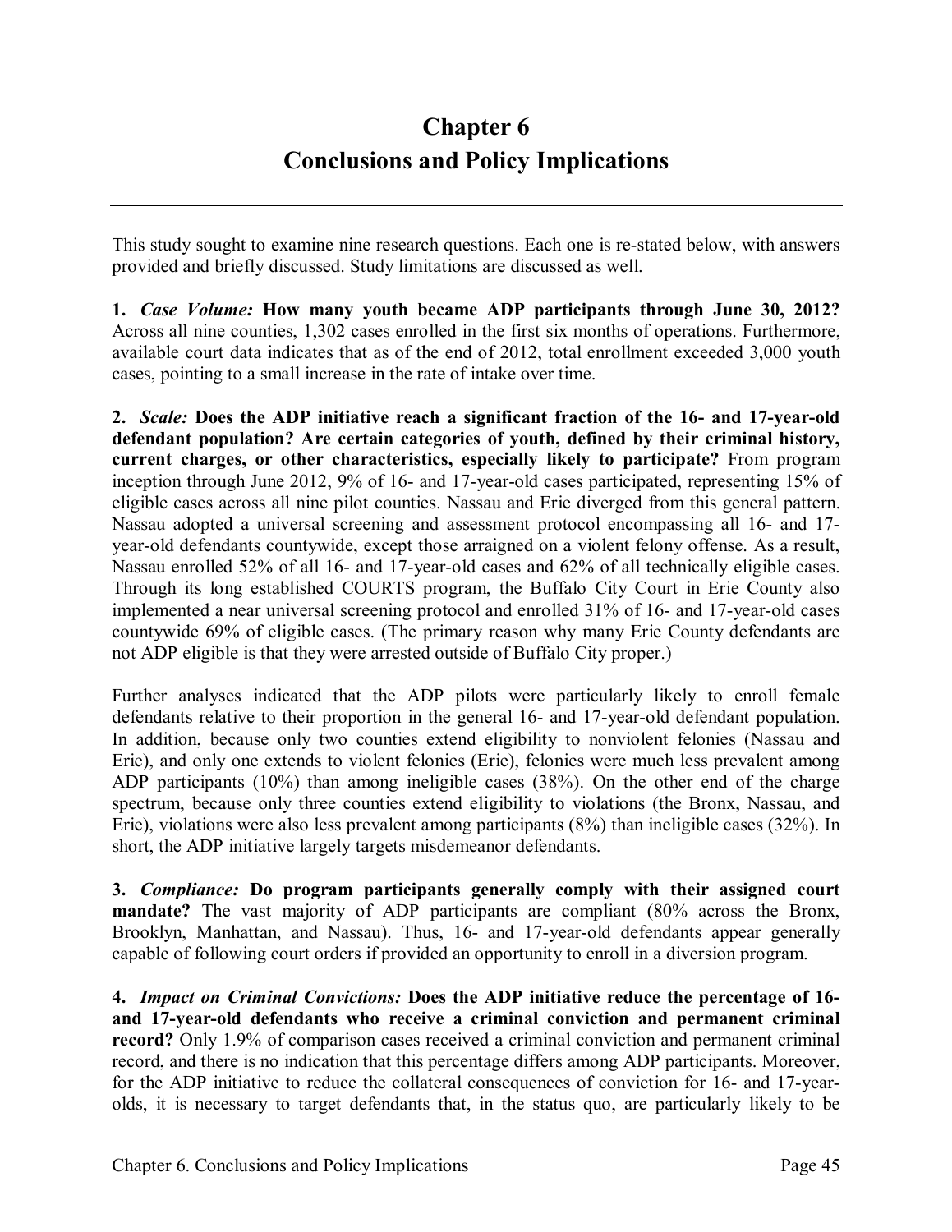convicted of a felony or misdemeanor crime. An empirical analysis conducted by the NYS Division of Criminal Justice Services, as well as the text of the state's youthful offender statute, makes clear that misdemeanor defendants—the primary ADP target population except in Nassau and Erie—are rarely convicted of a crime. Those who more often face a conviction and its attendant collateral consequences include felony defendants—especially those facing violent felony charges—and defendants with a prior felony conviction or prior felony-level YO finding.

**5.** *Impact on Other Case Outcomes:* **Does the ADP initiative significantly change other case outcomes, including the prevalence of guilty pleas and use of jail?** Across the six counties included in our impact study, the ADP initiative had little effect on guilty pleas (36% pled guilty in both samples using a conservative methodology or slightly fewer ADP than comparison cases pled guilty using a second sampling methodology). Nassau significantly reduced the use of guilty pleas (16% v. 45%), whereas Erie significantly increased the use of guilty pleas (51% v. 36%).

The results also pointed to little effect on the use of jail and little variation across counties except that significant reductions were seen in the use of jail in Brooklyn (0.4% v. 2%) and Nassau (0% v. 4%). Nassau saw a particularly large change in sentencing practice. Among those cases that pled guilty in Nassau, 2% of ADP compared to 22% of comparison cases were sentenced to jail or probation.

In general, the results point to little change in case outcomes across the six impact sites. Except in Erie County, ADP participation did not produce a "net widening" effect.

**6.** *Impact on Recidivism:* **Does the ADP initiative jeopardize public safety? Specifically, does the program change re-arrest rates for any crime, felony crime, or violent crime?** Participation in ADP services did not jeopardize public safety. On average, re-arrest rates were similar between ADP and comparison cases. ADP participants were significantly *less* likely than comparison cases to be re-arrested for a felony (8% v. 10%). There were few differences across counties, except that Queens produced a large reduction in felony re-arrests (3% v. 19%) and violent felony re-arrests (1% v. 8%); and Erie appeared to increase re-arrests for any crime (34% v. 24%). As discussed below, the Erie results may be a consequence of enrolling an ADP population that is somewhat lower-risk than average, combined with the general tendency of lower-risk defendants not to benefit from ADP participation. Queens, by contrast, serves the highest-risk participant population of any county, a practice that explains its positive impact on felony recidivism.

**7.** *Offender Risk:* **In general, among 16- and 17-year-old defendants, what kinds of baseline characteristics are associated with an increased risk of re-offense?** The characteristics most strongly associated with re-offense were a prior arrest and male sex. Other important characteristics were a prior felony arrest; a felony or misdemeanor (but not a violation) arraignment charge; and a charge other than for marijuana possession (since those facing marijuana charges are particularly *unlikely* to be re-arrested). Perhaps counter-intuitively, neither a prior violent arrest nor a violent felony charge on the current case increased the likelihood of re-arrest for any crime, for a felony, or for a violent felony.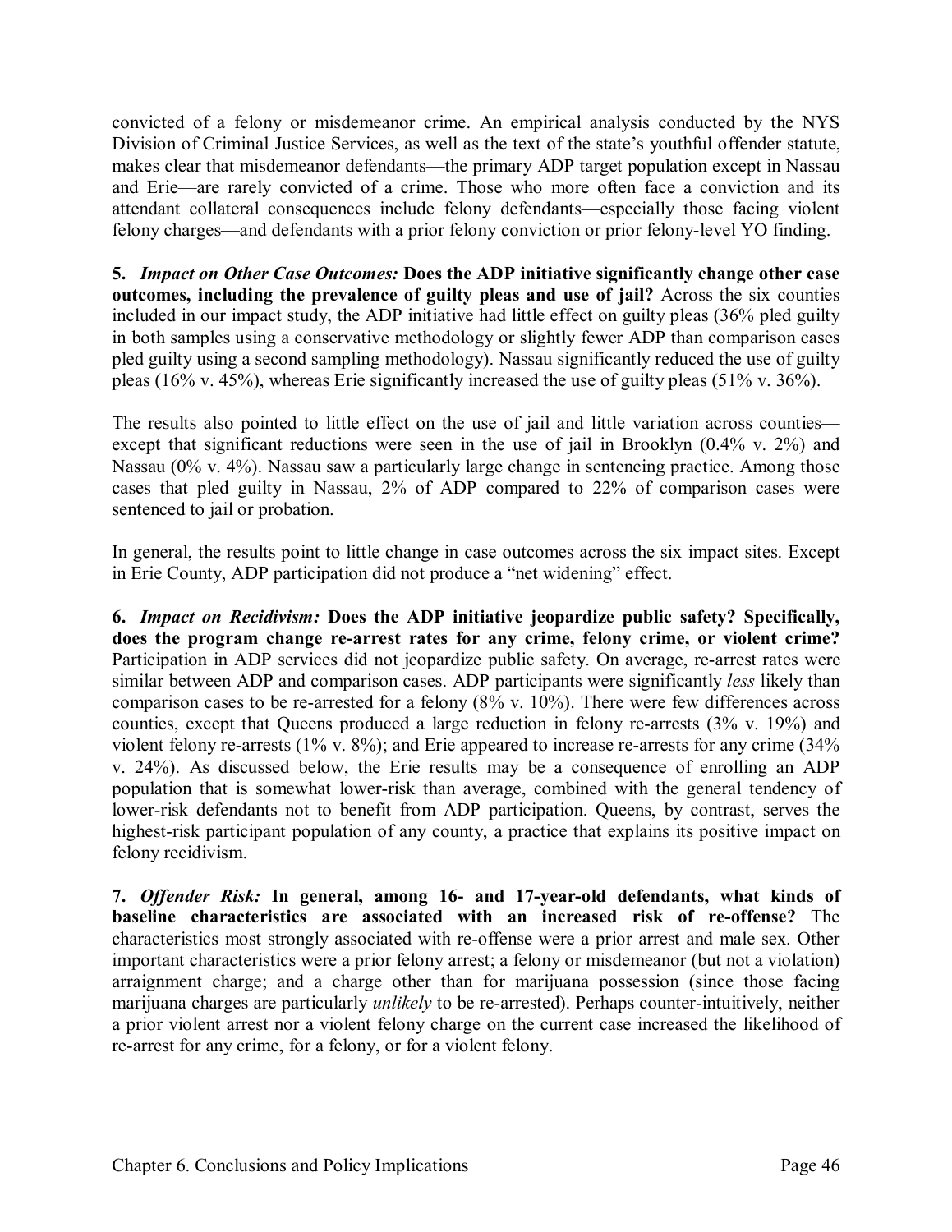**8.** *Moderating Effect of Defendant Risk Level on Program Impact:* **Does the relative impact of ADP participation on recidivism vary for high-risk as opposed to low-risk youth?** Previous research indicates that criminal justice interventions are most effective with moderateand high-risk individuals and can have deleterious criminogenic effects with low-risk individuals (e.g., Andrews and Bonta 2010; Lowenkamp and Latessa 2004). This study confirmed as much. ADP participation *reduced* re-arrests among those who posed the highest risk of re-offense and *increased* re-arrests among those who posed the lowest risk. Since prior arrests and male sex are particularly strong risk factors, the results suggest that the ADP initiative will produce *better* than average impacts to the extent that it reaches more participants with these characteristics. Programs will also produce better impacts as they carefully scrutinize and limit participation—or at the very least limit the length and intensity of participation—among low-risk defendants, which includes those *without* priors, females, those with violation charges, and those with marijuana charges. The use of careful risk assessment is recommended, given the critical moderating effect of risk on the degree to which ADP participation has a positive impact. Those with a prior felony of any kind—including a prior violent felony—pose an above-average risk of re-offense, making them on average *more* likely than others to benefit from ADP participation.

**9.** *Policy Implications:* **Given that the ADP pilots take place within the current legal structure, do the findings have implications for future legislation?** Caution is advised when drawing lessons for future legislation. Nonetheless, several of this study's findings may have implications for both the operation of the ADP pilots themselves and for future policymaking. First, since most ADP participants comply with their mandate, policymakers need not be concerned that new diversion options for 16- and 17-year-olds will compromise defendant accountability. Second, because most ADP counties currently enroll only a small fraction of 16 and 17-year-old defendants, a centralized screening and assessment protocol such as that developed in Nassau County may provide a valuable model for large-scale expansion. Third, to achieve greater reductions in collateral consequences of conviction for 16- and 17-year-old youth, it is necessary to target cases with more serious charges. Fourth, the ADP initiative does not jeopardize public safety; indeed, there is some evidence to suggest it can actually help reduce felony re-arrests. Fifth, positive recidivism reductions can be maximized as programs and policies effectively target moderate-risk and high-risk defendants. Conversely, to avoid the negative peer influences that can result from placing low-risk youth in programs alongside their high-risk peers, low-risk youth are best handled with minimal intervention (i.e., afforded outcomes such as declination to prosecute, case dismissal, ACD, or straight conditional discharge). In short, consistent with prior research, public safety can be maximized through policies that treat youth who pose the greatest future threat to public safety, while avoiding intensive services for those who pose little risk if they are left alone. Sixth, available evidence does not support automatically excluding youth with current or prior violence from diversion options; in fact, purely from a social scientific standpoint, such youth may comprise a promising target population, because their felony history (although not their violent history per se) makes them higher-risk and thus more likely to benefit from services.

#### **Study Limitations**

The limitations of this study are several. First, the available study funding and timeline precluded a robust multisite process evaluation. Had it been conducted, a process evaluation might have yielded rich data about the implementation of the ADP initiative in each of the nine pilot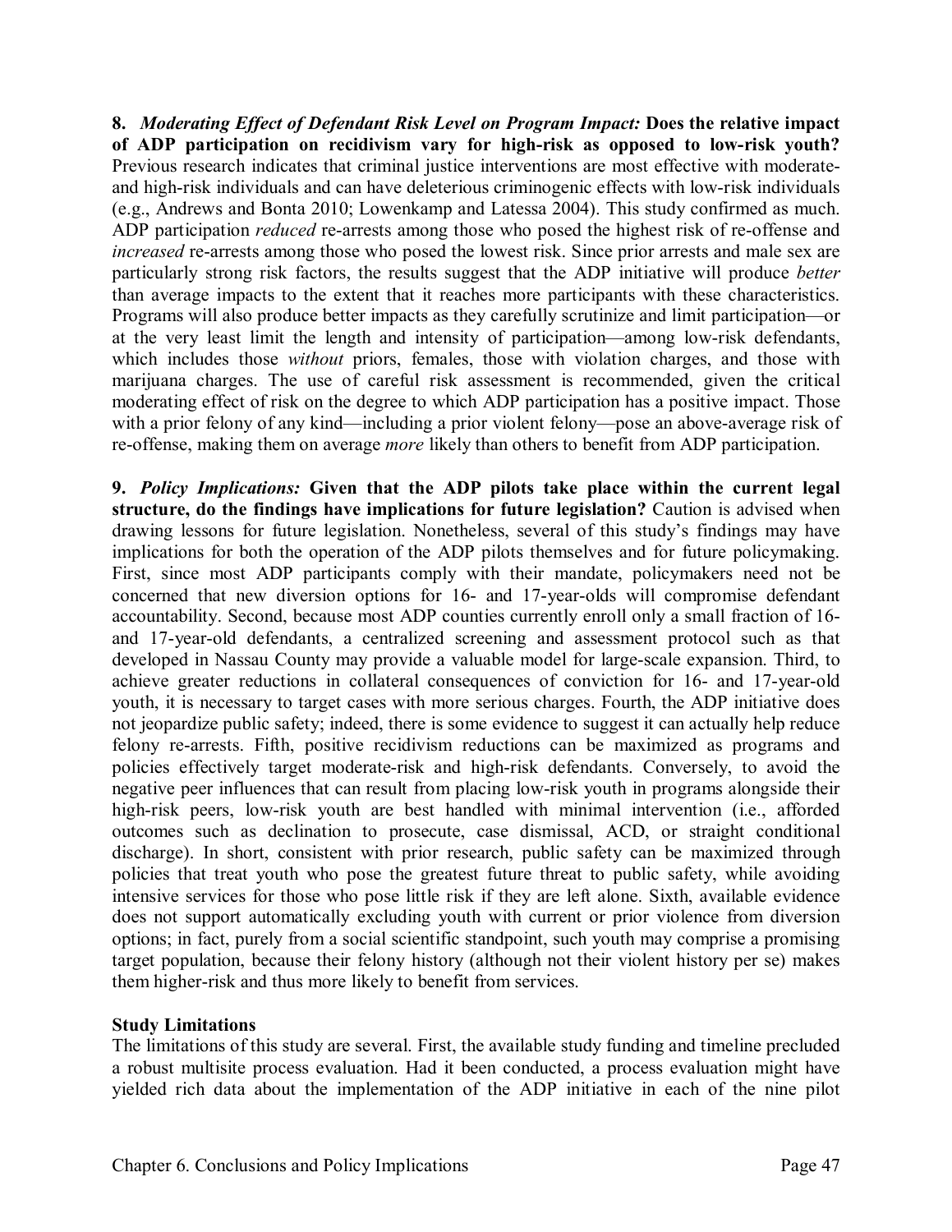counties, bringing to light model court practices, services, and implementation challenges. Second, extremely limited information was available on the psychosocial characteristics of ADP participants as well as on the precise services and duration of services that they received. As a result, we could not fully document the extent to which the nine counties already employ evidence-based strategies for matching youth to services based on their individual risks and needs. Third, stemming from the lack of a process evaluation, it was difficult to draw reliable conclusions regarding comparison group definition; in particular, it was unclear whether preimplementation comparison cases that were dismissed should have been allowed into the study or excluded from it on the premise that such cases would not have participated in the ADP initiative had it been available. Fourth, recidivism tracking periods were brief. Only six months of tracking time was available for all study defendants, and no more than 350 days was available for even those defendants with the maximum possible tracking time. Fifth, due to low volume through June of 2012, three of the nine ADP pilots had to be excluded from the impact study; their results or how those results might have affected statewide averages is unknown. Finally, while this evaluation focused on the first six months of the ADP pilot, each site continues to serve more 16- and 17-year-olds and future research will include those new cases.

#### **Conclusion**

New York State has embarked on an ambitious set of public policies to change the treatment of 16- and 17-year-old defendants, who are currently handled in the adult criminal justice system. The new policies are predicated on the important and timely goals of improving legal outcomes for justice-involved youth without jeopardizing public safety. Preliminary results suggest that public safety is, indeed, not compromised and potentially enhanced by adopting a new, diversion-based approach with 16- and 17-year-old defendants. Outcomes can be further improved, beyond what this study demonstrates, as the ADP initiative or future legislation expands to populations that face even greater collateral consequences and pose even greater threats to public safety in the preexisting and largely unpopular status quo.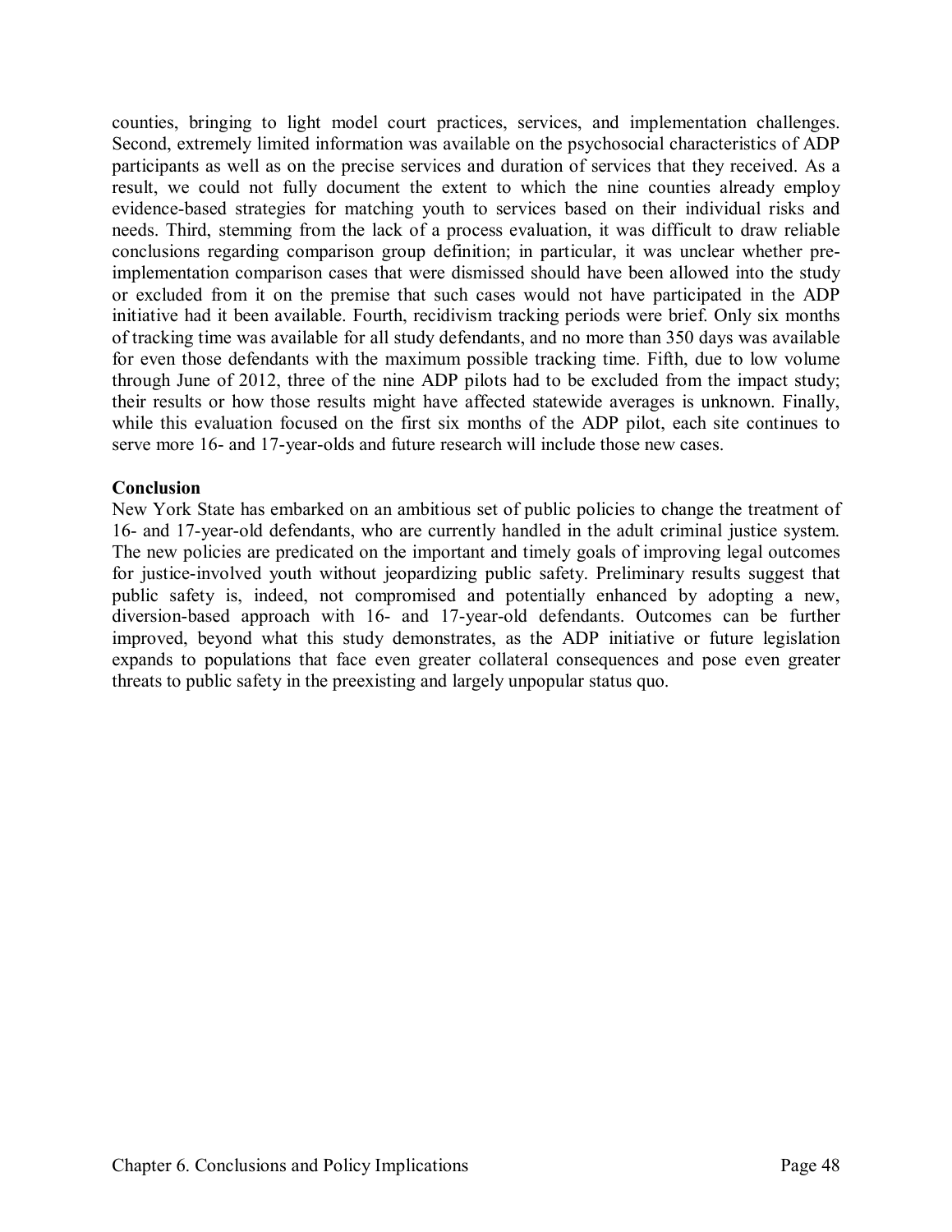Andrews, D. A., and Bonta, J. 2010. *The Psychology of Criminal Conduct* (5th edition). New Providence, NJ: LexisNexis.

Hakuta, J., Soroushian, V., and Kralstein, D. 2008. *Testing the Impact of the Midtown Community Court: Updating Outcomes a Decade Later*. New York, NY: Center for Court Innovation.

Lee, C.G., Cheesman, F., Rottman, D., Swaner, R., Lambson, S., Rempel, M., and Curtis, R. Forthcoming in 2013. *A Comprehensive Evaluation of the Red Hook Community Justice Center*. Williamsburg VA: National Center for State Courts.

Lowenkamp, C. T., and Latessa, E. J. 2004. *Understanding the Risk Principle: How and Why Correctional Interventions Can Harm Low-Risk Offenders*. Topics in Community Corrections. Washington, DC: National Institute of Corrections.

Lowenkamp, C. T., Latessa, E. J., and Holsinger, A. M. 2006. "The Risk Principle in Action: What Have We Learned from 13,676 Offenders and 97 Correctional Programs?" *Crime & Delinquency* 52: 77-92.

Orbis. 2007. *Long-Term Validation of the Youth Assessment and Screening Instrument (YASI) in New York State Juvenile Probation*. Ottawa, Ontario: Orbis Partners, Inc.

Reich, W. Forthcoming in 2013*. The Impact of the Staten Island Youth Court on Case Dispositions*. New York, NY: Center for Court Innovation.

Rosenbaum, P. R. 2002. *Observational Studies*, 2nd edition. New York, NY: Springer.

Rosenbaum, P. R., and Rubin, D. B. 1983. "The Central Role of the Propensity Score in Observational Studies for Causal Effects." *Biometrika* 70 (1): 41-55.

Rubin, D.B. 1973. "The Use of Matched sampling and Regression Adjustment to Remove Bias in Observational Studies." *Biometrics* 29 (1): 184-203.

Rubin, D. B., and Thomas, N. 1996. "Matching Using Estimated Propensity Scores: Relating Theory to Practice." *Biometrics 52*: 249-264.

Sviridoff, M., Rottman, D., Weidner, R., Cheesman, F., Curtis, R., Hansen, R., and Ostrom, B. 2001. *Dispensing Justice Locally: The Impacts, Cost and Benefits of the Midtown Community Court*. New York, NY: Center for Court Innovation.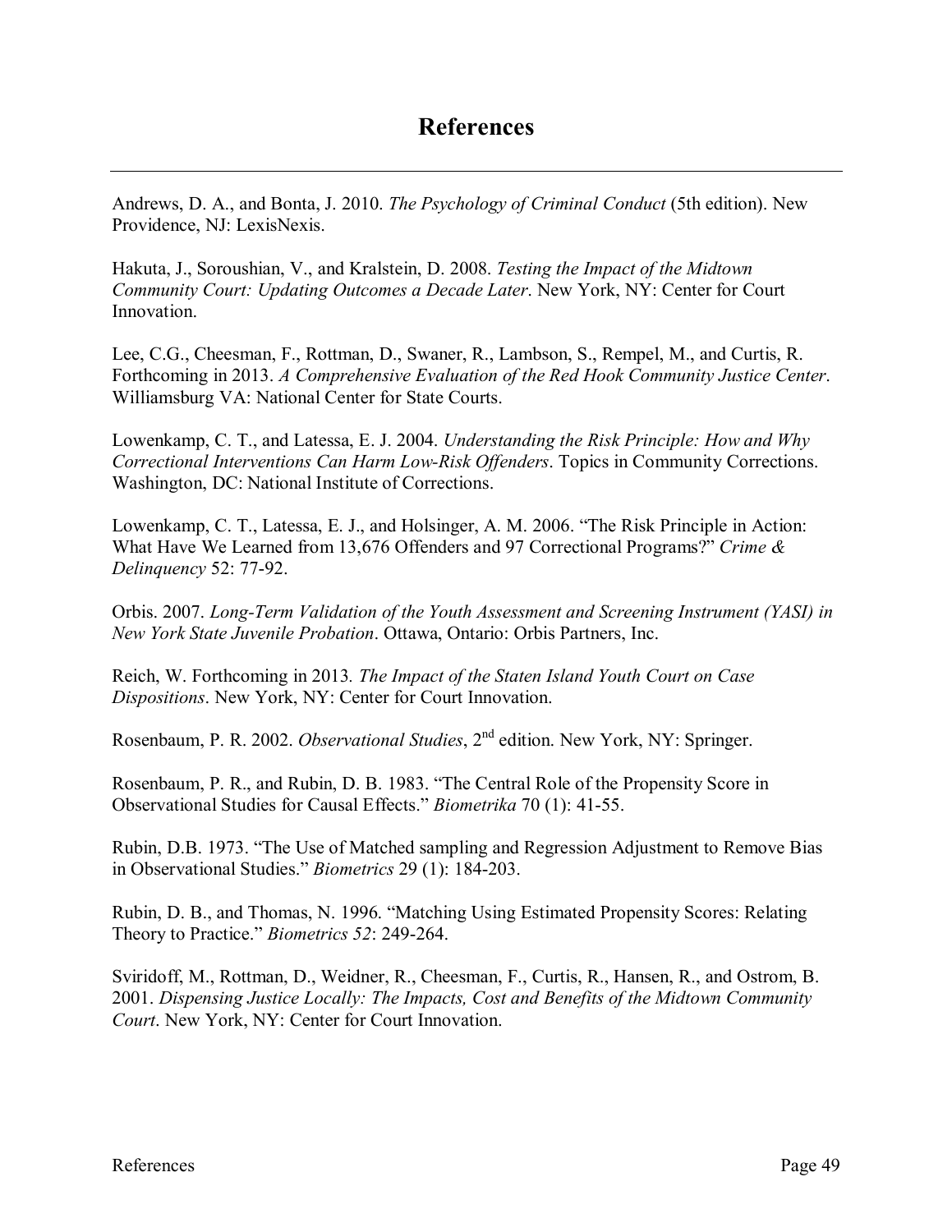| <b>Bronx</b> |                                                                                                                         | <b>Brooklyn</b>                                                                                                                     |                                                                                                                              | <b>Manhattan</b>                                                                                                                                   |                                                                                                                                         | Queens                                                                                                                                      |                                                                                                                         |
|--------------|-------------------------------------------------------------------------------------------------------------------------|-------------------------------------------------------------------------------------------------------------------------------------|------------------------------------------------------------------------------------------------------------------------------|----------------------------------------------------------------------------------------------------------------------------------------------------|-----------------------------------------------------------------------------------------------------------------------------------------|---------------------------------------------------------------------------------------------------------------------------------------------|-------------------------------------------------------------------------------------------------------------------------|
| Pre          | Post                                                                                                                    | Pre                                                                                                                                 | Post                                                                                                                         | Pre                                                                                                                                                | Post                                                                                                                                    | Pre                                                                                                                                         | Post                                                                                                                    |
| 3,146        | 2,613                                                                                                                   | 2,571                                                                                                                               | 1,990                                                                                                                        | 1,455                                                                                                                                              | 1,351                                                                                                                                   | 895                                                                                                                                         | 1,189                                                                                                                   |
|              |                                                                                                                         |                                                                                                                                     |                                                                                                                              |                                                                                                                                                    |                                                                                                                                         |                                                                                                                                             |                                                                                                                         |
|              |                                                                                                                         |                                                                                                                                     |                                                                                                                              |                                                                                                                                                    |                                                                                                                                         |                                                                                                                                             |                                                                                                                         |
|              |                                                                                                                         |                                                                                                                                     |                                                                                                                              |                                                                                                                                                    |                                                                                                                                         |                                                                                                                                             | 45%                                                                                                                     |
|              |                                                                                                                         |                                                                                                                                     |                                                                                                                              |                                                                                                                                                    |                                                                                                                                         |                                                                                                                                             | 55%                                                                                                                     |
|              |                                                                                                                         |                                                                                                                                     |                                                                                                                              |                                                                                                                                                    |                                                                                                                                         |                                                                                                                                             | 19%                                                                                                                     |
|              |                                                                                                                         |                                                                                                                                     |                                                                                                                              |                                                                                                                                                    |                                                                                                                                         |                                                                                                                                             | $***$                                                                                                                   |
|              |                                                                                                                         |                                                                                                                                     |                                                                                                                              |                                                                                                                                                    |                                                                                                                                         |                                                                                                                                             | 52%                                                                                                                     |
|              |                                                                                                                         |                                                                                                                                     |                                                                                                                              |                                                                                                                                                    |                                                                                                                                         |                                                                                                                                             | 47%                                                                                                                     |
|              |                                                                                                                         |                                                                                                                                     |                                                                                                                              |                                                                                                                                                    |                                                                                                                                         |                                                                                                                                             | $1\%$                                                                                                                   |
|              |                                                                                                                         |                                                                                                                                     |                                                                                                                              |                                                                                                                                                    |                                                                                                                                         |                                                                                                                                             |                                                                                                                         |
| 0.94         | $1.02***$                                                                                                               | 1.22                                                                                                                                | 1.39***                                                                                                                      | 1.00                                                                                                                                               | 0.95                                                                                                                                    | 1.21                                                                                                                                        | 1.27                                                                                                                    |
| 41%          | 39%**                                                                                                                   | 50%                                                                                                                                 | 54%***                                                                                                                       | 40%                                                                                                                                                | $42% +$                                                                                                                                 | 50%                                                                                                                                         | 51%                                                                                                                     |
| 14%          | $10\%***$                                                                                                               | 22%                                                                                                                                 | 25%***                                                                                                                       | 16%                                                                                                                                                | $15% +$                                                                                                                                 | 24%                                                                                                                                         | $21\%**$                                                                                                                |
| 10%          | $7\%***$                                                                                                                | 15%                                                                                                                                 | $17%***$                                                                                                                     | $7\%$                                                                                                                                              | 9%***                                                                                                                                   | 13%                                                                                                                                         | 13%                                                                                                                     |
| 0.40         | $0.27***$                                                                                                               | 0.45                                                                                                                                | $0.53***$                                                                                                                    | 0.44                                                                                                                                               | $0.39*$                                                                                                                                 | 0.58                                                                                                                                        | $0.46***$                                                                                                               |
|              | $16\%***$                                                                                                               | 26%                                                                                                                                 | 30%***                                                                                                                       |                                                                                                                                                    | $22% +$                                                                                                                                 |                                                                                                                                             | 27%***                                                                                                                  |
| 6%           | 3%***                                                                                                                   |                                                                                                                                     | $7\%*$                                                                                                                       |                                                                                                                                                    | 4%***                                                                                                                                   | 8%                                                                                                                                          | $7\%$                                                                                                                   |
| 5%           | $2\%***$                                                                                                                | 4%                                                                                                                                  | $5\%*$                                                                                                                       | 3%                                                                                                                                                 | $3\%*$                                                                                                                                  | 6%                                                                                                                                          | $5\%$                                                                                                                   |
|              |                                                                                                                         |                                                                                                                                     |                                                                                                                              |                                                                                                                                                    |                                                                                                                                         |                                                                                                                                             |                                                                                                                         |
|              | ***                                                                                                                     |                                                                                                                                     | $***$                                                                                                                        |                                                                                                                                                    |                                                                                                                                         |                                                                                                                                             | $***$                                                                                                                   |
|              |                                                                                                                         |                                                                                                                                     |                                                                                                                              |                                                                                                                                                    |                                                                                                                                         |                                                                                                                                             | $0\%$                                                                                                                   |
|              |                                                                                                                         |                                                                                                                                     |                                                                                                                              |                                                                                                                                                    |                                                                                                                                         |                                                                                                                                             | $0\%$                                                                                                                   |
|              |                                                                                                                         |                                                                                                                                     |                                                                                                                              |                                                                                                                                                    |                                                                                                                                         |                                                                                                                                             | 67%                                                                                                                     |
|              |                                                                                                                         |                                                                                                                                     |                                                                                                                              |                                                                                                                                                    |                                                                                                                                         |                                                                                                                                             | 33%                                                                                                                     |
| 42%          | 51%                                                                                                                     | $0\%$                                                                                                                               | $0\%$                                                                                                                        | $0\%$                                                                                                                                              | $0\%$                                                                                                                                   | $0\%$                                                                                                                                       | $0\%$                                                                                                                   |
|              |                                                                                                                         |                                                                                                                                     |                                                                                                                              |                                                                                                                                                    |                                                                                                                                         |                                                                                                                                             | $\ast$                                                                                                                  |
|              |                                                                                                                         |                                                                                                                                     |                                                                                                                              |                                                                                                                                                    |                                                                                                                                         |                                                                                                                                             | $18\%$                                                                                                                  |
|              |                                                                                                                         |                                                                                                                                     |                                                                                                                              |                                                                                                                                                    |                                                                                                                                         |                                                                                                                                             | 34%                                                                                                                     |
|              |                                                                                                                         |                                                                                                                                     |                                                                                                                              |                                                                                                                                                    |                                                                                                                                         |                                                                                                                                             | $0\%$                                                                                                                   |
|              |                                                                                                                         |                                                                                                                                     |                                                                                                                              |                                                                                                                                                    |                                                                                                                                         |                                                                                                                                             | 17%                                                                                                                     |
|              |                                                                                                                         |                                                                                                                                     |                                                                                                                              |                                                                                                                                                    |                                                                                                                                         |                                                                                                                                             | 4%                                                                                                                      |
|              |                                                                                                                         |                                                                                                                                     |                                                                                                                              |                                                                                                                                                    |                                                                                                                                         |                                                                                                                                             | 27%                                                                                                                     |
|              | 46%<br>54%<br>17%<br>67%<br>33%<br>$0\%$<br>22%<br>$0\%$<br>$0\%$<br>40%<br>18%<br>5%<br>30%<br>31%<br>12%<br>2%<br>20% | 46%<br>54%<br>$15\%***$<br>66%<br>34%<br>$0\%$<br>$0\%$<br>$0\%$<br>32%<br>17%<br>***<br>$3\%$<br>31%<br>37%<br>13%<br>$1\%$<br>14% | 46%<br>54%<br>20%<br>75%<br>25%<br>$0\%$<br>$6\%$<br>$0\%$<br>$0\%$<br>66%<br>34%<br>15%<br>35%<br>$0\%$<br>25%<br>3%<br>21% | $\boldsymbol{+}$<br>44%<br>56%<br>$19% +$<br>77%<br>23%<br>$0\%$<br>$0\%$<br>$0\%$<br>70%<br>30%<br>***<br>16%<br>38%<br>$0\%$<br>19%<br>3%<br>24% | 43%<br>57%<br>30%<br>67%<br>32%<br>$0\%$<br>24%<br>$6\%$<br>$0\%$<br>$0\%$<br>$80\%$<br>20%<br>$0\%$<br>77%<br>$0\%$<br>17%<br>2%<br>4% | 44%<br>56%<br>31%<br>$\boldsymbol{+}$<br>65%<br>35%<br>$0\%$<br>$0\%$<br>$0\%$<br>79%<br>21%<br>$0\%$<br>76%<br>$0\%$<br>18%<br>2%<br>$3\%$ | 46%<br>54%<br>18%<br>51%<br>46%<br>3%<br>31%<br>$0\%$<br>$0\%$<br>72%<br>28%<br>21%<br>33%<br>$0\%$<br>14%<br>3%<br>30% |

# **Appendix A. Baseline Characteristics, ADP Eligible Cases**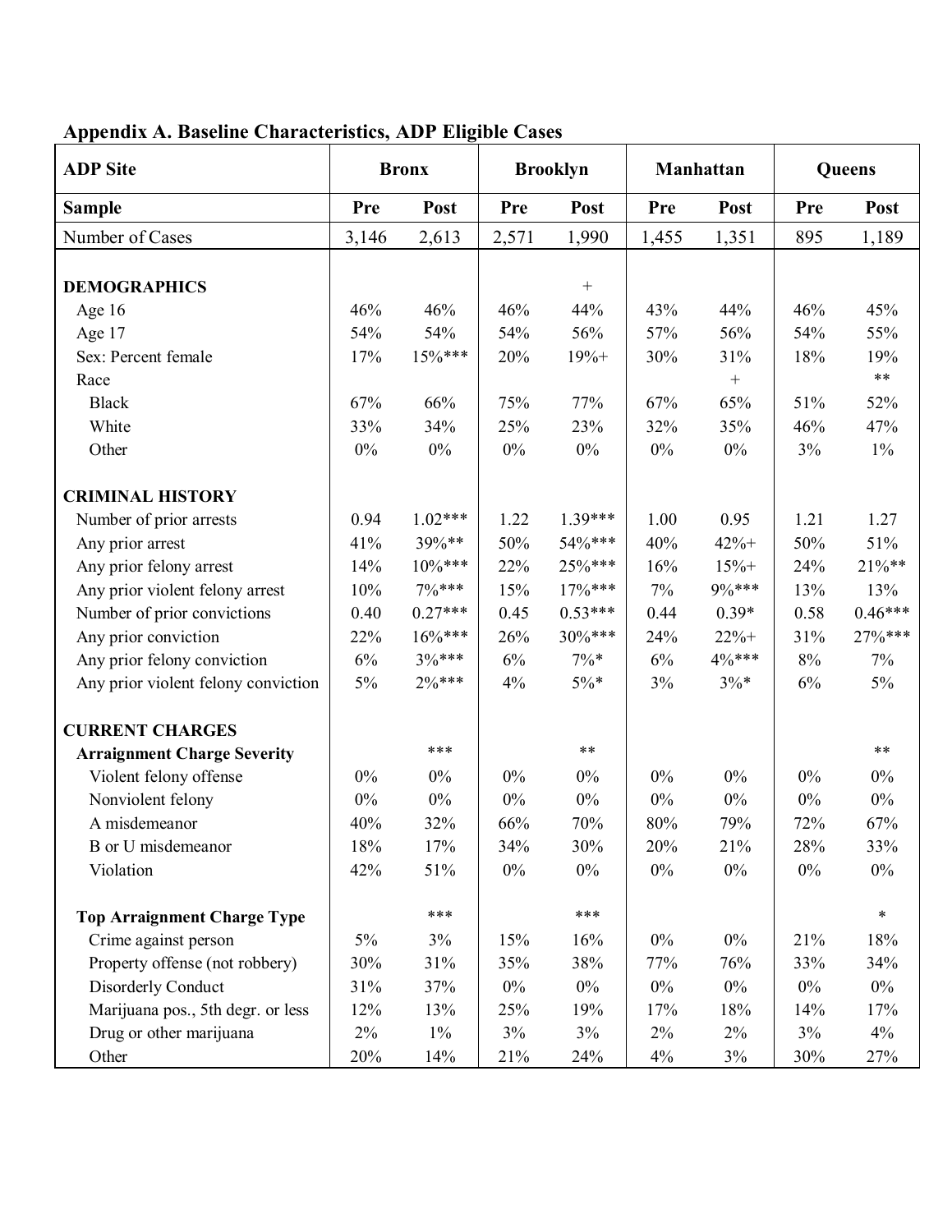| <b>ADP</b> Site                     | <b>Nassau</b> |           | Erie  |                 | <b>All Sites</b> |                   |
|-------------------------------------|---------------|-----------|-------|-----------------|------------------|-------------------|
| <b>Sample</b>                       | Pre           | Post      | Pre   | Post            | Pre              | Post              |
| Number of Cases                     | 524           | 491       | 367   | 385             | 9,297            | 8,392             |
|                                     |               | $***$     |       |                 |                  |                   |
| <b>DEMOGRAPHICS</b>                 |               |           |       |                 |                  | $\qquad \qquad +$ |
| Age 16                              | 45%           | 35%       | 43%   | 46%             | 45%              | 44%               |
| Age 17                              | 57%           | 65%       | 57%   | 54%             | 55%              | 56%               |
| Sex: Percent female                 | 33%           | 31%       | 20%   | 25%***<br>$***$ | 21%              | 21%               |
| Race/ethnicity                      |               | $***$     |       |                 |                  | $***$             |
| <b>Black</b>                        | 43%           | 55%       | 79%   | 72%             | 67%              | 67%               |
| White                               | 67%           | 45%       | 20%   | 28%             | 32%              | 33%               |
| Other                               | $1\%$         | $0\%$     | $1\%$ | $0\%$           | $1\%$            | $0\%$             |
| <b>CRIMINAL HISTORY</b>             |               |           |       |                 |                  |                   |
| Number of prior arrests             | 0.23          | $0.33***$ | 1.14  | $0.81**$        | 1.01             | $1.07***$         |
| Any prior arrest                    | 16%           | 20%**     | 49%   | 39%***          | 43%              | 44%               |
| Any prior felony arrest             | 7%            | $8\% *$   | 26%   | $22\%**$        | 18%              | 17%***            |
| Any prior violent felony arrest     | 3%            | $4\%*$    | 20%   | 13%***          | 11%              | $11% +$           |
| Number of prior convictions         | 0.12          | $0.16*$   | 0.48  | $0.37**$        | 0.42             | $0.38***$         |
| Any prior conviction                | 9%            | $10% +$   | 27%   | $23%$ *         | 24%              | 22%***            |
| Any prior felony conviction         | $2\%$         | $3\%**$   | $7\%$ | $4\%***$        | $6\%$            | $5\%***$          |
| Any prior violent felony conviction | $1\%$         | $2\%***$  | 6%    | $3\%**$         | 4%               | 4%***             |
| <b>CURRENT CHARGES</b>              |               |           |       |                 |                  |                   |
| <b>Arraignment Charge Severity</b>  |               | ***       |       |                 |                  | ***               |
| Violent felony offense              | $0\%$         | $0\%$     | 18%   | 18%             | $1\%$            | $1\%$             |
| Nonviolent felony                   | 7%            | 15%       | 19%   | 16%             | $1\%$            | 2%                |
| A misdemeanor                       | 63%           | 53%       | 45%   | 46%             | 59%              | 57%               |
| <b>B</b> or U misdemeanor           | 13%           | 5%        | 9%    | 9%              | 23%              | 22%               |
| Violation                           | 17%           | 27%       | 8%    | 11%             | 16%              | 18%               |
| <b>Top Arraignment Charge Type</b>  |               | ***       |       |                 |                  | $\ast$            |
| Crime against person                | 10%           | 10%       | 23%   | 25%             | 10%              | 10%               |
| Property offense (not robbery)      | 46%           | 32%       | 36%   | 28%             | 40%              | 41%               |
|                                     |               |           |       |                 |                  |                   |
| Disorderly Conduct                  | $1\%$         | $1\%$     | $1\%$ | $2\%$           | 10%              | 12%               |
| Marijuana pos., 5th degr. or less   | 14%           | 13%       | 5%    | 7%              | 16%              | 16%               |
| Drug or other marijuana             | 4%            | $5\%$     | 7%    | 9%              | 3%               | 3%                |
| Other                               | 26%           | 38%       | 28%   | 30%             | 20%              | 19%               |

# **Appendix A. Baseline Characteristics, ADP Eligible Cases** *(Continued)*

+p<.10,\* p<.05, \*\* p<.01, \*\*\*p<.001